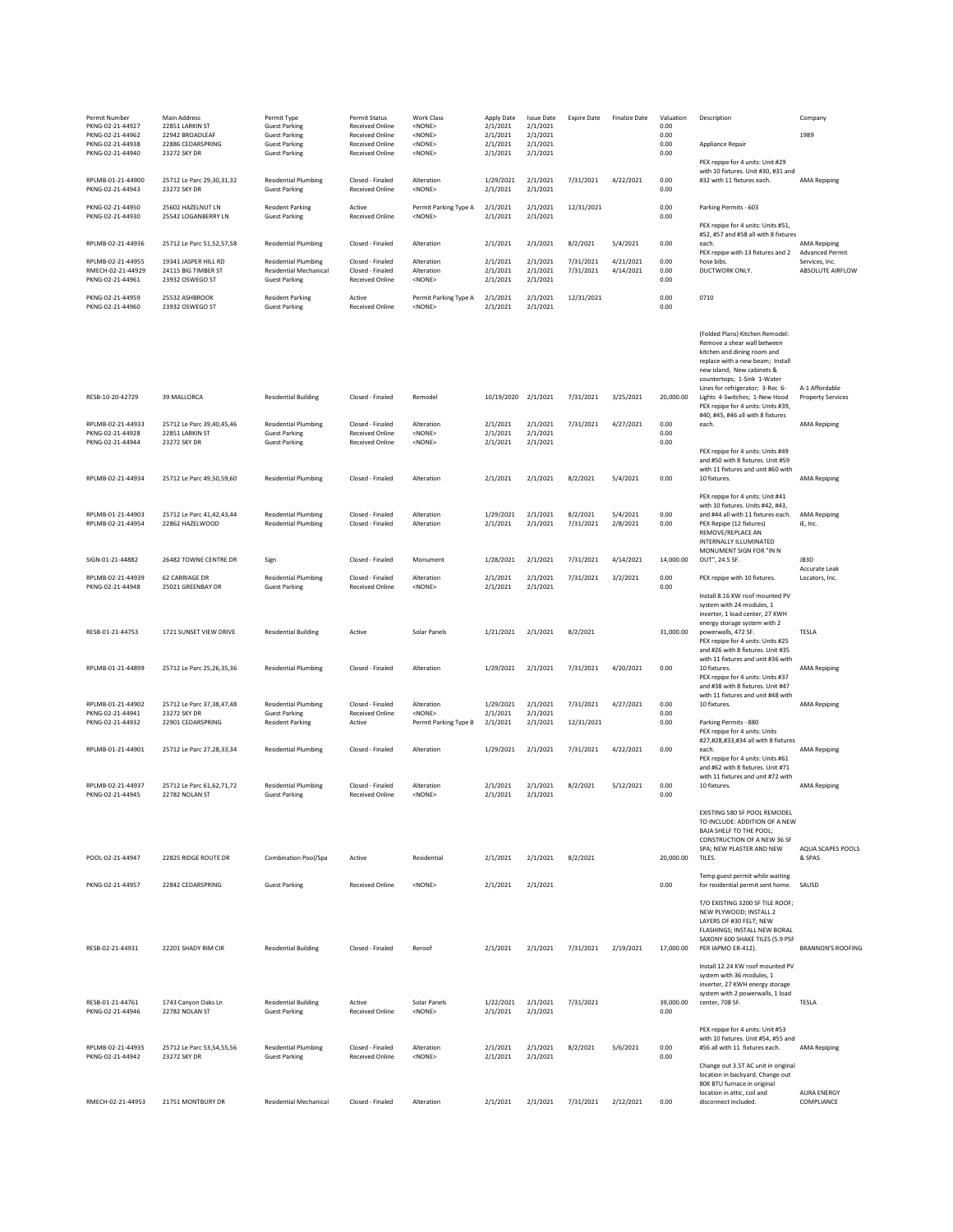| RESB-01-21-44641                                                                                                                         | 20981 AVENIDA AMAPOLA                                                                                                              | <b>Residential Building</b>                                                                                                                                                | Closed - Finaled                                                                                                       | Solar Panels                                                                                                                            | 1/15/2021                                                                        | 2/1/2021                                                                         | 7/31/2021                | 4/29/2021              | 23,000.00                                            | MOUNTED PV STSTEM WITH 22<br>MODULES, 1 INVERTER, 9.8 KWH<br>ENERGY STORAGE SYSTEM WITH 1<br>BATTERY, 125A BACK UP LOAD<br>CENTER, 400 SF.                                                  | Sunrun Installation<br>Services, Inc. |
|------------------------------------------------------------------------------------------------------------------------------------------|------------------------------------------------------------------------------------------------------------------------------------|----------------------------------------------------------------------------------------------------------------------------------------------------------------------------|------------------------------------------------------------------------------------------------------------------------|-----------------------------------------------------------------------------------------------------------------------------------------|----------------------------------------------------------------------------------|----------------------------------------------------------------------------------|--------------------------|------------------------|------------------------------------------------------|---------------------------------------------------------------------------------------------------------------------------------------------------------------------------------------------|---------------------------------------|
| PKNG-02-21-44951                                                                                                                         | 25976 FALLBROOK                                                                                                                    | <b>Resident Parking</b>                                                                                                                                                    | Active                                                                                                                 | Permit Parking Type A                                                                                                                   | 2/1/2021                                                                         | 2/1/2021                                                                         | 12/31/2021               |                        | 0.00                                                 | Permit Parking - 604                                                                                                                                                                        |                                       |
|                                                                                                                                          |                                                                                                                                    |                                                                                                                                                                            |                                                                                                                        |                                                                                                                                         |                                                                                  |                                                                                  |                          |                        |                                                      | New gas line to BBQ; new elec. line<br>with 2 outlets; new sink with                                                                                                                        |                                       |
| RESB-02-21-44994                                                                                                                         | 2234 ARROYO VIEJO COURT                                                                                                            | <b>Residential Building</b>                                                                                                                                                | Closed - Finaled                                                                                                       | Remodel                                                                                                                                 | 2/2/2021                                                                         | 2/2/2021                                                                         | 8/1/2021                 | 4/9/2021               | 0.00                                                 | extension to sewer line.                                                                                                                                                                    | Greencare Landscape                   |
| PKNG-02-21-44986<br>RELEC-02-21-44980<br>PKNG-02-21-44963                                                                                | 22256 CHESTNUT LN<br>24 CELONOVA PL<br>25542 LOGANBERRY LN                                                                         | <b>Resident Parking</b><br><b>Residential Electrical</b><br><b>Guest Parking</b>                                                                                           | Active<br>Closed - Finaled<br><b>Received Online</b>                                                                   | Permit Parking Type A<br>Alteration<br><none></none>                                                                                    | 2/2/2021<br>2/2/2021<br>2/2/2021                                                 | 2/2/2021<br>2/2/2021<br>2/2/2021                                                 | 12/31/2021<br>8/1/2021   | 2/11/2021              | 0.00<br>0.00<br>0.00                                 | Pakring Permits - 721-723<br>Upgrade main panel to 200 A.                                                                                                                                   | Nerd Power CA LLC                     |
| ENCRH-02-21-44982                                                                                                                        | 24755 Trabuco Rd                                                                                                                   | Encroachment                                                                                                                                                               | Closed - Finaled                                                                                                       | Construction                                                                                                                            | 2/2/2021                                                                         | 2/2/2021                                                                         | 8/12/2021                | 3/29/2021              | 0.00                                                 | Replace equipment on private<br>property.                                                                                                                                                   | SCE - Claudene Duke                   |
| TRAN-02-21-44958<br>PKNG-02-21-44965                                                                                                     | 647 N. Hariton St<br>25542 LOGANBERRY LN                                                                                           | Transportation<br><b>Guest Parking</b>                                                                                                                                     | Active<br><b>Received Online</b>                                                                                       | Single Trip<br><none></none>                                                                                                            | 2/1/2021<br>2/2/2021                                                             | 2/2/2021<br>2/2/2021                                                             | 2/7/2021                 |                        | 0.00<br>0.00                                         | Single Trip                                                                                                                                                                                 | RELIABLE PERMIT<br>SOLUTIONS          |
|                                                                                                                                          |                                                                                                                                    |                                                                                                                                                                            |                                                                                                                        |                                                                                                                                         |                                                                                  |                                                                                  |                          |                        |                                                      | KITCHEN, GUEST AND MASTER<br>BATHROOMS REMODEL TO<br>INCLUDE: R/R 1 SHOWER WITH<br>NEW TILE WALLS; R/R 4 SINKS, 1<br>TUB, 2 TOILETS, 2 FANS; 1 DISH<br>WASHER; INSTALL 7 REC, 7             | APEX Kitchen Bath                     |
| RESB-02-21-44983                                                                                                                         | 25811 CHAPEL HILL DR                                                                                                               | <b>Residential Building</b>                                                                                                                                                | Active                                                                                                                 | Remodel                                                                                                                                 | 2/2/2021                                                                         | 2/2/2021                                                                         | 8/1/2021                 |                        | 30,000.00                                            | LIGHTS, 7 SW.                                                                                                                                                                               | Flooring                              |
| PKNG-02-21-44995<br>PKNG-02-21-44999<br>PKNG-02-21-44969<br>PKNG-02-21-44970<br>PKNG-02-21-44968<br>PKNG-02-21-44966<br>PKNG-02-21-44964 | 25482 BUCKWOOD<br>22911 BROADLEAF<br>25462 MINA CT<br>25462 MINA CT<br>25462 MINA CT<br>25542 LOGANBERRY LN<br>25542 LOGANBERRY LN | <b>Resident Parking</b><br><b>Resident Parking</b><br><b>Guest Parking</b><br><b>Guest Parking</b><br><b>Guest Parking</b><br><b>Guest Parking</b><br><b>Guest Parking</b> | Active<br>Active<br><b>Received Online</b><br>Received Online<br>Received Online<br>Received Online<br>Received Online | Permit Parking Type A<br>Permit Parking Type B<br><none><br/><none><br/><none><br/><none><br/><none></none></none></none></none></none> | 2/2/2021<br>2/2/2021<br>2/2/2021<br>2/2/2021<br>2/2/2021<br>2/2/2021<br>2/2/2021 | 2/2/2021<br>2/2/2021<br>2/2/2021<br>2/2/2021<br>2/2/2021<br>2/2/2021<br>2/2/2021 | 12/31/2021<br>12/31/2021 |                        | 0.00<br>0.00<br>0.00<br>0.00<br>0.00<br>0.00<br>0.00 | Parking Permits - 960*961<br>Parking Permits - 892*893                                                                                                                                      |                                       |
| RESB-01-21-44874                                                                                                                         | 22791 FOXBOROUGH WAY                                                                                                               | <b>Residential Building</b>                                                                                                                                                | Active                                                                                                                 | Solar Panels                                                                                                                            | 1/28/2021                                                                        | 2/2/2021                                                                         | 8/1/2021                 |                        | 15,730.00                                            | Install 7.15 KW roof mounted PV<br>system with 22 modules, 1<br>inverter, 439 SF.                                                                                                           | <b>VIVINT SOLAR</b>                   |
| PKNG-02-21-44975                                                                                                                         | 25222 ROMERA PL                                                                                                                    | <b>Resident Parking</b>                                                                                                                                                    | Active                                                                                                                 | Permit Parking Type A                                                                                                                   | 2/2/2021                                                                         | 2/2/2021                                                                         | 12/31/2021               | 2/2/2021               | 0.00                                                 | Parking Permits - 896*897                                                                                                                                                                   |                                       |
| PKNG-02-21-44984                                                                                                                         | 28584 MALABAR RD                                                                                                                   | <b>Resident Parking</b>                                                                                                                                                    | Active                                                                                                                 | Permit Parking Type A                                                                                                                   | 2/2/2021                                                                         | 2/2/2021                                                                         | 12/31/2021               |                        | 0.00                                                 | Parking Permits - 717-720                                                                                                                                                                   |                                       |
| PKNG-02-21-44967                                                                                                                         | 22772 NOLAN ST                                                                                                                     | <b>Resident Parking</b>                                                                                                                                                    | Active                                                                                                                 | Permit Parking Type A                                                                                                                   | 2/2/2021                                                                         | 2/2/2021                                                                         | 12/31/2021               |                        | 0.00                                                 | Parking Permits - 890*891                                                                                                                                                                   |                                       |
|                                                                                                                                          |                                                                                                                                    |                                                                                                                                                                            |                                                                                                                        |                                                                                                                                         |                                                                                  |                                                                                  |                          |                        |                                                      | (ROLL PLANS) 375 SF INT. T/I FOR<br>"BIG 5" TO INCLUDE: 2 NEW<br>RESTROOMS, 1 NEW BREAK<br>ROOM, 2 VENT. FANS, 3 SINKS, 2<br>FL DRAINS, 2 TOILETS, 2 WATER<br>FOUNTAINS, 7 LIGHTS, 5 REC, 5 | K - MAG                               |
| COMB-01-21-44388<br>PKNG-02-21-45001                                                                                                     | 24314 SWARTZ DR<br>23201 LA VACA ST                                                                                                | <b>Commercial Building</b><br><b>Guest Parking</b>                                                                                                                         | Closed - Finaled<br>Received Online                                                                                    | <b>Tenant Improvement</b><br><none></none>                                                                                              | 1/4/2021<br>2/2/2021                                                             | 2/2/2021<br>2/2/2021                                                             | 8/1/2021                 | 3/2/2021               | 26,000.00<br>0.00                                    | SW, DUCTWORK.                                                                                                                                                                               | DEVELOPMENT                           |
| PKNG-02-21-44993<br>PKNG-02-21-44979                                                                                                     | 25381 ESROSE CT<br>23272 SKY DR                                                                                                    | <b>Resident Parking</b><br><b>Guest Parking</b>                                                                                                                            | Active<br>Received Online                                                                                              | Permit Parking Type A<br><none></none>                                                                                                  | 2/2/2021<br>2/2/2021                                                             | 2/2/2021<br>2/2/2021                                                             | 12/31/2021               |                        | 0.00<br>0.00                                         | 0724<br>INSTALLATION OF 3,543' LINEAR                                                                                                                                                       |                                       |
| COMB-01-21-44459                                                                                                                         | 20081 ELLIPSE                                                                                                                      | <b>Commercial Building</b>                                                                                                                                                 | Active                                                                                                                 | <b>Storage Racks</b>                                                                                                                    | 1/6/2021                                                                         | 2/2/2021                                                                         | 8/1/2021                 |                        | 425,000.00                                           | 27'6" HIGH STORAGE RACKS FOR<br>"OAKLEY".                                                                                                                                                   | Seizmic, Inc.                         |
| RESB-02-21-44996                                                                                                                         | 173 Denali                                                                                                                         | <b>Residential Building</b>                                                                                                                                                | Closed - Finaled                                                                                                       | Remodel                                                                                                                                 | 2/2/2021                                                                         | 2/2/2021                                                                         | 8/1/2021                 | 4/9/2021               | 0.00                                                 | New gas line to BBQ; new elec line<br>with 2 outlets.                                                                                                                                       | Greencare Landscape                   |
| PKNG-02-21-44974<br>PKNG-02-21-44981                                                                                                     | 19172 RED BLUFF DR<br>22946 SPRINGWATER                                                                                            | <b>Resident Parking</b><br><b>Guest Parking</b>                                                                                                                            | Active<br>Received Online                                                                                              | Permit Parking Type A<br><none></none>                                                                                                  | 2/2/2021<br>2/2/2021                                                             | 2/2/2021<br>2/2/2021                                                             | 12/31/2021               |                        | 0.00<br>0.00                                         | 0714 0715 0716                                                                                                                                                                              |                                       |
| RESB-02-21-44976<br>PKNG-02-21-45000<br>PKNG-02-21-44971                                                                                 | 24086 GEMWOOD DR<br>23201 LA VACA ST<br>28392 QUIET HILL LN                                                                        | <b>Residential Building</b><br><b>Guest Parking</b><br><b>Guest Parking</b>                                                                                                | Closed - Finaled<br><b>Received Online</b><br>Received Online                                                          | Reroof<br><none><br/><none></none></none>                                                                                               | 2/2/2021<br>2/2/2021<br>2/2/2021                                                 | 2/2/2021<br>2/2/2021<br>2/2/2021                                                 | 8/1/2021                 | 4/9/2021               | 2,200.00<br>0.00<br>0.00                             | Partial re-roof: T/O 150 SF of flat<br>roof and re-roof with torchdown. Level Up Roofing<br>Feb. 02 - Feb. 28, 2021                                                                         |                                       |
| PKNG-02-21-44973<br>PKNG-02-21-45013<br>PKNG-02-21-45018                                                                                 | 25381 ESROSE CT<br>22782 NOLAN ST<br>23201 LA VACA ST                                                                              | <b>Resident Parking</b><br><b>Guest Parking</b><br><b>Guest Parking</b>                                                                                                    | Active<br><b>Received Online</b><br><b>Received Online</b>                                                             | Permit Parking Type A<br><none><br/><none></none></none>                                                                                | 2/2/2021<br>2/3/2021<br>2/3/2021                                                 | 2/2/2021<br>2/3/2021<br>2/3/2021                                                 | 12/31/2021               |                        | 0.00<br>0.00<br>0.00                                 | 0711 0712 0713 0714                                                                                                                                                                         |                                       |
| PKNG-02-21-45012                                                                                                                         | 22782 NOLAN ST                                                                                                                     | <b>Guest Parking</b>                                                                                                                                                       | <b>Received Online</b>                                                                                                 | <none></none>                                                                                                                           | 2/3/2021                                                                         | 2/3/2021                                                                         |                          |                        | 0.00                                                 | PEX repipe for 4 units: Unit #77                                                                                                                                                            |                                       |
| RPLMB-02-21-44991                                                                                                                        | 25712 Le Parc 77,78,79,80                                                                                                          | <b>Residential Plumbing</b>                                                                                                                                                | Active                                                                                                                 | Alteration                                                                                                                              | 2/2/2021                                                                         | 2/3/2021                                                                         | 8/2/2021                 |                        | 0.00                                                 | with 10 fixtures, units #78, #79 and<br>#80 with 11 fixtures.<br>PEX repipe for 4 units: Units #63,<br>#64, #69, and #70 all with 8                                                         | <b>AMA Repiping</b>                   |
| RPLMB-02-21-44989<br>PKNG-02-21-45022                                                                                                    | 25712 Le Parc 63,64,69,70<br>23201 LA VACA ST                                                                                      | <b>Residential Plumbing</b><br><b>Guest Parking</b>                                                                                                                        | Closed - Finaled<br><b>Received Online</b>                                                                             | Alteration<br>$<$ NONE $>$                                                                                                              | 2/2/2021<br>2/3/2021                                                             | 2/3/2021<br>2/3/2021                                                             | 8/2/2021                 | 5/12/2021              | 0.00<br>0.00                                         | fixtures each.                                                                                                                                                                              | <b>AMA Repiping</b>                   |
| PKNG-02-21-45010<br>TRAN-01-21-44810                                                                                                     | 22832 LARKIN ST                                                                                                                    | <b>Guest Parking</b><br>Transportation                                                                                                                                     | <b>Received Online</b><br>Active                                                                                       | $<$ NONE $>$<br>Single Trip                                                                                                             | 2/3/2021<br>1/26/2021                                                            | 2/3/2021<br>2/3/2021                                                             | 2/5/2021                 |                        | 0.00<br>0.00                                         | CAT 657 SCRAPER<br>PEX repipe for 4 units: Units #75,                                                                                                                                       | SoCal Permits                         |
| RPLMB-02-21-44992                                                                                                                        | 25712 Le Parc 75,76,81,82                                                                                                          | <b>Residential Plumbing</b>                                                                                                                                                | Active                                                                                                                 | Alteration                                                                                                                              | 2/2/2021                                                                         | 2/3/2021                                                                         | 8/2/2021                 |                        | 0.00                                                 | #76, #81 and #82 all with 8 fixtures<br>each.<br>PEX repipe for 4 units: Unit #65                                                                                                           | <b>AMA Repiping</b>                   |
| RPLMB-02-21-44988                                                                                                                        | 25712 Le Parc 65,66,67,68                                                                                                          | <b>Residential Plumbing</b>                                                                                                                                                | Active                                                                                                                 | Alteration                                                                                                                              | 2/2/2021                                                                         | 2/3/2021                                                                         | 8/2/2021                 |                        | 0.00                                                 | with 10 fixtures, units #66, #67 and<br>#68 with 11 fixtures.<br>PEX repipe for 4 units: Unit #89                                                                                           | <b>AMA Repiping</b>                   |
| RPLMB-02-21-45008                                                                                                                        | 25712 Le Parc 89,90,91,92                                                                                                          | <b>Residential Plumbing</b>                                                                                                                                                | Active                                                                                                                 | Alteration                                                                                                                              | 2/3/2021                                                                         | 2/3/2021                                                                         | 8/2/2021                 |                        | 0.00                                                 | with 10 fixtures, units #90, #91 and<br>#92 with 11 fixtures.                                                                                                                               | <b>AMA Repiping</b>                   |
| PKNG-02-21-45014<br>PKNG-02-21-45015                                                                                                     | 22875 BROADLEAF<br>22941 BROADLEAF                                                                                                 | <b>Guest Parking</b><br><b>Guest Parking</b>                                                                                                                               | Received Online<br>Received Online                                                                                     | <none><br/><none></none></none>                                                                                                         | 2/3/2021<br>2/3/2021                                                             | 2/3/2021<br>2/3/2021                                                             |                          |                        | 0.00<br>0.00                                         | PEX repipe for 4 units: Units                                                                                                                                                               |                                       |
| RPLMB-02-21-45009<br>PKNG-02-21-45017                                                                                                    | 25712 Le Parc 87,88,93,94<br>23932 OSWEGO ST                                                                                       | <b>Residential Plumbing</b><br><b>Guest Parking</b>                                                                                                                        | Active<br><b>Received Online</b>                                                                                       | Alteration<br><none></none>                                                                                                             | 2/3/2021<br>2/3/2021                                                             | 2/3/2021<br>2/3/2021                                                             | 8/2/2021                 |                        | 0.00<br>0.00                                         | #87,#88,#93,#94 all with 8 fixtures<br>each.                                                                                                                                                | <b>AMA Repiping</b>                   |
|                                                                                                                                          |                                                                                                                                    |                                                                                                                                                                            |                                                                                                                        |                                                                                                                                         |                                                                                  |                                                                                  |                          |                        |                                                      | PEX repipe for 4 units: Units #73<br>and #74 with 8 fixtures each. Unit<br>#83 with 11 fixtures and #84 with                                                                                |                                       |
| RPLMB-02-21-44990<br>RELEC-02-21-45002                                                                                                   | 25712 Le Parc 73,74,83,84<br>25811 CHAPEL HILL DR                                                                                  | <b>Residential Plumbing</b><br><b>Residential Electrical</b>                                                                                                               | Closed - Finaled<br>Closed - Finaled                                                                                   | Alteration<br>Alteration                                                                                                                | 2/2/2021<br>2/3/2021                                                             | 2/3/2021<br>2/3/2021                                                             | 8/2/2021<br>8/2/2021     | 3/15/2021<br>2/23/2021 | 0.00<br>0.00                                         | 10 fixtures.<br>Upgrade main panel to 200 A.                                                                                                                                                | <b>AMA Repiping</b><br>Armes Electric |
| PKNG-02-21-45005                                                                                                                         | 23922 OSWEGO ST                                                                                                                    | <b>Resident Parking</b>                                                                                                                                                    | Active                                                                                                                 | Permit Parking Type A                                                                                                                   | 2/3/2021                                                                         | 2/3/2021                                                                         | 12/31/2021               |                        | 0.00                                                 | Parking Permits - 725<br>PEX repipe for 4 units: Unit #85<br>and #86 with 8 fixtures each. Unit                                                                                             |                                       |
| RPLMB-02-21-45007                                                                                                                        | 25712 Le Parc 85,86,95,96                                                                                                          | <b>Residential Plumbing</b>                                                                                                                                                | Active                                                                                                                 | Alteration                                                                                                                              | 2/3/2021                                                                         | 2/3/2021                                                                         | 8/2/2021                 |                        | 0.00                                                 | #95 with 11 fixtures and #96 with<br>10 fixtures.                                                                                                                                           | <b>AMA Repiping</b>                   |
| PKNG-02-21-45019                                                                                                                         | 23201 LA VACA ST                                                                                                                   | <b>Guest Parking</b>                                                                                                                                                       | Received Online                                                                                                        | $<$ NONE $>$                                                                                                                            | 2/3/2021                                                                         | 2/3/2021                                                                         |                          |                        | 0.00                                                 |                                                                                                                                                                                             |                                       |

INSTALL 6.93 KW ROOF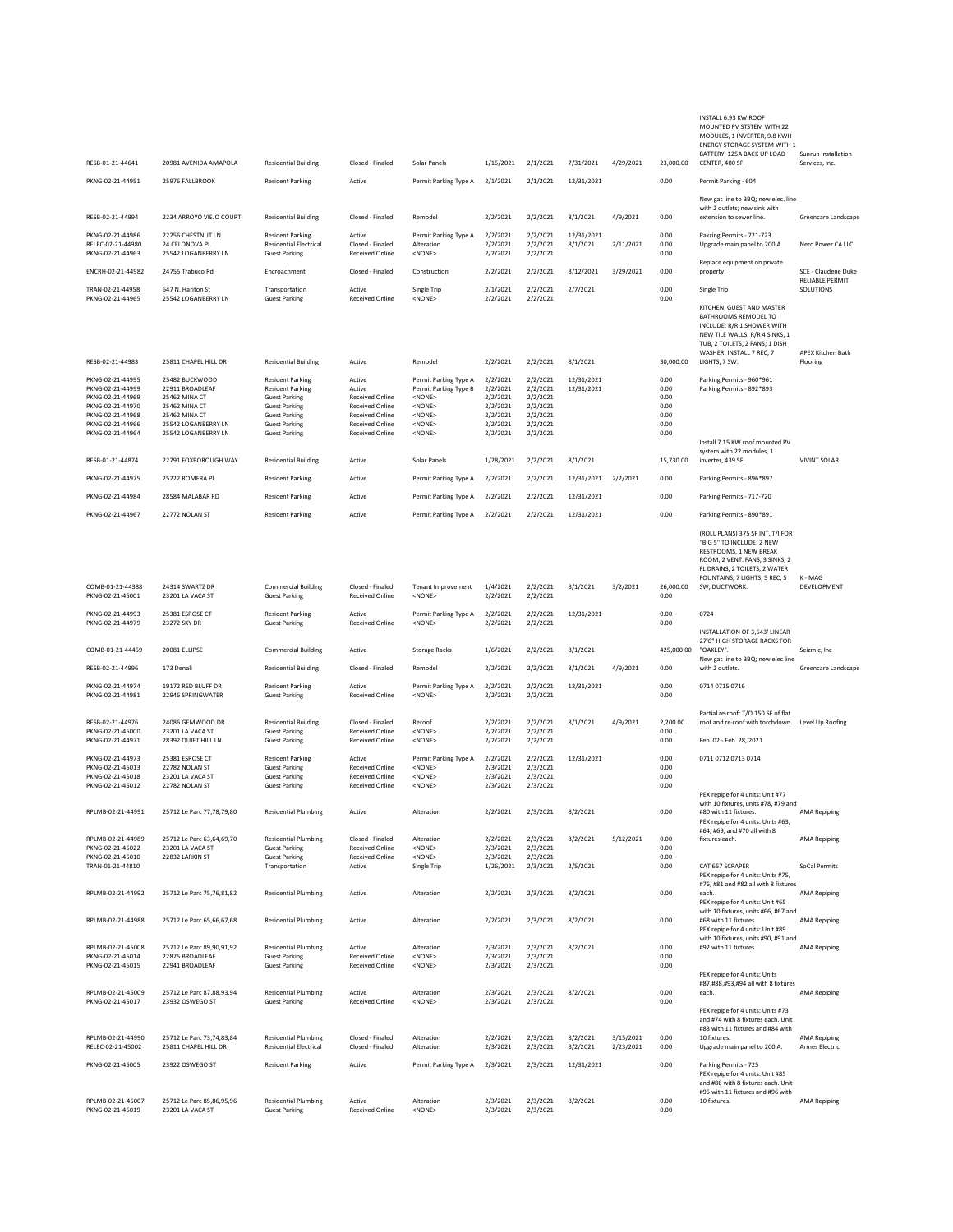| PKNG-02-21-45021<br>PKNG-02-21-45023<br>PKNG-02-21-45016                       | 23201 LA VACA ST<br>23201 LA VACA ST<br>23932 OSWEGO ST                        | <b>Guest Parking</b><br><b>Guest Parking</b><br><b>Guest Parking</b>                      | <b>Received Online</b><br><b>Received Online</b><br>Received Online              | <none><br/><none><br/><none></none></none></none>              | 2/3/2021<br>2/3/2021<br>2/3/2021              | 2/3/2021<br>2/3/2021<br>2/3/2021             |                                  |           | 0.00<br>0.00<br>0.00             |                                                                                                                                                                                                                                                                                                                                                              |                                                                  |
|--------------------------------------------------------------------------------|--------------------------------------------------------------------------------|-------------------------------------------------------------------------------------------|----------------------------------------------------------------------------------|----------------------------------------------------------------|-----------------------------------------------|----------------------------------------------|----------------------------------|-----------|----------------------------------|--------------------------------------------------------------------------------------------------------------------------------------------------------------------------------------------------------------------------------------------------------------------------------------------------------------------------------------------------------------|------------------------------------------------------------------|
| RESB-02-21-45006                                                               | 25241 Pizzaro Rd                                                               | <b>Residential Building</b>                                                               | Active                                                                           | Remodel                                                        | 2/3/2021                                      | 2/3/2021                                     | 8/2/2021                         |           | 0.00                             | R/R tub with new acrylic wall.<br>Install 1 humidity sw and 1 rec.                                                                                                                                                                                                                                                                                           | PERMIT RUNNER                                                    |
| TRAN-02-21-45003<br>PKNG-02-21-45020<br>RFI FC-02-21-44998<br>TRAN-01-21-44809 | 23201 LA VACA ST<br>21022 AVENIDA ALBERCON                                     | Transportation<br><b>Guest Parking</b><br><b>Residential Electrical</b><br>Transportation | Active<br><b>Received Online</b><br>Closed - Finaled<br>Active                   | Single Trip<br><none><br/>Alteration<br/>Single Trip</none>    | 2/3/2021<br>2/3/2021<br>2/2/2021<br>1/26/2021 | 2/3/2021<br>2/3/2021<br>2/3/2021<br>2/3/2021 | 2/3/2021<br>8/2/2021<br>2/5/2021 | 4/19/2021 | 0.00<br>0.00<br>0.00<br>0.00     | single trip<br>1-Panel Upgrade to 200 amps<br>CAT 657 SCRAPER<br>ATF Emergency Leak Repair                                                                                                                                                                                                                                                                   | Fran-Bar Heavy Haul<br>Inc<br>Nerd Power CA LLC<br>SoCal Permits |
| ENCRH-02-21-45044<br>PKNG-02-21-45024                                          | 24602 Paseo Vendeval<br>22892 HICKORY HILLS AV                                 | Encroachment<br><b>Guest Parking</b>                                                      | Active<br>Received Online                                                        | Construction<br><none></none>                                  | 2/4/2021<br>2/4/2021                          | 2/4/2021<br>2/4/2021                         | 5/5/2021                         |           | 0.00<br>0.00                     |                                                                                                                                                                                                                                                                                                                                                              | So Cal Gas<br>Streamline Christian<br>Academy                    |
| PKNG-02-21-45034<br>RESB-02-21-45029                                           | 25892 GREENBANK<br>24791 ROCHELLE LN                                           | <b>Guest Parking</b><br><b>Residential Building</b>                                       | <b>Received Online</b><br>Active                                                 | <none><br/>Remodel</none>                                      | 2/4/2021<br>2/4/2021                          | 2/4/2021<br>2/4/2021                         | 8/3/2021                         |           | 0.00<br>0.00                     | 2'D FL MASTER BATHROOM<br>REMODEL TO INCLUDE: R/R<br><b>EXISTING TUB WITH A FREE</b><br>STANDING ONE, 1 TOILET, 2 SINKS,<br>NEW SHOWER; 4 REC, 2 LIGHTS, 1 FLOORING KITCHEN<br>FAN.                                                                                                                                                                          | AND BATH DEPOT                                                   |
|                                                                                |                                                                                |                                                                                           |                                                                                  |                                                                |                                               |                                              |                                  |           |                                  | Install 16.32 KW roof mounted PV<br>system with 48 modules, 2<br>inverters, 27 KWH energy storage<br>system with 2 powerwalls, 1 load                                                                                                                                                                                                                        |                                                                  |
| RESB-01-21-44762<br>PKNG-02-21-45035                                           | 1722 SUNSET VIEW DRIVE<br>23232 La Vaca Street                                 | <b>Residential Building</b><br><b>Resident Parking</b>                                    | Closed - Finaled<br>Active                                                       | Solar Panels<br>Permit Parking Type B                          | 1/22/2021<br>2/4/2021                         | 2/4/2021<br>2/4/2021                         | 8/3/2021<br>12/31/2021           | 4/20/2021 | 47,000.00<br>0.00                | center, 944 SF.<br>0902 0903                                                                                                                                                                                                                                                                                                                                 | TESLA                                                            |
| RESB-02-21-45032                                                               | 23232 LA VACA ST                                                               | <b>Residential Building</b>                                                               | Closed - Finaled                                                                 | Remodel                                                        | 2/4/2021                                      | 2/4/2021                                     | 8/3/2021                         | 4/30/2021 | 5,000.00                         | BATHROOM/BEDROOM REMODEL<br>TO INCLUDE: CONSTRUCTION OF<br>NEW CLOSET IN BEDROOM;<br><b>EXPANDING THE BATHROOM BY</b><br>CONVERTING THE EXISTING<br>CLOSET INTO A PART OF<br>BATHROOM WITH ADDING A NEW<br>WALL; ADDITION OF 48" HIGH<br>PONYWALL; NEW OPENING FOR A<br>NEW DOOR IN EXISTING WALL: 2<br>SINKS, 2 TOILETS, 1 SHOWER, 1<br>R/R FAN, 1 NEW FAN. |                                                                  |
|                                                                                |                                                                                |                                                                                           |                                                                                  |                                                                |                                               |                                              |                                  |           |                                  | (ROLL PLANS) CELL SITE<br>MODIFICATION FOR "T-MOBILE"<br>TO INCLUDE: REMOVE 1 CABINET<br>AND INSTALL 2 NEW CABINETS,<br><b>UPGRADE FOUIPMENTS WITHIN</b><br><b>GROUND CABINETS, REPLACE 3</b>                                                                                                                                                                | TELCOM                                                           |
| COMB-08-20-41679<br>PKNG-02-21-45047                                           | 20732.5 EL TORO<br>25931 GLENHURST                                             | <b>Commercial Building</b><br><b>Guest Parking</b>                                        | Closed - Finaled<br><b>Received Online</b>                                       | Cell Site<br><none></none>                                     | 8/20/2020<br>2/4/2021                         | 2/4/2021<br>2/4/2021                         | 8/3/2021                         | 2/9/2021  | 15,000.00<br>0.00                | ANTENNAS, INSTALL 3 RRU s.<br>Upgrade main panel to 225 A.                                                                                                                                                                                                                                                                                                   | <b>ENGINEERING GROUP</b>                                         |
| RELEC-02-21-45004                                                              | 22675 JUBILO PL                                                                | <b>Residential Electrical</b>                                                             | Closed - Finaled                                                                 | Alteration                                                     | 2/3/2021                                      | 2/4/2021                                     | 8/3/2021                         | 3/18/2021 | 0.00                             | Install 2 receptacles, 1 light, 1<br>switch.<br>PEX repipe with 14 fixtures and 3                                                                                                                                                                                                                                                                            | ROCK BOTTOM<br>CONSTRUCTION, INC<br>Ultimate Builders, Inc.      |
| RPLMB-02-21-45038                                                              | 48 BLANCO                                                                      | <b>Residential Plumbing</b>                                                               | Closed - Finaled                                                                 | Alteration                                                     | 2/4/2021                                      | 2/4/2021                                     | 8/3/2021                         | 3/15/2021 | 0.00                             | hose bibs.<br>Changeout 4T AC unit in original<br>location in backyard. Changeout<br>80K BTU furnace in original                                                                                                                                                                                                                                             | (Repipe 1)<br>Airwest Air                                        |
| RMECH-02-21-45037                                                              | 25091 RADA AV                                                                  | <b>Residential Mechanical</b>                                                             | Closed - Finaled                                                                 | Alteration                                                     | 2/4/2021                                      | 2/4/2021                                     | 8/3/2021                         | 2/25/2021 | 0.00                             | location in interior closet.<br>Ductwork and coil included.                                                                                                                                                                                                                                                                                                  | Conditioning &<br>Heating, Inc.                                  |
| ENCRH-02-21-45045<br>PKNG-02-21-45025                                          | 21646 Fernleaf Dr.<br>22901 BROADLEAF                                          | Encroachment<br><b>Guest Parking</b>                                                      | Closed - Finaled<br>Received Online                                              | Construction<br><none></none>                                  | 2/4/2021<br>2/4/2021                          | 2/4/2021<br>2/4/2021                         | 5/5/2021                         | 4/6/2021  | 0.00<br>0.00                     | Leak Repair (1) 3' x 2' Asphalt Cut                                                                                                                                                                                                                                                                                                                          | So Cal Gas                                                       |
| PKNG-02-21-45033                                                               | 23922 OSWEGO ST                                                                | <b>Resident Parking</b>                                                                   | Active                                                                           | Permit Parking Type A                                          | 2/4/2021                                      | 2/4/2021                                     | 12/31/2021                       |           | 0.00                             | 0901<br>REPAIR / REMODEL EXISTING<br>POOL (520 SF): Re-plaster pool,<br>repair/replace some pool decking,<br>and new pool equipment in new                                                                                                                                                                                                                   | Advalue Construction.                                            |
| POOL-02-21-45030<br>PKNG-02-21-45048<br>PKNG-02-21-45043                       | 24086 GEMWOOD DR<br>22946 SPRINGWATER<br>25452 MINA CT                         | Combination Pool/Spa<br><b>Guest Parking</b><br><b>Guest Parking</b>                      | Closed - Finaled<br>Received Online<br><b>Received Online</b>                    | Residential<br><none><br/><none></none></none>                 | 2/4/2021<br>2/4/2021<br>2/4/2021              | 2/4/2021<br>2/4/2021<br>2/4/2021             | 8/3/2021                         | 4/12/2021 | 9,500.00<br>0.00<br>0.00         | location.                                                                                                                                                                                                                                                                                                                                                    | Inc.                                                             |
| ENCRH-02-21-45046                                                              | 22271 Elkwood                                                                  | Encroachment                                                                              | Void                                                                             | Construction                                                   | 2/4/2021                                      | 2/4/2021                                     | 5/5/2021                         | 2/5/2021  | 0.00                             | Leak Repair (1) 3' x 2' Asphalt Cut So Cal Gas<br>Install 3.25 KW roof mounted PV                                                                                                                                                                                                                                                                            |                                                                  |
| RESB-01-21-44412                                                               | 25492 2ND ST                                                                   | <b>Residential Building</b>                                                               | Closed - Finaled                                                                 | Solar Panels                                                   | 1/4/2021                                      | 2/4/2021                                     | 8/3/2021                         | 3/12/2021 | 10,000.00                        | system with 10 modules, micro-<br>inverters, 180 SF.<br>Install 7.14 KW roof mounted PV<br>system with 21 modules, 1                                                                                                                                                                                                                                         | Lift Energy<br>Construction, INC                                 |
| RESB-01-21-44702                                                               | 23041 STEARN CIR                                                               | <b>Residential Building</b>                                                               | Closed - Finaled                                                                 | Solar Panels                                                   | 1/20/2021                                     | 2/4/2021                                     | 8/3/2021                         | 4/21/2021 | 30,000.00                        | inverter, 384 SF. Main panel<br>upgrade to 125A.                                                                                                                                                                                                                                                                                                             | TITAN SOLAR POWER<br>CA, INC.                                    |
| SIGN-02-21-45027<br>PKNG-02-21-45068<br>PKNG-02-21-45067<br>PKNG-02-21-45062   | 24601 RAYMOND WAY 10<br>23201 LA VACA ST<br>22901 BROADLEAF<br>24082 JAGGER ST | Sign<br><b>Guest Parking</b><br><b>Guest Parking</b><br><b>Guest Parking</b>              | Closed - Finaled<br><b>Received Online</b><br>Received Online<br>Received Online | Wall Sign<br><none><br/><none><br/><none></none></none></none> | 2/4/2021<br>2/5/2021<br>2/5/2021<br>2/5/2021  | 2/5/2021<br>2/5/2021<br>2/5/2021<br>2/5/2021 | 8/4/2021                         | 3/23/2021 | 2,543.00<br>0.00<br>0.00<br>0.00 | INSTALL 20 SF ILLUMINATED WALL SUPERIOR SIGNS AND<br>SIGN FOR "MANILA FOOD MART". GRAPHICS<br>Family get together                                                                                                                                                                                                                                            |                                                                  |
| RPLMB-02-21-45051                                                              | 19422 JASPER HILL RD                                                           | <b>Residential Plumbing</b>                                                               | Closed - Finaled                                                                 | Alteration                                                     | 2/5/2021                                      | 2/5/2021                                     | 8/4/2021                         | 2/25/2021 | 0.00                             | PEX repipe with 15 fixtures and 4<br>hose bibs.<br>Change out 4T heat pump in<br>original location in left side yard.<br>Change out 48K BTU air handler in                                                                                                                                                                                                   | Ultimate Builders, Inc.<br>(Repipe 1)                            |
| RMECH-02-21-45053<br>PKNG-02-21-45064<br>PKNG-02-21-45058                      | 25561 ORCHARD RIM LN<br>25931 GLENHURST<br>22875 BROADLEAE                     | Residential Mechanical<br><b>Guest Parking</b><br><b>Guest Parking</b>                    | Closed - Finaled<br>Received Online<br><b>Received Online</b>                    | Alteration<br><none><br/><none></none></none>                  | 2/5/2021<br>2/5/2021<br>2/5/2021              | 2/5/2021<br>2/5/2021<br>2/5/2021             | 8/4/2021                         | 3/2/2021  | 0.00<br>0.00<br>0.00             | original location in attic.<br>Disconnect included.                                                                                                                                                                                                                                                                                                          | iE, Inc.                                                         |
| RESB-01-21-44495                                                               | 212, 214, 216, 218, 220, 222, 224,<br>226 SIENA BLDG 10                        | <b>Residential Building</b>                                                               | Active                                                                           | New                                                            | 1/7/2021                                      | 2/5/2021                                     | 10/19/2021                       |           | 0                                | New 8-Plex MFD Building (3-story)<br>"Arieta @ Serrano Summit" /<br>12,580 SF / Garage 4,004 SF /<br>1,629,000.0 Utility 39 SF / Balcony/Deck 670 SF LENNAR HOMES OF<br>/ M-E-P / BUILDING #10<br>Change out 4T AC unit in original<br>location in backyard. Change out<br>80 K BTU furnace in original<br>location in attic. Coil and duct                  | CALIFORNIA, INC.                                                 |
| RMECH-02-21-45052                                                              | 22412 SILVER SPUR                                                              | <b>Residential Mechanical</b>                                                             | Closed - Finaled                                                                 | Alteration                                                     | 2/5/2021                                      | 2/5/2021                                     | 8/4/2021                         | 3/15/2021 | 0.00                             | work included.<br>Change out 80K BTU furnace in                                                                                                                                                                                                                                                                                                              | iE. Inc.                                                         |
| RMECH-02-21-45057<br>PKNG-02-21-45069                                          | 26342 FOREST RIDGE DR L<br>23201 LA VACA ST                                    | Residential Mechanical<br><b>Guest Parking</b>                                            | Active<br>Received Online                                                        | Furnace Change Out<br><none></none>                            | 2/5/2021<br>2/5/2021                          | 2/5/2021<br>2/5/2021                         | 8/4/2021                         |           | 0.00<br>0.00                     | original location in closet.                                                                                                                                                                                                                                                                                                                                 | iE, Inc.                                                         |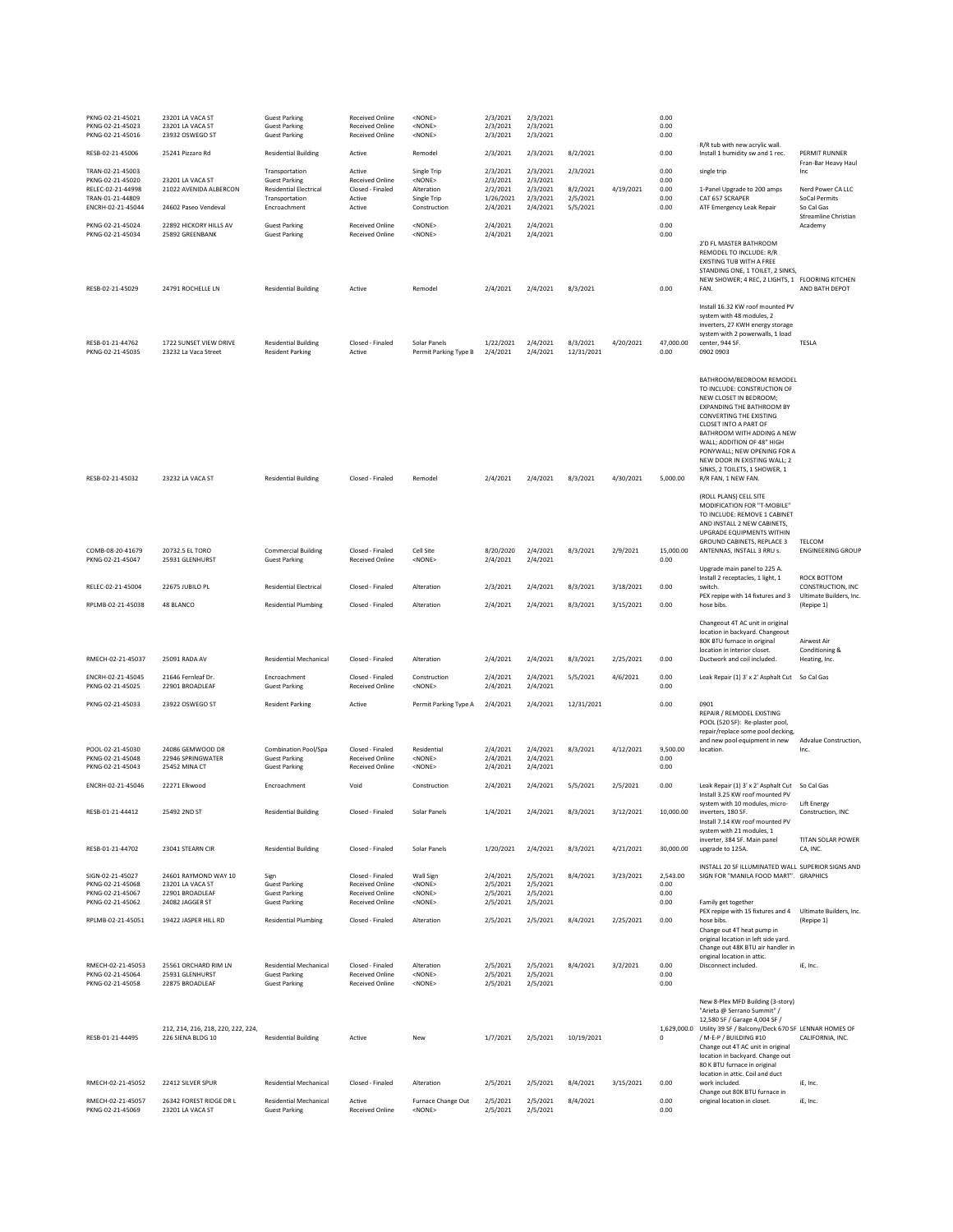| PKNG-02-21-45063<br>PKNG-02-21-45066  | 23932 OSWEGO ST<br>22875 BROADLEAF     | <b>Guest Parking</b><br><b>Guest Parking</b>        | Received Online<br><b>Received Online</b>        | <none><br/><none></none></none>            | 2/5/2021<br>2/5/2021  | 2/5/2021<br>2/5/2021 |            |           | 0.00<br>0.00            |                                                                                                                                                                                                                                                                                                                                                                                                                                                                                                                              |                                           |
|---------------------------------------|----------------------------------------|-----------------------------------------------------|--------------------------------------------------|--------------------------------------------|-----------------------|----------------------|------------|-----------|-------------------------|------------------------------------------------------------------------------------------------------------------------------------------------------------------------------------------------------------------------------------------------------------------------------------------------------------------------------------------------------------------------------------------------------------------------------------------------------------------------------------------------------------------------------|-------------------------------------------|
|                                       |                                        |                                                     |                                                  |                                            |                       |                      |            |           |                         | 100 SF OF REMODEL TO CONVERT<br>EXISTING BATHROOM TO WIC;<br>CONVERT EXISTING LAUNDRY<br>AREA IN GARAGE TO A NEW ADA<br>BATHROOM; CONVERT EXISTING<br>GARAGE WINDOW TO A DOOR;<br>REPLACE/RELOCATE 80K BTU<br>FURNACE FROM GARAGE TO<br>ATTIC; CHANGE OUT 3.5T AC IN<br>SIDE YARD (SAME LOCATION)<br>WITH COIL AND DISCONNECT;<br>DUCTWORK: 3 REC. 7 LIGHTS, 4<br>SW, 1 VENT. FAN; WASHER,<br>DRYER, 1 SINK, 1 TOILET, 1<br>SHOWER, EXTENSION TO<br>SWERWE LINE; 100 SF OF                                                   | <b>ENERGYCORE</b>                         |
| RESB-12-20-43832                      | 23972 SWAN DR                          | <b>Residential Building</b>                         | Closed - Finaled                                 | Remodel                                    | 12/9/2020             | 2/5/2021             | 8/4/2021   | 4/13/2021 | 15,000.00               | REMODELED AREA.<br>INSTALL 46 SF NON-ILLUMINATED<br>WALL SIGN FOR "GRAVES                                                                                                                                                                                                                                                                                                                                                                                                                                                    | CONSTRUCTION<br><b>SUPERIOR SIGNS AND</b> |
| SIGN-02-21-45026                      | 27162 BURBANK                          | Sign                                                | Closed - Finaled                                 | Wall Sign                                  | 2/3/2021              | 2/5/2021             | 8/4/2021   | 3/18/2021 | 1,475.00                | CONSTRUCTION".<br>PEX repipe with 10 fixtures and 3                                                                                                                                                                                                                                                                                                                                                                                                                                                                          | <b>GRAPHICS</b><br>California Repipe      |
| RPLMB-02-21-45061<br>PKNG-02-21-45054 | 26641 SHANE DR<br>22946 SPRINGWATER    | <b>Residential Plumbing</b><br><b>Guest Parking</b> | Active<br><b>Received Online</b>                 | Alteration<br><none></none>                | 2/5/2021<br>2/5/2021  | 2/5/2021<br>2/5/2021 | 8/4/2021   |           | 0.00<br>0.00            | hose bibs.                                                                                                                                                                                                                                                                                                                                                                                                                                                                                                                   | Specialist                                |
| RPLMB-02-21-45060                     | 24495 JERONIMO LN                      | <b>Residential Plumbing</b>                         | Active                                           | Alteration                                 | 2/5/2021              | 2/5/2021             | 8/4/2021   |           | 0.00                    | PEX repipe with 10 fixtures and 3<br>hose bibs.<br>PEX repipe with 8 fixtures and 2<br>hose bibs. Remove and replace 50                                                                                                                                                                                                                                                                                                                                                                                                      | California Repipe<br>Specialist           |
| RPLMB-02-21-45059                     | 2 RUE BRITTANY                         | <b>Residential Plumbing</b>                         | Closed - Finaled                                 | Alteration                                 | 2/5/2021              | 2/5/2021             | 8/4/2021   | 2/22/2021 | 0.00                    | gal water heater in original<br>location in garage.                                                                                                                                                                                                                                                                                                                                                                                                                                                                          | California Repipe<br>Specialist           |
|                                       | 24332-24432 ROCKFIELD BLVD /           |                                                     |                                                  |                                            |                       |                      |            |           |                         | (ROLL PLANS) ONSITE AND<br>PARKING LOT IMPROVEMENTS<br>FOR "HUNTER COURT" (approx<br>200,095 SF parking lot area):<br>RECONFIGURE EXISTING 60<br>DEGREE PARKING STALLS TO 90<br>DEGREE, PROVIDE NEW<br>LANDSCAPE PLANTERS,<br>RELOCATE/REPLACE (28) LIGHT<br>STANDARDS, (1) FLAG POLE,<br>RELOCATE AND REINSTALL NEW<br>COVERED TRASH ENCLOSURE<br>(trash enclosure is made up of 52<br>LF of 6' high block wall-9'6"<br>freestanding cover). ** CIVIL AND<br>ONSITE UNDERGROUND UTILITY<br><b>IMPROVEMENTS SUBMITTED TO</b> | MGP XII Hunter Court,                     |
| COMB-02-19-31285<br>PKNG-02-21-45072  | 23812 EL TORO RD<br>23272 SKY DR       | <b>Commercial Building</b><br><b>Guest Parking</b>  | Active<br><b>Received Online</b>                 | <b>Tenant Improvement</b><br><none></none> | 2/28/2019<br>2/6/2021 | 2/5/2021<br>2/6/2021 | 8/4/2021   |           | 830,000.00 PW**<br>0.00 |                                                                                                                                                                                                                                                                                                                                                                                                                                                                                                                              | <b>LLC</b>                                |
| PKNG-02-21-45071<br>PKNG-02-21-45073  | 23272 SKY DR<br>22892 CEDARSPRING      | <b>Guest Parking</b><br><b>Guest Parking</b>        | Received Online<br>Received Online               | <none><br/><none></none></none>            | 2/6/2021<br>2/6/2021  | 2/6/2021<br>2/6/2021 |            |           | 0.00<br>0.00            |                                                                                                                                                                                                                                                                                                                                                                                                                                                                                                                              |                                           |
| PKNG-02-21-45074                      | 25472 2ND ST                           | <b>Guest Parking</b>                                | Received Online                                  | <none></none>                              | 2/6/2021              | 2/6/2021             |            |           | 0.00                    | Guest parking permits                                                                                                                                                                                                                                                                                                                                                                                                                                                                                                        |                                           |
| PKNG-02-21-45076<br>PKNG-02-21-45075  | 22941 BROADLEAF<br>25931 GLENHURST     | <b>Guest Parking</b><br><b>Guest Parking</b>        | Received Online<br><b>Received Online</b>        | <none><br/><none></none></none>            | 2/6/2021<br>2/6/2021  | 2/6/2021<br>2/6/2021 |            |           | 0.00<br>0.00            |                                                                                                                                                                                                                                                                                                                                                                                                                                                                                                                              |                                           |
| PKNG-02-21-45070<br>PKNG-02-21-45077  | 22892 CEDARSPRING<br>25462 2ND ST      | <b>Guest Parking</b><br><b>Guest Parking</b>        | <b>Received Online</b><br><b>Received Online</b> | <none><br/><none></none></none>            | 2/6/2021<br>2/6/2021  | 2/6/2021<br>2/6/2021 |            |           | 0.00<br>0.00            |                                                                                                                                                                                                                                                                                                                                                                                                                                                                                                                              |                                           |
| TRAN-01-21-44601                      |                                        | Transportation                                      | Active                                           | Annual                                     | 1/13/2021             | 2/6/2021             | 2/5/2022   |           | 0.00                    |                                                                                                                                                                                                                                                                                                                                                                                                                                                                                                                              | <b>Quality Permits</b>                    |
| PKNG-02-21-45089<br>PKNG-02-21-45083  | 23201 LA VACA ST<br>22951 HAZELWOOD    | <b>Guest Parking</b><br><b>Guest Parking</b>        | Received Online<br>Received Online               | <none><br/><none></none></none>            | 2/7/2021<br>2/7/2021  | 2/7/2021<br>2/7/2021 |            |           | 0.00<br>0.00            |                                                                                                                                                                                                                                                                                                                                                                                                                                                                                                                              |                                           |
| PKNG-02-21-45098<br>PKNG-02-21-45084  | 22896 CEDARSPRING<br>25952 GLENHURST   | <b>Guest Parking</b><br><b>Resident Parking</b>     | <b>Received Online</b><br>Active                 | <none><br/>Permit Parking Type B</none>    | 2/7/2021<br>2/7/2021  | 2/7/2021<br>2/7/2021 | 12/31/2021 |           | 0.00<br>0.00            | Parking Permits - 958*959                                                                                                                                                                                                                                                                                                                                                                                                                                                                                                    |                                           |
| PKNG-02-21-45091                      | 28561 MALABAR RD                       | <b>Resident Parking</b>                             | Active                                           | Permit Parking Type A                      | 2/7/2021              | 2/7/2021             | 12/31/2021 |           | 0.00                    | Parking Permits - 956*957                                                                                                                                                                                                                                                                                                                                                                                                                                                                                                    | 1957                                      |
| PKNG-02-21-45099                      | 22896 CEDARSPRING                      | <b>Guest Parking</b>                                | Received Online                                  | <none></none>                              | 2/7/2021              | 2/7/2021             |            |           | 0.00                    |                                                                                                                                                                                                                                                                                                                                                                                                                                                                                                                              |                                           |
| PKNG-02-21-45092<br>PKNG-02-21-45085  | 22896 CEDARSPRING<br>22901 BROADLEAF   | <b>Guest Parking</b><br><b>Guest Parking</b>        | Received Online<br><b>Received Online</b>        | <none><br/><none></none></none>            | 2/7/2021<br>2/7/2021  | 2/7/2021<br>2/7/2021 |            |           | 0.00<br>0.00            |                                                                                                                                                                                                                                                                                                                                                                                                                                                                                                                              |                                           |
| PKNG-02-21-45078                      | 22875 BROADLEAF<br>22896 CEDARSPRING   | <b>Guest Parking</b>                                | <b>Received Online</b>                           | <none></none>                              | 2/7/2021              | 2/7/2021             |            |           | 0.00                    |                                                                                                                                                                                                                                                                                                                                                                                                                                                                                                                              |                                           |
| PKNG-02-21-45096<br>PKNG-02-21-45101  | 23026 ASHWOOD                          | <b>Guest Parking</b><br><b>Guest Parking</b>        | <b>Received Online</b><br><b>Received Online</b> | <none><br/><none></none></none>            | 2/7/2021<br>2/7/2021  | 2/7/2021<br>2/7/2021 |            |           | 0.00<br>0.00            |                                                                                                                                                                                                                                                                                                                                                                                                                                                                                                                              |                                           |
| PKNG-02-21-45080<br>PKNG-02-21-45100  | 25732 COLDBROOK<br>22896 CEDARSPRING   | <b>Guest Parking</b><br><b>Guest Parking</b>        | Received Online<br>Received Online               | <none><br/><none></none></none>            | 2/7/2021<br>2/7/2021  | 2/7/2021<br>2/7/2021 |            |           | 0.00<br>0.00            |                                                                                                                                                                                                                                                                                                                                                                                                                                                                                                                              |                                           |
| PKNG-02-21-45090                      | 23201 LA VACA ST                       | <b>Guest Parking</b>                                | Received Online                                  | <none></none>                              | 2/7/2021              | 2/7/2021             |            |           | 0.00                    |                                                                                                                                                                                                                                                                                                                                                                                                                                                                                                                              |                                           |
| PKNG-02-21-45082<br>PKNG-02-21-45081  | 25732 COLDBROOK<br>25732 COLDBROOK     | <b>Guest Parking</b><br><b>Guest Parking</b>        | <b>Received Online</b><br>Received Online        | <nonf><br/><none></none></nonf>            | 2/7/2021<br>2/7/2021  | 2/7/2021<br>2/7/2021 |            |           | 0.00<br>0.00            |                                                                                                                                                                                                                                                                                                                                                                                                                                                                                                                              |                                           |
| PKNG-02-21-45087                      | 25931 GLENHURST                        | <b>Guest Parking</b>                                | <b>Received Online</b>                           | <none></none>                              | 2/7/2021              | 2/7/2021             |            |           | 0.00                    |                                                                                                                                                                                                                                                                                                                                                                                                                                                                                                                              |                                           |
| PKNG-02-21-45079<br>PKNG-02-21-45093  | 22941 BROADLEAF<br>22896 CEDARSPRING   | <b>Guest Parking</b><br><b>Guest Parking</b>        | Received Online<br><b>Received Online</b>        | <none><br/><none></none></none>            | 2/7/2021<br>2/7/2021  | 2/7/2021<br>2/7/2021 |            |           | 0.00<br>0.00            |                                                                                                                                                                                                                                                                                                                                                                                                                                                                                                                              |                                           |
| PKNG-02-21-45097                      | 22896 CEDARSPRING                      | <b>Guest Parking</b>                                | Received Online<br><b>Received Online</b>        | <none></none>                              | 2/7/2021              | 2/7/2021             |            |           | 0.00                    |                                                                                                                                                                                                                                                                                                                                                                                                                                                                                                                              |                                           |
| PKNG-02-21-45086<br>PKNG-02-21-45088  | 22832 LARKIN ST<br>22942 BROADLEAF     | <b>Guest Parking</b><br><b>Guest Parking</b>        | <b>Received Online</b>                           | <none><br/><none></none></none>            | 2/7/2021<br>2/7/2021  | 2/7/2021<br>2/7/2021 |            |           | 0.00<br>0.00            |                                                                                                                                                                                                                                                                                                                                                                                                                                                                                                                              | 1989                                      |
| PKNG-02-21-45094<br>PKNG-02-21-45095  | 22896 CEDARSPRING<br>22896 CEDARSPRING | <b>Guest Parking</b><br><b>Guest Parking</b>        | <b>Received Online</b><br>Received Online        | <none><br/><none></none></none>            | 2/7/2021<br>2/7/2021  | 2/7/2021<br>2/7/2021 |            |           | 0.00<br>0.00            |                                                                                                                                                                                                                                                                                                                                                                                                                                                                                                                              |                                           |
| PKNG-02-21-45125                      | 23402 RED ROBIN WAY                    | <b>Resident Parking</b>                             | Active                                           | Permit Parking Type A                      | 2/8/2021              | 2/8/2021             | 12/31/2021 |           | 0.00                    | 0914 0915 0916<br>INSTALL 7.04 KW ROOF<br>MOUNTED PV SYSTEM WITH 22                                                                                                                                                                                                                                                                                                                                                                                                                                                          |                                           |
| RESB-12-20-44026                      | 22251 CRIPPLE CREEK                    | <b>Residential Building</b>                         | Active                                           | Solar Panels                               | 12/17/2020            | 2/8/2021             | 8/7/2021   |           | 20,000.00               | MODULES, MICRO-INVERTERS, i<br>SUB PANEL, 399 SF.                                                                                                                                                                                                                                                                                                                                                                                                                                                                            | TITAN SOLAR POWER<br>CA, INC.             |
| PKNG-02-21-45119                      | 23401 RED ROBIN WAY                    | <b>Resident Parking</b>                             | Active                                           | Permit Parking Type A                      | 2/8/2021              | 2/8/2021             | 12/31/2021 |           | 0.00                    | Parking Permits -910-913<br>PEX Repipe (8 fixtures plus 2 hose                                                                                                                                                                                                                                                                                                                                                                                                                                                               |                                           |
| RPLMB-02-21-45110                     | 22834 MESA WAY                         | <b>Residential Plumbing</b>                         | Active                                           | Alteration                                 | 2/8/2021              | 2/8/2021             | 8/7/2021   |           | 0.00                    | bibbs)<br>1-Illuminated Wall Sign (channel<br>letters; 19.5 SF) for "Kabab                                                                                                                                                                                                                                                                                                                                                                                                                                                   | I GOT PLUMBING, INC.                      |
| SIGN-02-21-45126                      |                                        |                                                     |                                                  |                                            |                       |                      |            |           |                         |                                                                                                                                                                                                                                                                                                                                                                                                                                                                                                                              |                                           |
|                                       | 23624 EL TORO RD A                     | Sign                                                | Active                                           | Wall Sign                                  | 2/8/2021              | 2/8/2021             | 8/7/2021   |           | 2,500.00                | Express"; Includes electrical for<br>sign.                                                                                                                                                                                                                                                                                                                                                                                                                                                                                   | SIGNEXUSA                                 |
| RPLMB-02-21-45109                     | 22842 MESA WAY                         | <b>Residential Plumbing</b>                         | Active                                           | Alteration                                 | 2/8/2021              | 2/8/2021             | 8/7/2021   |           | 0.00                    | PEX Repipe (8 fixtures plus 2 hose<br>bibbs)                                                                                                                                                                                                                                                                                                                                                                                                                                                                                 | I GOT PLUMBING, INC.                      |
| RPLMB-02-21-45116                     | 22571 MARYLHURST CT                    | <b>Residential Plumbing</b>                         | Closed - Finaled                                 | Alteration                                 | 2/8/2021              | 2/8/2021             | 8/7/2021   | 2/18/2021 | 0.00                    | PEX Repipe (7 fixtures plus 2 hose<br>bibbs)                                                                                                                                                                                                                                                                                                                                                                                                                                                                                 | Maxx Air Heating &<br>Plumbing            |
| PKNG-02-21-45127                      | 28561 MALABAR RD                       | <b>Resident Parking</b>                             | Active                                           | Permit Parking Type A                      | 2/8/2021              | 2/8/2021             | 12/31/2021 |           | 0.00                    | Parking Permit - 955                                                                                                                                                                                                                                                                                                                                                                                                                                                                                                         | 1957                                      |
| RPLMB-02-21-45104                     | 23232 LA VACA ST                       | <b>Residential Plumbing</b>                         | Active                                           | Alteration                                 | 2/8/2021              | 2/8/2021             | 8/9/2021   | 4/30/2021 | 0.00                    | REPLACE MAIN WATER LINE FROM<br>METER TO HOUSE.                                                                                                                                                                                                                                                                                                                                                                                                                                                                              |                                           |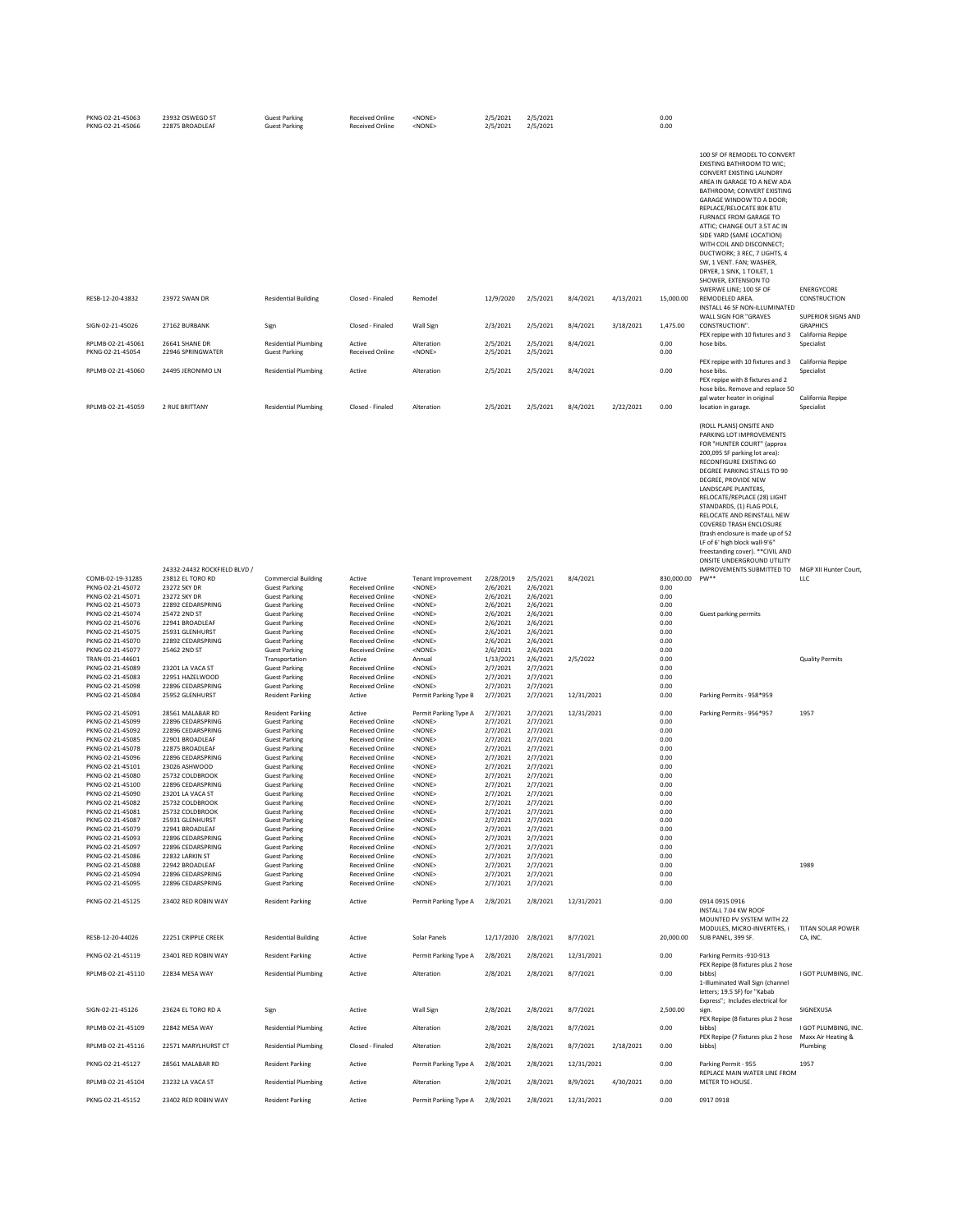| PKNG-02-21-45130                                                             | 23391 RED ROBIN WAY                                                    | <b>Resident Parking</b>                                                                         | Active                                                                               | Permit Parking Type A                                                      | 2/8/2021                                         | 2/8/2021                                         | 12/31/2021              |           | 0.00                         | Parking Permits - 900, 951-954                                                                                                                                                                                                                                                                                                                                                                                                                                                                                                                                                                                                                                                                                                                 |                                       |
|------------------------------------------------------------------------------|------------------------------------------------------------------------|-------------------------------------------------------------------------------------------------|--------------------------------------------------------------------------------------|----------------------------------------------------------------------------|--------------------------------------------------|--------------------------------------------------|-------------------------|-----------|------------------------------|------------------------------------------------------------------------------------------------------------------------------------------------------------------------------------------------------------------------------------------------------------------------------------------------------------------------------------------------------------------------------------------------------------------------------------------------------------------------------------------------------------------------------------------------------------------------------------------------------------------------------------------------------------------------------------------------------------------------------------------------|---------------------------------------|
|                                                                              |                                                                        |                                                                                                 |                                                                                      |                                                                            |                                                  |                                                  |                         |           |                              | Tear off 3 layers of existing<br>shingles (2500 SF). Install 1 layer of<br>synthetic underlayment. Install<br>TruDefinition duration cool                                                                                                                                                                                                                                                                                                                                                                                                                                                                                                                                                                                                      | <b>Certified Roofing</b>              |
| RESB-02-21-45122                                                             | 21141 CRANBRIDGE DR                                                    | <b>Residential Building</b>                                                                     | Closed - Finaled                                                                     | Reroof                                                                     | 2/8/2021                                         | 2/8/2021                                         | 8/7/2021                | 2/22/2021 | 10,000.00                    | shingles.<br>Change out 5 T AC unit in original<br>location in backyard. Coil and                                                                                                                                                                                                                                                                                                                                                                                                                                                                                                                                                                                                                                                              | Specialists<br><b>Advanced Permit</b> |
| RMECH-02-21-45114                                                            | 24992 SHAVER LAKE CIR                                                  | <b>Residential Mechanical</b>                                                                   | Closed - Finaled                                                                     | Air Conditioner                                                            | 2/8/2021                                         | 2/8/2021                                         | 8/7/2021                | 4/13/2021 | 0.00                         | disconnect included.                                                                                                                                                                                                                                                                                                                                                                                                                                                                                                                                                                                                                                                                                                                           | Services, Inc.                        |
| PKNG-02-21-45131<br>PKNG-02-21-45102                                         | 21512 MIDCREST DR<br>22875 BROADLEAF                                   | <b>Resident Parking</b><br><b>Guest Parking</b>                                                 | Active<br>Received Online                                                            | Permit Parking Type A<br>$<$ NONE $>$                                      | 2/8/2021<br>2/8/2021                             | 2/8/2021<br>2/8/2021                             | 12/31/2021              |           | 0.00<br>0.00                 | Parking Permits - 962*963                                                                                                                                                                                                                                                                                                                                                                                                                                                                                                                                                                                                                                                                                                                      |                                       |
| PKNG-02-21-45113                                                             | 25472 MINA CT                                                          | <b>Resident Parking</b>                                                                         | Active                                                                               | Permit Parking Type A                                                      | 2/8/2021                                         | 2/8/2021                                         | 2/8/2022                |           | 0.00                         | 0531 0532<br>PEX Repipe (8 fixtures plus 2 hose                                                                                                                                                                                                                                                                                                                                                                                                                                                                                                                                                                                                                                                                                                |                                       |
| RPLMB-02-21-45111                                                            | 22915 BONITA LN                                                        | <b>Residential Plumbing</b>                                                                     | Active                                                                               | Alteration                                                                 | 2/8/2021                                         | 2/8/2021                                         | 8/7/2021                |           | 0.00                         | bibbs)                                                                                                                                                                                                                                                                                                                                                                                                                                                                                                                                                                                                                                                                                                                                         | I GOT PLUMBING, INC.                  |
| PKNG-02-21-45123                                                             | 24116 BIG TIMBER ST                                                    | <b>Resident Parking</b>                                                                         | Active                                                                               | Permit Parking Type A                                                      | 2/8/2021                                         | 2/8/2021                                         | 12/31/2021              |           | 0.00                         | Parking Permits - 966<br>SCE to replace corroded lids on                                                                                                                                                                                                                                                                                                                                                                                                                                                                                                                                                                                                                                                                                       |                                       |
| ENCRH-02-21-45120                                                            | 22737 Aspan                                                            | Encroachment                                                                                    | Closed - Finaled                                                                     | Construction                                                               | 2/8/2021                                         | 2/8/2021                                         | 6/30/2021               | 5/13/2021 | 0.00                         | vault                                                                                                                                                                                                                                                                                                                                                                                                                                                                                                                                                                                                                                                                                                                                          | SCE - Claudene Duke                   |
| PKNG-02-21-45108<br>TRAN-02-21-45039                                         | 24132 BIG TIMBER ST                                                    | <b>Resident Parking</b><br>Transportation                                                       | Active<br>Active                                                                     | Permit Parking Type A<br>Single Trip                                       | 2/8/2021<br>2/4/2021                             | 2/8/2021<br>2/8/2021                             | 12/31/2021<br>2/10/2021 |           | 0.00<br>0.00                 | Parking Permits - 898<br>OVERSIZE LOAD                                                                                                                                                                                                                                                                                                                                                                                                                                                                                                                                                                                                                                                                                                         | 1989<br><b>Quality Permits</b>        |
| PKNG-02-21-45106<br>TRAN-02-21-45065                                         | 24132 BIG TIMBER ST                                                    | <b>Resident Parking</b><br>Transportation                                                       | Active<br>Active                                                                     | Permit Parking Type A<br>Single Trip                                       | 2/8/2021<br>2/5/2021                             | 2/8/2021<br>2/8/2021                             | 12/31/2021<br>2/11/2021 |           | 0.00<br>0.00                 | Parking Permits - 899<br>Cat 631D Water Pull                                                                                                                                                                                                                                                                                                                                                                                                                                                                                                                                                                                                                                                                                                   | 1989<br>Joshua Heavy Haul             |
| PKNG-02-21-45124<br>PKNG-02-21-45103<br>PKNG-02-21-45112                     | 19182 RED BLUFF DR<br>25931 GLENHURST<br>25021 GREENBAY DR             | <b>Resident Parking</b><br><b>Guest Parking</b><br><b>Guest Parking</b>                         | Active<br>Received Online<br><b>Received Online</b>                                  | Permit Parking Type A<br><none><br/><none></none></none>                   | 2/8/2021<br>2/8/2021<br>2/8/2021                 | 2/8/2021<br>2/8/2021<br>2/8/2021                 | 12/31/2021              |           | 0.00<br>0.00<br>0.00         | Parking Permits - 971                                                                                                                                                                                                                                                                                                                                                                                                                                                                                                                                                                                                                                                                                                                          |                                       |
| PKNG-02-21-45117<br>PKNG-02-21-45129                                         | 23396 RED ROBIN WAY<br>23201 LA VACA ST                                | <b>Resident Parking</b><br><b>Guest Parking</b>                                                 | Active<br>Received Online                                                            | Permit Parking Type A<br><none></none>                                     | 2/8/2021<br>2/8/2021                             | 2/8/2021<br>2/8/2021                             | 12/31/2021              |           | 0.00<br>0.00                 | Parking Pemrits - 906-909                                                                                                                                                                                                                                                                                                                                                                                                                                                                                                                                                                                                                                                                                                                      |                                       |
|                                                                              |                                                                        |                                                                                                 |                                                                                      |                                                                            |                                                  |                                                  |                         |           |                              | Replacement of connector pipe<br>under sink in (2) bathrooms.                                                                                                                                                                                                                                                                                                                                                                                                                                                                                                                                                                                                                                                                                  |                                       |
| RPLMB-02-21-45107                                                            | 375 CHAUMONT CIR                                                       | <b>Residential Plumbing</b>                                                                     | Closed - Finaled                                                                     | Alteration                                                                 | 2/8/2021                                         | 2/8/2021                                         | 8/7/2021                | 2/9/2021  | 0.00                         | Cartridge, nipple + overflow<br>replacement on (2) tub/showers.                                                                                                                                                                                                                                                                                                                                                                                                                                                                                                                                                                                                                                                                                | Streamline Christian                  |
| PKNG-02-21-45118<br>PKNG-02-21-45105                                         | 22892 HICKORY HILLS AV<br>24132 BIG TIMBER ST                          | <b>Guest Parking</b><br><b>Resident Parking</b>                                                 | <b>Received Online</b><br>Void                                                       | <none><br/>Permit Parking Type B</none>                                    | 2/8/2021<br>2/8/2021                             | 2/8/2021<br>2/8/2021                             | 2/8/2022                | 2/8/2021  | 0.00<br>0.00                 |                                                                                                                                                                                                                                                                                                                                                                                                                                                                                                                                                                                                                                                                                                                                                | Academy<br>1989                       |
| RPLMB-02-21-45143                                                            | 33 MASSIER LN                                                          | <b>Residential Plumbing</b>                                                                     | Active                                                                               | Water Heater                                                               | 2/9/2021                                         | 2/9/2021                                         | 8/8/2021                |           | 0.00                         | 1-Water Heater Changeout (50<br>gal.; in same garage location).                                                                                                                                                                                                                                                                                                                                                                                                                                                                                                                                                                                                                                                                                | <b>Fast Water Heater</b><br>Company   |
| RPLMB-02-21-45142<br>PKNG-02-21-45155                                        | 24026 ELROND LN<br>19422 JASPER HILL RD                                | <b>Residential Plumbing</b><br><b>Guest Parking</b>                                             | Active<br><b>Received Online</b>                                                     | <b>Water Heater</b><br><none></none>                                       | 2/9/2021<br>2/9/2021                             | 2/9/2021<br>2/9/2021                             | 8/8/2021                |           | 0.00<br>0.00                 | 1-Water Heater Changeout (50<br>gal.; in same garage location).<br>Parking for plumbing<br>CONSTRUCTION OF 352 SF                                                                                                                                                                                                                                                                                                                                                                                                                                                                                                                                                                                                                              | Fast Water Heater<br>Company          |
| POOL-02-21-45145<br>PKNG-02-21-45151                                         | 63 AVIGNON AV<br>22875 BROADLEAF                                       | Combination Pool/Spa<br><b>Guest Parking</b>                                                    | Active<br>Received Online                                                            | Residential<br>$<$ NONE $>$                                                | 2/9/2021<br>2/9/2021                             | 2/9/2021<br>2/9/2021                             | 8/9/2021                |           | 25,000.00<br>0.00            | STANDARD POOL AND 22 SF SPA<br>WITH EQUIPMENTS; GAS LINE TO<br><b>BBQ AND FIREPIT.</b>                                                                                                                                                                                                                                                                                                                                                                                                                                                                                                                                                                                                                                                         |                                       |
| RELEC-02-21-45133                                                            | 22791 FOXBOROUGH WAY                                                   | <b>Residential Electrical</b>                                                                   | Active                                                                               | Meter                                                                      | 2/9/2021                                         | 2/9/2021                                         | 8/16/2021               |           | 0.00                         | MAIN PANEL UPGRADE TO 225A.                                                                                                                                                                                                                                                                                                                                                                                                                                                                                                                                                                                                                                                                                                                    | Vivint Solar                          |
| TRAN-02-21-45049<br>RPLMB-02-21-45146<br>PKNG-02-21-45135                    | 14 ESTRADE LN<br>22811 HICKORY HILLS AV                                | Transportation<br><b>Residential Plumbing</b><br><b>Guest Parking</b>                           | Active<br>Closed - Finaled<br><b>Received Online</b>                                 | Single Trip<br>Alteration<br><none></none>                                 | 2/5/2021<br>2/9/2021<br>2/9/2021                 | 2/9/2021<br>2/9/2021<br>2/9/2021                 | 2/11/2021<br>8/8/2021   | 2/12/2021 | 0.00<br>0.00<br>0.00         | CAT 657 SCRAPER<br>PEX repipe with 11 fixtures.                                                                                                                                                                                                                                                                                                                                                                                                                                                                                                                                                                                                                                                                                                | SoCal Permits<br>iE, Inc.             |
| PKNG-02-21-45148                                                             | 23201 LA VACA ST                                                       | <b>Guest Parking</b>                                                                            | Received Online                                                                      | $<$ NONE $>$                                                               | 2/9/2021                                         | 2/9/2021                                         |                         |           | 0.00                         | PEX Repipe (20 fixtures) plus<br>Water Heater Changeout (in same                                                                                                                                                                                                                                                                                                                                                                                                                                                                                                                                                                                                                                                                               |                                       |
| RPLMB-02-21-45134<br>PKNG-02-21-45147                                        | 21396 MONTERRA<br>23201 LA VACA ST                                     | <b>Residential Plumbing</b><br><b>Guest Parking</b>                                             | Closed - Finaled<br><b>Received Online</b>                                           | Alteration<br><none></none>                                                | 2/9/2021<br>2/9/2021                             | 2/9/2021<br>2/9/2021                             | 8/8/2021                | 2/16/2021 | 0.00<br>0.00                 | garage location).                                                                                                                                                                                                                                                                                                                                                                                                                                                                                                                                                                                                                                                                                                                              | PIPEASE, INC.                         |
| RELEC-02-21-45132                                                            | 20921 AVENIDA AMAPOLA                                                  | <b>Residential Electrical</b>                                                                   | Closed - Finaled                                                                     | Alteration                                                                 | 2/9/2021                                         | 2/9/2021                                         | 8/8/2021                | 4/15/2021 | 0.00                         | Install a 100A subpanel.                                                                                                                                                                                                                                                                                                                                                                                                                                                                                                                                                                                                                                                                                                                       | Oricon Design and<br>Build            |
|                                                                              |                                                                        |                                                                                                 |                                                                                      |                                                                            |                                                  |                                                  |                         |           |                              | (ROLL PLANS) 120 SF 1'SF FL<br>ADDITION TO CREAT A NEW<br>BATH/WIC: 1856 SF 1'SF FL<br>REMODEL TO MODIFY KITCHEN<br>AND LIVING ROOM INCLUDING<br>REMOVE KITCHEN WALLS,<br>MODIFICATION TO<br>DOORS/WINDOWS; REMOVE FIRE<br>PLACE; REMOVE DROPPED<br>CEILING; 2 BATHROOMS<br>REMODEL; DEMO EXISTING<br>EXTERIOR WALLS SHINGLE AND<br>REPLACE WITH NEW SIDING; 1000<br>SF 2'D FL REMODEL TO INCLUDE<br>MASTER BEDROOM AND<br>BATHROOM REMODEL; 2 TUBS, 1<br>CLOTHES.W. 1 DISH.W.<br>EXTENSION TO EXISTING GAS LINE,<br>3 SINKS, 2 SHOWERS, 3 TOILETS, 2<br>NEW CONDENSING LINES, (1)<br>DUCTLESS FAN COIL UNIT, 1<br>HEATER, 1 HOOD, DUCTWORK, 3<br>VENT. FANS, 1 DISPOSAL, 1 OVEN,<br>1 RANGE, 1 DRYER, 14 REC, 33<br>LIGHTS, 17 SW, MAIN PANEL |                                       |
| RESB-11-20-43279<br>PKNG-02-21-45154                                         | 26452 BRYDGES CT<br>25121 FARTHING ST                                  | <b>Residential Building</b><br><b>Resident Parking</b>                                          | Active<br>Ready to Issue                                                             | Addition<br>Permit Parking Type B                                          | 11/17/2020<br>2/9/2021                           | 2/9/2021<br>2/9/2021                             | 9/27/2021<br>12/31/2021 |           | 160,000.00<br>0.00           | UPGRADE TO 200A.<br>Parking Permits -                                                                                                                                                                                                                                                                                                                                                                                                                                                                                                                                                                                                                                                                                                          | MICHAEL A ABAD                        |
| RPI MB-02-21-45144                                                           | 19561 ALISO VIEW CIR                                                   | <b>Residential Plumbing</b>                                                                     | Closed - Finaled                                                                     | Water Heater                                                               | 2/9/2021                                         | 2/9/2021                                         | 8/8/2021                | 3/8/2021  | 0.00                         | 1-Water Heater Changeout (50<br>gal.; in same garage location).<br>New 4-Plex MFD Building<br>"Copperleaf - Modified" / 8,109 SF                                                                                                                                                                                                                                                                                                                                                                                                                                                                                                                                                                                                               | Fast Water Heater<br>Company          |
| RESB-12-20-43787                                                             | 113,115,117,119 ALDER RIDGE<br>BLDG#2                                  | <b>Residential Building</b>                                                                     | Active                                                                               | New                                                                        | 12/7/2020                                        | 2/10/2021                                        | 8/9/2021                |           | 709,216.00                   | / Garage 1,927 SF / Deck 716 SF /<br>Patio/Porch 593 SF / P-E-M /<br><b>BUILDING#2</b>                                                                                                                                                                                                                                                                                                                                                                                                                                                                                                                                                                                                                                                         | LANDSEA HOMES                         |
|                                                                              | 100, 102, 104, 106, 108 ALDER                                          |                                                                                                 |                                                                                      |                                                                            |                                                  |                                                  |                         |           |                              | New 5-Plex MFD Building<br>"Copperleaf Modified" / 10,428 SF<br>/ Garage 2,420 SF / Deck 825 SF /<br>Covered Entry 48 SF / Patio/Porch                                                                                                                                                                                                                                                                                                                                                                                                                                                                                                                                                                                                         |                                       |
| RESB-12-20-43758                                                             | RIDGE BLDG #22                                                         | <b>Residential Building</b>                                                                     | Active                                                                               | New                                                                        | 12/7/2020                                        | 2/10/2021                                        | 8/9/2021                |           | 886,520.00                   | 593 SF / P-E-M / BUILDING #22<br>Parking Permits - 975 and 1001-                                                                                                                                                                                                                                                                                                                                                                                                                                                                                                                                                                                                                                                                               | LANDSEA HOMES                         |
| PKNG-02-21-45170<br>PKNG-02-21-45167<br>PKNG-02-21-45160<br>PKNG-02-21-45158 | 28622 MALABAR RD<br>22941 BROADLEAF<br>23272 SKY DR<br>22742 JUBILO PL | <b>Resident Parking</b><br><b>Guest Parking</b><br><b>Guest Parking</b><br><b>Guest Parking</b> | Active<br><b>Received Online</b><br><b>Received Online</b><br><b>Received Online</b> | Permit Parking Type A<br><none><br/><nonf><br/><none></none></nonf></none> | 2/10/2021<br>2/10/2021<br>2/10/2021<br>2/10/2021 | 2/10/2021<br>2/10/2021<br>2/10/2021<br>2/10/2021 | 12/31/2021              |           | 0.00<br>0.00<br>0.00<br>0.00 | 1003                                                                                                                                                                                                                                                                                                                                                                                                                                                                                                                                                                                                                                                                                                                                           |                                       |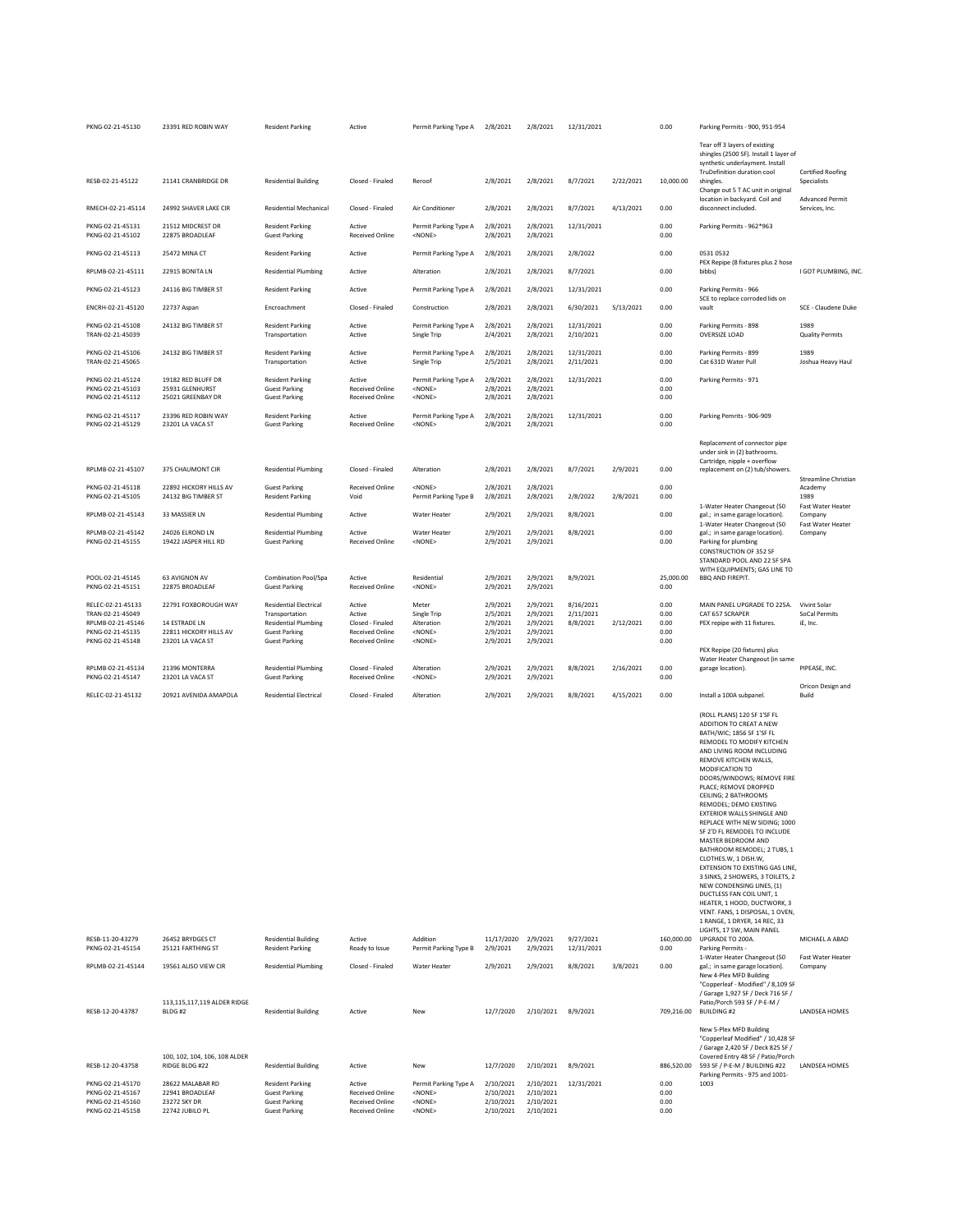| PKNG-02-21-45157                                                              | 22875 BROADLEAF                                                         | <b>Guest Parking</b>                                                                                  | Received Online                                                           | <none></none>                                                | 2/10/2021                                        | 2/10/2021                                        |            |           | 0.00                         |                                                                                                                                                                                                                                                                                                                                                                                                                                                                                                                     |                                             |
|-------------------------------------------------------------------------------|-------------------------------------------------------------------------|-------------------------------------------------------------------------------------------------------|---------------------------------------------------------------------------|--------------------------------------------------------------|--------------------------------------------------|--------------------------------------------------|------------|-----------|------------------------------|---------------------------------------------------------------------------------------------------------------------------------------------------------------------------------------------------------------------------------------------------------------------------------------------------------------------------------------------------------------------------------------------------------------------------------------------------------------------------------------------------------------------|---------------------------------------------|
| RESB-02-21-44977                                                              | 22211 EUCALYPTUS LN                                                     | <b>Residential Building</b>                                                                           | Closed - Finaled                                                          | Solar Panels                                                 | 2/2/2021                                         | 2/10/2021                                        | 8/9/2021   | 3/10/2021 | 15,000.00                    | Install 7.14 KW roof mounted PV<br>system with 21 modules, 2<br>inverters, 1 load center, 413 SF.                                                                                                                                                                                                                                                                                                                                                                                                                   | TESLA                                       |
| PKNG-02-21-45163                                                              | 23421 RED ROBIN WAY                                                     | <b>Resident Parking</b>                                                                               | Active                                                                    | Permit Parking Type A                                        | 2/10/2021                                        | 2/10/2021                                        | 12/31/2021 |           | 0.00                         | Parking permits - 919-921                                                                                                                                                                                                                                                                                                                                                                                                                                                                                           |                                             |
|                                                                               |                                                                         |                                                                                                       |                                                                           | Single Address -                                             |                                                  |                                                  |            |           |                              | New ADU address assignment for<br>a new accessory dwelling unit<br>(ADU) located on a parcel<br>(APN:617-184-07) that currently<br>has a single-family residence<br>(23762 Cavanaugh Road). The City<br>of Lake Forest has approved the<br>address listed below for the new                                                                                                                                                                                                                                         |                                             |
| ADDR-01-21-44876<br>PKNG-02-21-45156                                          | 23764 Cavanaugh Rd<br>23151 LA VACA ST                                  | Address Assignment<br><b>Guest Parking</b>                                                            | Closed - Finaled<br><b>Received Online</b>                                | Assignment<br><none></none>                                  | 1/28/2021<br>2/10/2021                           | 2/10/2021<br>2/10/2021                           |            | 2/10/2021 | 0.00<br>0.00                 | ADU: 23764 Cavanaugh Road                                                                                                                                                                                                                                                                                                                                                                                                                                                                                           |                                             |
| ENCRH-02-21-45183                                                             | Normandale & Cherrywood                                                 | Encroachment                                                                                          | Closed - Finaled                                                          | Construction                                                 | 2/11/2021                                        | 2/11/2021                                        | 8/16/2021  | 3/29/2021 | 0.00                         | SCE to repair bad street light duct<br>& cable.                                                                                                                                                                                                                                                                                                                                                                                                                                                                     | SCE - Claudene Duke                         |
|                                                                               |                                                                         |                                                                                                       |                                                                           |                                                              |                                                  |                                                  |            |           |                              | 1-Gas Line for future BBQ island (&                                                                                                                                                                                                                                                                                                                                                                                                                                                                                 |                                             |
| RESB-02-21-45175<br>PKNG-02-21-45210<br>PKNG-02-21-45186                      | 2045 ALISO CANYON DR<br>22851 LARKIN ST<br>23272 SKY DR                 | <b>Residential Building</b><br><b>Guest Parking</b><br><b>Guest Parking</b>                           | Closed - Finaled<br>Received Online<br>Received Online                    | Remodel<br><none><br/><none></none></none>                   | 2/11/2021<br>2/11/2021<br>2/11/2021              | 2/11/2021<br>2/11/2021<br>2/11/2021              | 8/10/2021  | 2/26/2021 | 0.00<br>0.00<br>0.00         | portable BBQ now); Electrical<br>conduit for future BBQ island.                                                                                                                                                                                                                                                                                                                                                                                                                                                     | Sea Breeze<br>Construction, Inc.            |
| ENCRH-02-21-44997                                                             | Jeronimo C/O El Toro                                                    | Encroachment                                                                                          | Closed - Finaled                                                          | Construction                                                 | 2/2/2021                                         | 2/11/2021                                        | 8/31/2021  | 3/12/2021 | 0.00                         | SCE to remove & replace<br>deteriorated pole                                                                                                                                                                                                                                                                                                                                                                                                                                                                        | SCE - Claudene Duke                         |
|                                                                               | 22309 VISTA VERDE DR (2 METER                                           |                                                                                                       |                                                                           |                                                              |                                                  |                                                  |            |           |                              | Remove / Replace two existing<br>meter pedestals for irrigation.<br>(Note: One pedestal is addressed<br>as 22309 Vista Verde Dr. and the<br>other is unaddressed, but also<br>located nearby on Vista Verde Dr.<br>*SEE ATTACHED PLANS* Both to                                                                                                                                                                                                                                                                     |                                             |
| RELEC-02-21-45185<br>PKNG-02-21-45180                                         | PEDESTALS)<br>22892 BROADLEAF                                           | <b>Residential Electrical</b><br><b>Guest Parking</b>                                                 | Closed - Finaled<br>Received Online                                       | Meter<br><none></none>                                       | 2/11/2021<br>2/11/2021                           | 2/11/2021<br>2/11/2021                           | 8/10/2021  | 3/2/2021  | 0.00<br>0.00                 | be inspected at same time.)<br>T/O EXISTING 2100 SF ROOFING<br>MATERIAL; INSTALL1 LAYER OF<br>GAF TIGER PAW UNDERLAYMENT;                                                                                                                                                                                                                                                                                                                                                                                           | <b>Current Electric</b>                     |
| RESB-02-21-45181                                                              | 27261 CRANBROOKE DR                                                     | <b>Residential Building</b>                                                                           | Closed - Finaled                                                          | Reroof                                                       | 2/11/2021                                        | 2/11/2021                                        | 8/10/2021  | 2/18/2021 | 10,500.00                    | <b>INSTALL MALARKEY VISTA</b><br>SHINGLES.<br>Epoxy Lining (17 fixtures - potable<br>hot & cold pressurized water                                                                                                                                                                                                                                                                                                                                                                                                   | <b>WESTERN ROOFING</b><br>SYSTEMS           |
| RPLMB-02-21-45161                                                             | 22532 LAKE FOREST LN                                                    | <b>Residential Plumbing</b>                                                                           | Closed - Finaled                                                          | Alteration                                                   | 2/10/2021                                        | 2/11/2021                                        | 8/10/2021  | 2/25/2021 | 0.00                         | pipes).                                                                                                                                                                                                                                                                                                                                                                                                                                                                                                             | Pipe Restoration, Inc.                      |
| RESB-02-21-45184                                                              | 25685 WESTOVER CIR                                                      | <b>Residential Building</b>                                                                           | Active                                                                    | Remodel                                                      | 2/11/2021                                        | 2/11/2021                                        | 10/17/2021 |           | 0.00                         | (2) bathrooms remodel to include<br>master bath: R/R shower with new<br>tile walls, R/R 2 sinks, 1 toilet, 1<br>light; Guest bath: R/R acrylic bath<br>tub with new acrylic walls, R/R 1<br>sink, 1 toilet, 1 light.                                                                                                                                                                                                                                                                                                | PERMIT RUNNER                               |
| PKNG-02-21-45176                                                              | 25532 ASHBROOK                                                          | <b>Resident Parking</b>                                                                               | Active                                                                    | Permit Parking Type A                                        | 2/11/2021                                        | 2/11/2021                                        | 12/31/2021 |           | 0.00                         | 0922                                                                                                                                                                                                                                                                                                                                                                                                                                                                                                                |                                             |
| PKNG-02-21-45206<br>PKNG-02-21-45172                                          | 23162 LA VACA ST<br>22892 BROADLEAF                                     | <b>Guest Parking</b><br><b>Guest Parking</b>                                                          | Received Online<br><b>Received Online</b>                                 | <none><br/><none></none></none>                              | 2/11/2021<br>2/11/2021                           | 2/11/2021<br>2/11/2021                           |            |           | 0.00<br>0.00                 | Epoxy Lining (19 fixtures - potable                                                                                                                                                                                                                                                                                                                                                                                                                                                                                 |                                             |
| RPLMB-02-21-45162                                                             | 22121 LANTERN LN                                                        | <b>Residential Plumbing</b>                                                                           | Active                                                                    | Alteration                                                   | 2/10/2021                                        | 2/11/2021                                        | 8/10/2021  |           | 0.00                         | hot & cold pressurized water<br>pipes).                                                                                                                                                                                                                                                                                                                                                                                                                                                                             | Pipe Restoration, Inc.<br>FLEMING AND SONS  |
| TRAN-02-21-45192<br>PKNG-02-21-45207                                          | 22851 LARKIN ST                                                         | Transportation<br><b>Guest Parking</b>                                                                | Active<br><b>Received Online</b>                                          | Annual<br><none></none>                                      | 2/11/2021<br>2/11/2021                           | 2/11/2021<br>2/11/2021                           | 2/11/2022  |           | 0.00<br>0.00                 | PUTZMEISTER/MACK 3 AXLE<br>CONCRETE PUMP-UNIT 2939                                                                                                                                                                                                                                                                                                                                                                                                                                                                  | <b>CONCRETE PUMPING</b><br>INC.             |
| RELEC-02-21-45190<br>PKNG-02-21-45174<br>PKNG-02-21-45205<br>PKNG-02-21-45204 | 10 CHAPALA CT<br>22875 BROADLEAF<br>23201 LA VACA ST<br>22851 LARKIN ST | <b>Residential Electrical</b><br><b>Guest Parking</b><br><b>Guest Parking</b><br><b>Guest Parking</b> | Closed - Finaled<br>Received Online<br>Received Online<br>Received Online | Remodel<br><none><br/><none><br/><none></none></none></none> | 2/11/2021<br>2/11/2021<br>2/11/2021<br>2/11/2021 | 2/11/2021<br>2/11/2021<br>2/11/2021<br>2/11/2021 | 8/10/2021  | 2/12/2021 | 0.00<br>0.00<br>0.00<br>0.00 | INSTALL 6-50 OUTLET INSIDE THE<br>GARAGE FOR AN EV CHARGER.                                                                                                                                                                                                                                                                                                                                                                                                                                                         | INTEGRITY REPIPE,                           |
| RPLMB-02-21-45178                                                             | 21081 PASEO TRANQUILO                                                   | <b>Residential Plumbing</b>                                                                           | Closed - Finaled                                                          | Alteration                                                   | 2/11/2021                                        | 2/11/2021                                        | 8/10/2021  | 2/17/2021 | 0.00                         | PEX repipe with 12 fixtures.                                                                                                                                                                                                                                                                                                                                                                                                                                                                                        | INC.                                        |
| TRAN-02-21-45139<br>PKNG-02-21-45182<br>PKNG-02-21-45177                      | 23026 ASHWOOD<br>22892 BROADLEAF                                        | Transportation<br><b>Guest Parking</b><br><b>Guest Parking</b>                                        | Active<br>Received Online<br>Received Online                              | Single Trip<br><none><br/><none></none></none>               | 2/9/2021<br>2/11/2021<br>2/11/2021               | 2/11/2021<br>2/11/2021<br>2/11/2021              | 2/13/2021  |           | 0.00<br>0.00<br>0.00         | <b>DALTON TRUCKING</b>                                                                                                                                                                                                                                                                                                                                                                                                                                                                                              | west coast services llc                     |
| TRAN-02-21-45136<br>PKNG-02-21-45209                                          | 22851 LARKIN ST                                                         | Transportation<br><b>Guest Parking</b>                                                                | Active<br><b>Received Online</b>                                          | Single Trip<br><none></none>                                 | 2/9/2021<br>2/11/2021                            | 2/11/2021<br>2/11/2021                           | 2/15/2021  |           | 0.00<br>0.00                 | CAT 657 SCRAPER                                                                                                                                                                                                                                                                                                                                                                                                                                                                                                     | SoCal Permits                               |
| RESB-02-21-45188<br>PKNG-02-21-45203                                          | 21832 ZUNI DR<br>22851 LARKIN ST                                        | <b>Residential Building</b><br><b>Guest Parking</b>                                                   | Active<br><b>Received Online</b>                                          | Remodel<br><none></none>                                     | 2/10/2021<br>2/11/2021                           | 2/11/2021<br>2/11/2021                           | 8/10/2021  |           | 10,000.00<br>0.00            | KITCHEN AND (2) BATHROOMS<br>REMODEL TO INCLUDE REMOVE A<br>LOAD-BEARING WALL BETWEEN<br>KITCHEN AND HALL WAY;<br>REMOVE A PONY WALL AND<br>CONSTRUCTION OF A NEW WALL<br>IN MASTER BATHROOM, 1 TUB<br>WITH NEW TILES, 1 RELOCATED<br>SINK, 1 SHOWER, 1 TOILET, 1 NEW<br>EXHAUST FAN, 6 REC, 7 LIGHTS, 4<br>SW, PEX REPIPE WITH 12<br>FIXTURES, CHANGE OUT 4T AC IN<br>SIDE YARD AND 80K BTU FURNACE<br>IN INSIDE CLOSET WITH COIL,<br>DISCONNECT, AND DUCTWORK; 1<br>RANGE, 1 KIT. SINK, 1 HOOD, 1<br>DISH WASHER. |                                             |
| TRAN-02-21-45141<br>PKNG-02-21-45179<br>PKNG-02-21-45187                      | 22892 BROADLEAF<br>23272 SKY DR                                         | Transportation<br><b>Guest Parking</b><br><b>Guest Parking</b>                                        | Active<br>Received Online<br><b>Received Online</b>                       | Single Trip<br><none><br/><none></none></none>               | 2/9/2021<br>2/11/2021<br>2/11/2021               | 2/11/2021<br>2/11/2021<br>2/11/2021              | 2/13/2021  |           | 0.00<br>0.00<br>0.00         | <b>DALTON TRUCKING</b>                                                                                                                                                                                                                                                                                                                                                                                                                                                                                              | west coast services llc                     |
| PKNG-02-21-45201                                                              | 25452 MINA CT                                                           | <b>Guest Parking</b>                                                                                  | <b>Received Online</b>                                                    | <none></none>                                                | 2/11/2021                                        | 2/11/2021                                        |            |           | 0.00                         |                                                                                                                                                                                                                                                                                                                                                                                                                                                                                                                     |                                             |
| TRAN-02-21-45140                                                              |                                                                         | Transportation                                                                                        | Active                                                                    | Single Trip                                                  | 2/9/2021                                         | 2/11/2021                                        | 2/13/2021  |           | 0.00                         | <b>DALTON TRUCKING</b>                                                                                                                                                                                                                                                                                                                                                                                                                                                                                              | west coast services llc                     |
| TRAN-02-21-45137                                                              |                                                                         | Transportation                                                                                        | Active                                                                    | Single Trip                                                  | 2/9/2021                                         | 2/11/2021                                        | 2/13/2021  |           | 0.00                         | <b>DALTON TRUCKING</b>                                                                                                                                                                                                                                                                                                                                                                                                                                                                                              | west coast services llc<br>FLEMING AND SONS |
| TRAN-02-21-45191                                                              |                                                                         | Transportation                                                                                        | Active                                                                    | Annual                                                       | 2/11/2021                                        | 2/11/2021 2/11/2022                              |            |           | 0.00                         | PUTZMEISTER/MACK 3 AXLE<br>CONCRETE PUMP UNIT 2839                                                                                                                                                                                                                                                                                                                                                                                                                                                                  | <b>CONCRETE PUMPING</b><br>INC.             |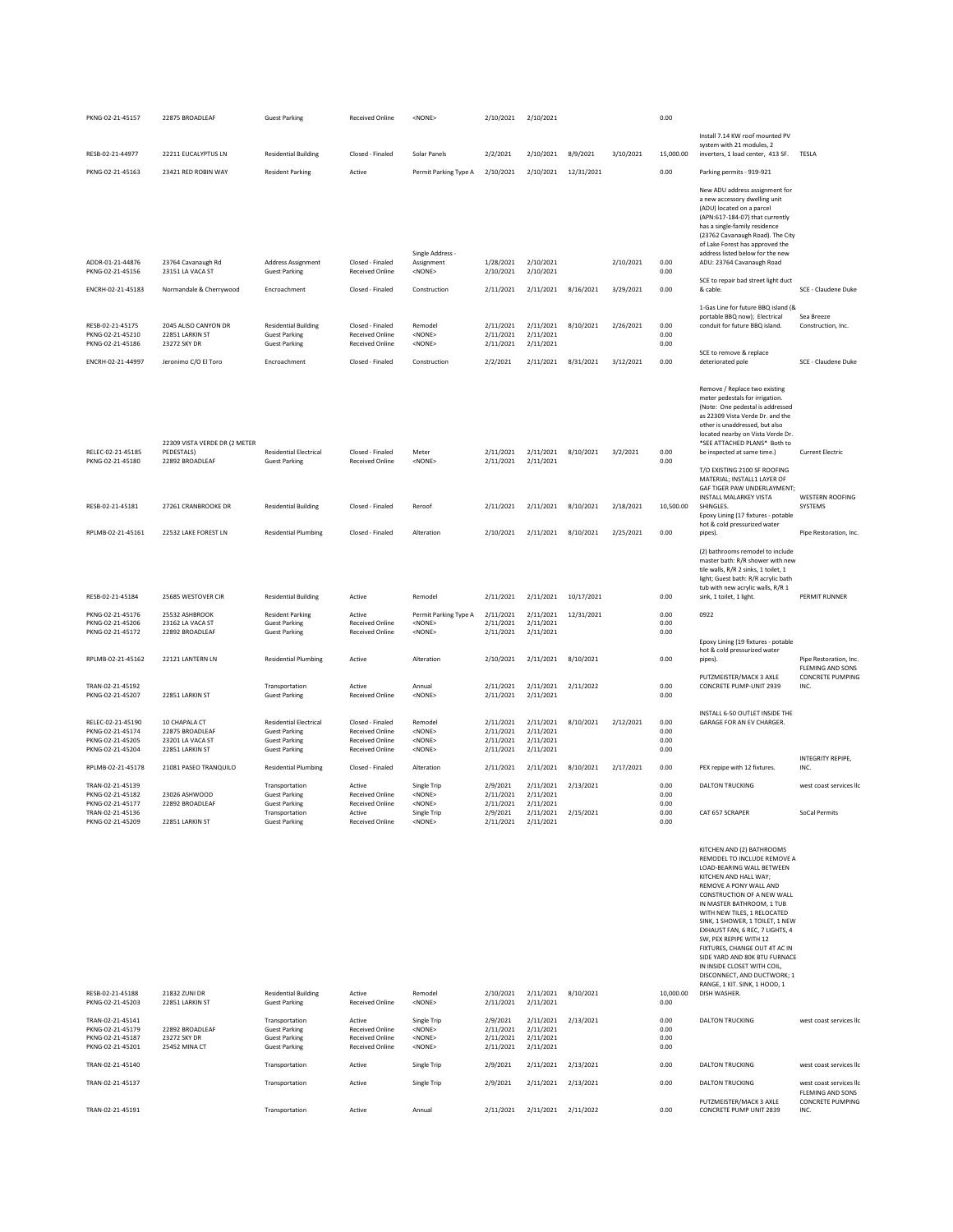| PKNG-02-21-45208                      | 22851 LARKIN ST                           | <b>Guest Parking</b>                                  | <b>Received Online</b>                           | <none></none>                   | 2/11/2021              | 2/11/2021              |                        |                       | 0.00              |                                                                          |                                         |
|---------------------------------------|-------------------------------------------|-------------------------------------------------------|--------------------------------------------------|---------------------------------|------------------------|------------------------|------------------------|-----------------------|-------------------|--------------------------------------------------------------------------|-----------------------------------------|
|                                       |                                           |                                                       |                                                  |                                 |                        |                        |                        |                       |                   | Install new 1T mini split heat pump                                      |                                         |
|                                       |                                           |                                                       |                                                  |                                 |                        |                        |                        |                       |                   | in backyard and new interior air                                         |                                         |
| RMECH-02-21-45173                     | 21941 RIMHURST DR D                       | <b>Residential Mechanical</b>                         | Active                                           | Alteration                      | 2/11/2021              | 2/11/2021              | 8/10/2021              |                       | 0.00              | handler. New disconnect included. Thomson Inc                            |                                         |
| PKNG-02-21-45196                      | 23402 RED ROBIN WAY                       | <b>Resident Parking</b>                               | Active                                           | Permit Parking Type A           | 2/11/2021              | 2/11/2021              | 12/31/2021             |                       | 0.00              | 0923                                                                     |                                         |
| TRAN-02-21-45138<br>PKNG-02-21-45200  | 25931 GLENHURST                           | Transportation<br><b>Guest Parking</b>                | Active<br><b>Received Online</b>                 | Single Trip<br><none></none>    | 2/9/2021<br>2/11/2021  | 2/11/2021<br>2/11/2021 | 2/15/2021              |                       | 0.00<br>0.00      | CAT 657 SCRAPER                                                          | SoCal Permits                           |
| PKNG-02-21-45227                      | 23201 LA VACA ST                          | <b>Guest Parking</b>                                  | <b>Received Online</b>                           | $<$ NONE $>$                    | 2/12/2021              | 2/12/2021              |                        |                       | 0.00              |                                                                          |                                         |
| RPLMB-02-21-45219                     | 21732 EVENINGSIDE LN                      | <b>Residential Plumbing</b>                           | Closed - Finaled                                 | Alteration                      | 2/12/2021              | 2/12/2021              | 8/11/2021              | 2/25/2021             | 0.00              | PEX repipe with 10 fixtures.                                             | iE. Inc.                                |
|                                       |                                           |                                                       |                                                  |                                 |                        |                        |                        |                       |                   | INSTALLATION OF 21 KW ROOF<br>MOUNTED PV SYSTEM FOR "SET-                |                                         |
|                                       |                                           |                                                       |                                                  |                                 |                        |                        |                        |                       |                   | TECH, INC" TO INCLUDE: 54 SOLAR                                          |                                         |
|                                       |                                           |                                                       |                                                  |                                 |                        |                        |                        |                       |                   | MODULES WITH                                                             |                                         |
| COMB-01-21-44516                      | 26802 VISTA TERRACE                       | <b>Commercial Building</b>                            | Closed - Finaled                                 | Solar Panels                    | 1/8/2021               | 2/12/2021              | 8/11/2021              | 2/23/2021             | 50,000.00         | MICROINVERTERS, 2 COMBINER<br><b>BOXES, 1299 SF.</b>                     | <b>GOLDEN STATE</b><br>CONTRACTORS      |
|                                       |                                           |                                                       |                                                  |                                 |                        |                        |                        |                       |                   |                                                                          |                                         |
|                                       |                                           |                                                       |                                                  |                                 |                        |                        |                        |                       |                   | Addition to an existing PV system:<br>Install 6.825 KW roof mounted PV   |                                         |
|                                       |                                           |                                                       |                                                  |                                 |                        |                        |                        |                       |                   | system with 21 modules, 1                                                |                                         |
|                                       |                                           |                                                       |                                                  |                                 |                        |                        |                        |                       |                   | inverter, 382 SF (new array).                                            |                                         |
|                                       |                                           |                                                       |                                                  |                                 |                        |                        |                        |                       |                   | ** This permit includes a structural<br>upgrade to roof to accommodate   |                                         |
| RESB-02-21-45036                      | 24851 CALLE EL TORO GRANDE                | <b>Residential Building</b>                           | Closed - Finaled                                 | Solar Panels                    | 2/4/2021               | 2/12/2021              | 8/11/2021              | 4/12/2021             | 15,015.00         | solar panels**                                                           | <b>VIVINT SOLAR</b>                     |
|                                       |                                           |                                                       |                                                  |                                 |                        |                        |                        |                       |                   |                                                                          |                                         |
|                                       |                                           |                                                       |                                                  |                                 |                        |                        |                        |                       |                   | Change out 5T AC unit in original<br>location in right side yard. Change |                                         |
|                                       |                                           |                                                       |                                                  |                                 |                        |                        |                        |                       |                   | out 80 K BTU furnace in original                                         |                                         |
| RMECH-02-21-45221<br>PKNG-02-21-45228 | 19132 WILLOW BROOK LN<br>25832 SOUTHBROOK | <b>Residential Mechanical</b><br><b>Guest Parking</b> | Active<br><b>Received Online</b>                 | Alteration<br>$<$ NONE $>$      | 2/12/2021              | 2/12/2021              | 8/11/2021              |                       | 0.00<br>0.00      | location in garage, coil included.                                       | iE, Inc.                                |
|                                       |                                           |                                                       |                                                  |                                 | 2/12/2021              | 2/12/2021              |                        |                       |                   |                                                                          | SEVERSON                                |
| RPLMB-02-21-45215                     | 26146 HILLSFORD PL                        | <b>Residential Plumbing</b>                           | Active                                           | Alteration                      | 2/12/2021              | 2/12/2021              | 8/11/2021              |                       | 0.00              | PEX repipe with 9 fixtures.                                              | PLUMBING, INC.                          |
| RPLMB-02-21-45214                     | 23025 ASHWOOD                             | <b>Residential Plumbing</b>                           | Closed - Finaled                                 | Alteration                      | 2/12/2021              | 2/12/2021              | 8/11/2021              | 2/22/2021             | 0.00              | PEX repipe with 11 fixtures.<br>Change out 80K BTU furnace in            | PIPEASE, INC.                           |
| RMECH-02-21-45220                     | 22572 WOOD GLEN CIR                       | <b>Residential Mechanical</b>                         | Closed - Finaled                                 | Furnace Change Out              | 2/12/2021              | 2/12/2021              | 8/11/2021              | 4/1/2021              | 0.00              | original location in garage.                                             | iE, Inc.                                |
| RELEC-02-21-45212                     | 25142 MAMMOTH CIR                         | <b>Residential Electrical</b>                         | Active                                           | Alteration                      | 2/12/2021              | 2/12/2021              | 8/11/2021              |                       | 0.00              | 1-Panel Upgrade to 200 amps.                                             | SEVERSON                                |
| RPLMB-02-21-45213                     | 26104 HILLSEORD PL                        | <b>Residential Plumbing</b>                           | Closed - Finaled                                 | Alteration                      | 2/12/2021              | 2/12/2021              | 8/11/2021              | 4/6/2021              | 0.00              | PEX repipe with 9 fixtures and 2<br>hose bibs.                           | PLUMBING, INC.                          |
| PKNG-02-21-45216                      | 22922 BROADLEAF                           | <b>Guest Parking</b>                                  | <b>Received Online</b>                           | $<$ NONE $>$                    | 2/12/2021              | 2/12/2021              |                        |                       | 0.00              |                                                                          |                                         |
| PKNG-02-21-45218<br>PKNG-02-21-45230  | 22875 BROADLEAF<br>23211 LA VACA ST       | <b>Guest Parking</b><br><b>Guest Parking</b>          | Received Online<br>Received Online               | <none><br/><none></none></none> | 2/12/2021<br>2/13/2021 | 2/12/2021<br>2/13/2021 |                        |                       | 0.00<br>0.00      |                                                                          |                                         |
| PKNG-02-21-45232                      | 22832 LARKIN ST                           | <b>Guest Parking</b>                                  | <b>Received Online</b>                           | <none></none>                   | 2/13/2021              | 2/13/2021              |                        |                       | 0.00              |                                                                          |                                         |
| PKNG-02-21-45233                      | 23026 ASHWOOD                             | <b>Guest Parking</b>                                  | <b>Received Online</b>                           | <none></none>                   | 2/13/2021              | 2/13/2021              |                        |                       | 0.00              |                                                                          |                                         |
| PKNG-02-21-45234<br>PKNG-02-21-45235  | 23275 SKY DR<br>23275 SKY DR              | <b>Guest Parking</b><br><b>Guest Parking</b>          | <b>Received Online</b><br><b>Received Online</b> | <none><br/><none></none></none> | 2/13/2021<br>2/13/2021 | 2/13/2021<br>2/13/2021 |                        |                       | 0.00<br>0.00      |                                                                          |                                         |
| PKNG-02-21-45229                      | 22875 BROADLEAF                           | <b>Guest Parking</b>                                  | Received Online                                  | <none></none>                   | 2/13/2021              | 2/13/2021              |                        |                       | 0.00              |                                                                          |                                         |
| PKNG-02-21-45236<br>PKNG-02-21-45242  | 22892 CEDARSPRING<br>23272 SKY DR         | <b>Guest Parking</b><br><b>Guest Parking</b>          | Received Online<br><b>Received Online</b>        | <none><br/><none></none></none> | 2/14/2021<br>2/14/2021 | 2/14/2021<br>2/14/2021 |                        |                       | 0.00<br>0.00      |                                                                          |                                         |
| PKNG-02-21-45241                      | 25232 CAMPO ROJO                          | <b>Guest Parking</b>                                  | <b>Received Online</b>                           | <none></none>                   | 2/14/2021              | 2/14/2021              |                        |                       | 0.00              |                                                                          |                                         |
| PKNG-02-21-45240                      | 23041 STEARN CIR                          | <b>Guest Parking</b>                                  | <b>Received Online</b>                           | <none></none>                   | 2/14/2021              | 2/14/2021              |                        |                       | 0.00              |                                                                          |                                         |
| PKNG-02-21-45239<br>PKNG-02-21-45237  | 23201 LA VACA ST<br>22892 CEDARSPRING     | <b>Guest Parking</b><br><b>Guest Parking</b>          | <b>Received Online</b><br><b>Received Online</b> | <none><br/><none></none></none> | 2/14/2021<br>2/14/2021 | 2/14/2021<br>2/14/2021 |                        |                       | 0.00<br>0.00      |                                                                          |                                         |
| PKNG-02-21-45238                      | 23201 LA VACA ST                          | <b>Guest Parking</b>                                  | Received Online                                  | <none></none>                   | 2/14/2021              | 2/14/2021              |                        |                       | 0.00              |                                                                          |                                         |
| PKNG-02-21-45245                      | 25021 GREENBAY DR                         | <b>Guest Parking</b>                                  | Received Online                                  | <none></none>                   | 2/15/2021              | 2/15/2021              |                        |                       | 0.00              |                                                                          |                                         |
| PKNG-02-21-45246<br>PKNG-02-21-45244  | 25452 MINA CT<br>25021 GREENBAY DR        | <b>Guest Parking</b><br><b>Guest Parking</b>          | Received Online<br><b>Received Online</b>        | <none><br/><none></none></none> | 2/15/2021<br>2/15/2021 | 2/15/2021<br>2/15/2021 |                        |                       | 0.00<br>0.00      |                                                                          |                                         |
| PKNG-02-21-45243                      | 23272 SKY DR                              | <b>Guest Parking</b>                                  | <b>Received Online</b>                           | <none></none>                   | 2/15/2021              | 2/15/2021              |                        |                       | 0.00              |                                                                          |                                         |
| TRAN-12-20-43785                      |                                           | Transportation                                        | Active                                           | Annual                          | 12/7/2020              | 2/15/2021              | 2/14/2022              |                       | 0.00              | LINKBELT HTT8690 TRUCK CRANE the permit company                          |                                         |
|                                       |                                           |                                                       |                                                  |                                 |                        |                        |                        |                       |                   | Add one (1) new GFCI outlet in                                           |                                         |
|                                       |                                           |                                                       |                                                  |                                 |                        |                        |                        |                       |                   | garage for a hot water circulation                                       |                                         |
| RELEC-02-21-45273                     | 19231 SLEEPING OAK DR                     | <b>Residential Electrical</b>                         | Closed - Finaled                                 | Remodel                         | 2/16/2021              | 2/16/2021              | 8/15/2021              | 2/17/2021             | 0.00              | pump.                                                                    |                                         |
|                                       |                                           |                                                       |                                                  |                                 |                        |                        |                        |                       |                   | Interior Remodel (212 SF total) to                                       |                                         |
|                                       |                                           |                                                       |                                                  |                                 |                        |                        |                        |                       |                   | remodel kitchen and to remodel                                           |                                         |
|                                       |                                           |                                                       |                                                  |                                 |                        |                        |                        |                       |                   | upstairs bathrooms (including<br>adding a new 3rd bathroom);             |                                         |
|                                       |                                           |                                                       |                                                  |                                 |                        |                        |                        |                       |                   | Remove non-load bearing wall                                             |                                         |
|                                       |                                           |                                                       |                                                  |                                 |                        |                        |                        |                       |                   | between kitchen & living room;<br>New cabinets and countertops; 1-       |                                         |
|                                       |                                           |                                                       |                                                  |                                 |                        |                        |                        |                       |                   | Bath Tub 2-Showers 3-Toilets 3-                                          |                                         |
|                                       |                                           | <b>Residential Building</b>                           |                                                  |                                 |                        | 2/16/2021              |                        |                       |                   | Sinks; 19-Lights 3-Rec; 1-New                                            | Advalue Construction                    |
| RESB-02-21-45253<br>RELEC-02-21-45265 | 24086 GEMWOOD DR<br>21376 ASPENWOOD       | <b>Residential Electrical</b>                         | Closed - Finaled<br>Closed - Finaled             | Remodel<br>Alteration           | 2/16/2021<br>2/16/2021 | 2/16/2021              | 8/15/2021<br>8/15/2021 | 3/30/2021<br>3/9/2021 | 12,000.00<br>0.00 | Exhaust Fan.<br>Upgrade main panel to 225 A.                             | Inc.                                    |
| PKNG-02-21-45263                      | 23026 ASHWOOD                             | <b>Guest Parking</b>                                  | Received Online                                  | <none></none>                   | 2/16/2021              | 2/16/2021              |                        |                       | 0.00              |                                                                          |                                         |
|                                       |                                           |                                                       |                                                  |                                 |                        |                        |                        |                       |                   | Tearoff 3,253 SF of roofing                                              |                                         |
|                                       |                                           |                                                       |                                                  |                                 |                        |                        |                        |                       |                   | material. Wood repair as needed.                                         |                                         |
|                                       |                                           |                                                       |                                                  |                                 |                        |                        |                        |                       |                   | Install 1 layer of 30 LB. Owens                                          |                                         |
|                                       |                                           |                                                       |                                                  |                                 |                        |                        |                        |                       |                   |                                                                          |                                         |
|                                       |                                           |                                                       |                                                  |                                 |                        |                        |                        |                       |                   | Corning underlayment; install new                                        |                                         |
|                                       |                                           |                                                       |                                                  |                                 |                        |                        |                        |                       |                   | Owens Corning TruDefinition<br>Duration Cool shingles in Night           | <b>TITAN HOME</b>                       |
| RESB-02-21-45255                      | 24221 GRAYSTON DR                         | <b>Residential Building</b>                           | Active                                           | Reroof                          | 2/16/2021              | 2/16/2021              | 8/16/2021              |                       | 8,400.00          | Sky. CCRC:0890-0026                                                      | REMODELING                              |
|                                       |                                           |                                                       |                                                  |                                 |                        |                        |                        |                       |                   |                                                                          |                                         |
|                                       |                                           |                                                       |                                                  |                                 |                        |                        |                        |                       |                   | 2884 SF roof tiles relay to include:<br>remove and store existing tiles; |                                         |
|                                       |                                           |                                                       |                                                  |                                 |                        |                        |                        |                       |                   | install 1 layer of new titanium PSU                                      |                                         |
| RESB-02-21-45250                      | 19661 TORRES WAY                          | <b>Residential Building</b>                           | Closed - Finaled                                 | Reroof                          | 2/16/2021              | 2/16/2021              | 8/15/2021              | 3/9/2021              | 10,000.00         | 30 underlayment; re-install<br>existing tiles.                           | <b>Certified Roofing</b><br>Specialists |
| TRAN-02-21-45274                      |                                           | Transportation                                        | Active                                           | Annual                          | 2/16/2021              | 2/16/2021              | 2/16/2022              |                       | 0.00              |                                                                          | Joshua Heavy Haul                       |
|                                       |                                           |                                                       |                                                  |                                 |                        |                        |                        |                       |                   | Remove and replace 40 gal water                                          |                                         |
| RPLMB-02-21-45268                     | 234 CHAUMONT CIR                          | <b>Residential Plumbing</b>                           | Active                                           | Water Heater                    | 2/16/2021              | 2/16/2021              | 8/15/2021              |                       | 0.00              | heater in original location in<br>garage.                                | AWHAP ACQUISITION<br>CORP               |
|                                       |                                           |                                                       |                                                  |                                 |                        |                        |                        |                       |                   | CHANGE OUT 40 GAL WATER                                                  |                                         |
|                                       | 22776 MADRID DR                           |                                                       | Closed - Finaled                                 | Water Heater                    |                        |                        |                        |                       | 0.00              | HEATER ON PATIO (SAME                                                    | <b>Fast Water Heater</b><br>Company     |
| RPLMB-02-21-45266                     |                                           | <b>Residential Plumbing</b>                           |                                                  |                                 | 2/16/2021              | 2/16/2021              | 8/15/2021              | 3/22/2021             |                   | LOCATION).                                                               | Streamline Christian                    |
| PKNG-02-21-45252                      | 22892 HICKORY HILLS AV                    | <b>Guest Parking</b>                                  | Received Online                                  | <none></none>                   | 2/16/2021              | 2/16/2021              |                        |                       | 0.00              |                                                                          | Academy                                 |
|                                       |                                           |                                                       |                                                  |                                 |                        |                        |                        |                       |                   | INSTALL 13.325 KW ROOF<br>MOUNTED PV SYSTEM WITH 41                      |                                         |
|                                       |                                           |                                                       |                                                  |                                 |                        |                        |                        |                       |                   | MODULES, MICRO-INVERTERS,                                                | Lift Energy                             |
| RESB-12-20-43816                      | 28231 MILLWOOD RD                         | <b>Residential Building</b>                           | Closed - Finaled                                 | Solar Panels                    | 12/8/2020              | 2/16/2021              | 8/15/2021              | 2/22/2021             | 41,000.00         | 745 SF.<br>1-Water Heater Changeout (50                                  | Construction, INC                       |
| RPLMB-02-21-45260                     | 25441 OSAGE WAY                           | <b>Residential Plumbing</b>                           | Active                                           | <b>Water Heater</b>             | 2/16/2021              | 2/16/2021              | 8/15/2021              |                       | 0.00              | gal., in same garage location).                                          | <b>Rescue Rooter</b>                    |
|                                       |                                           |                                                       |                                                  |                                 |                        |                        |                        |                       |                   | Install 13.23 KW roof mounted PV                                         |                                         |
|                                       |                                           |                                                       |                                                  |                                 |                        |                        |                        |                       |                   | system with 42 modules, 2<br>inverters, 9.8 kwh energy storage           |                                         |
| RESB-02-21-44972                      | 1852 SUNSET VIEW COURT                    | <b>Residential Building</b>                           | Closed - Finaled                                 | Solar Panels                    | 2/2/2021               |                        | 2/16/2021 8/15/2021    | 3/25/2021             | 43,000.00         | system with 1 battery, 2 load<br>centers, 758 SF.                        | Sunrun Installation<br>Services, Inc.   |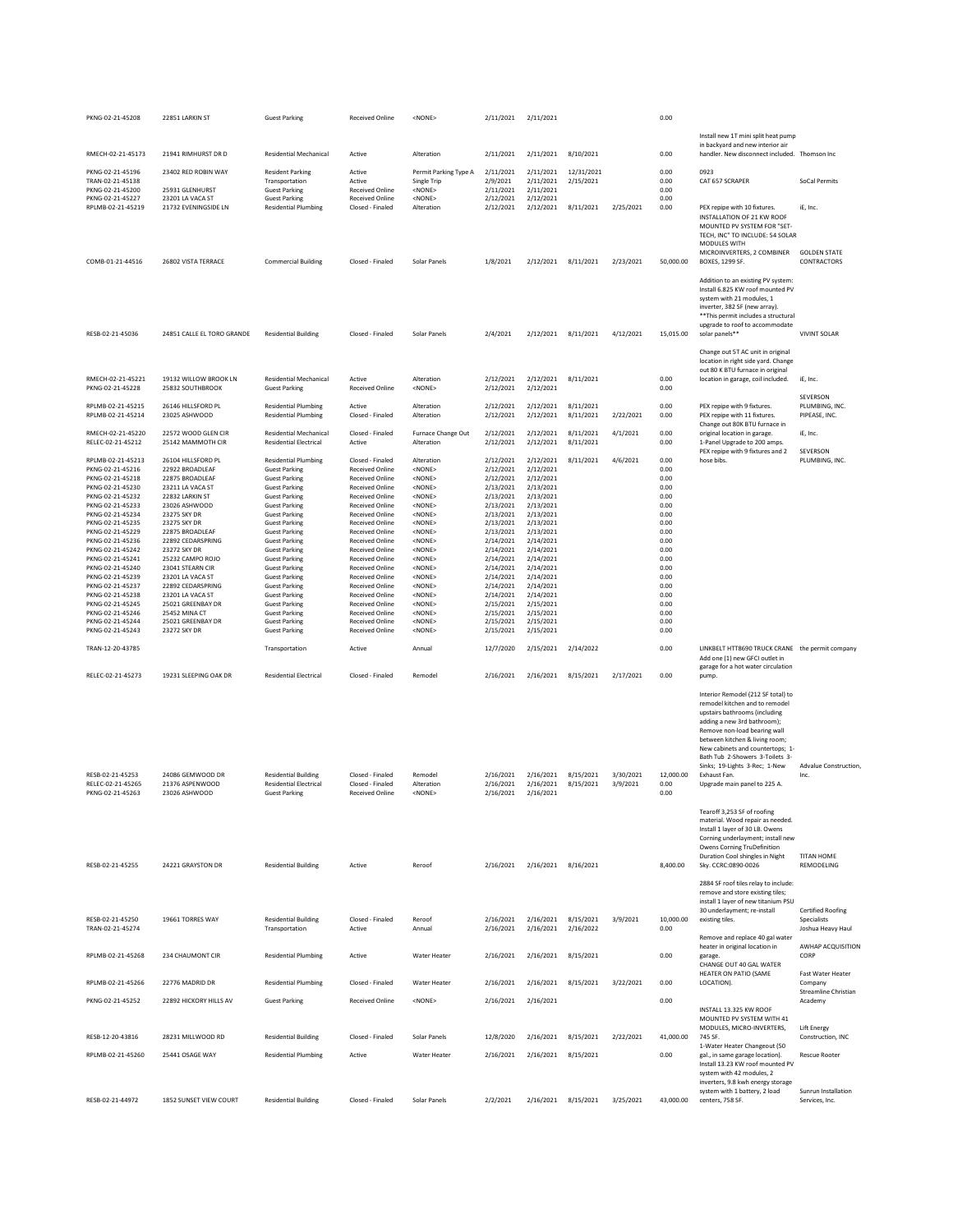|                                                          |                                                              |                                                                       |                                                                     |                                                   |                                     |                                     |                        |           |                          | 1-AC Changeout (5 tons, 14 SEER,<br>in same backyard location); 1-FAU<br>Changeout (100,000 BTU, in same<br>attic location). ** CONTRACTOR<br>SHOULD BE AVAILABLE AT SITE<br>AND MUST HAVE LADDER OF<br>APPROPRIATE SIZE AND<br>STRENGTH SETUP FOR ATTIC<br>ACCESS AT THE TIME OF                                 |                                            |
|----------------------------------------------------------|--------------------------------------------------------------|-----------------------------------------------------------------------|---------------------------------------------------------------------|---------------------------------------------------|-------------------------------------|-------------------------------------|------------------------|-----------|--------------------------|-------------------------------------------------------------------------------------------------------------------------------------------------------------------------------------------------------------------------------------------------------------------------------------------------------------------|--------------------------------------------|
| RMECH-02-21-45257                                        | 17 BEAULIEU LN                                               | <b>Residential Mechanical</b>                                         | Active                                                              | Alteration                                        | 2/16/2021                           | 2/16/2021                           | 8/15/2021              |           | 0.00                     | INSPECTION**                                                                                                                                                                                                                                                                                                      | iE, Inc.                                   |
|                                                          |                                                              |                                                                       |                                                                     |                                                   |                                     |                                     |                        |           |                          | Tear off 2200 SF of roofing<br>material. Wood repair as needed.<br>Install 1 layer of synthetic<br>underlayment and install new                                                                                                                                                                                   |                                            |
| RESB-02-21-45270<br>PKNG-02-21-45275                     | 24235 LARKWOOD LN<br>28402 QUIET HILL LN                     | <b>Residential Building</b><br><b>Guest Parking</b>                   | Closed - Finaled<br>Received Online                                 | Reroof<br><none></none>                           | 2/16/2021<br>2/16/2021              | 2/16/2021<br>2/16/2021              | 8/15/2021              | 3/1/2021  | 9,200.00<br>0.00         | Owens Corning shingles.<br>get together<br>Install 7.56 KW roof mounted PV<br>system with 21 modules, 1                                                                                                                                                                                                           | Stay Dry Roofing                           |
| RESB-02-21-44978                                         | 21022 AVENIDA ALBERCON                                       | <b>Residential Building</b>                                           | Closed - Finaled                                                    | Solar Panels                                      | 2/2/2021                            | 2/16/2021                           | 8/15/2021              | 4/19/2021 | 23,435.00                | inverter, 422 SF.<br>Master bath remodel: R/R shower                                                                                                                                                                                                                                                              | Nerd Power CA LLC                          |
| RESB-02-21-45259                                         | 25301 ROMERA PL                                              | <b>Residential Building</b>                                           | Closed - Finaled                                                    | Remodel                                           | 2/16/2021                           | 2/16/2021                           | 8/15/2021              | 3/22/2021 | 0.00                     | pan with new acrylic walls, 1 rec.<br>PEX REPIPE: 10 FIXTURES AND 3                                                                                                                                                                                                                                               | PERMIT RUNNER                              |
| RPLMB-02-21-45256                                        | 20992 STARLING CT                                            | <b>Residential Plumbing</b>                                           | Closed - Finaled                                                    | Alteration                                        | 2/16/2021                           | 2/16/2021                           | 8/15/2021              | 3/8/2021  | 0.00                     | <b>HOSE BIBS</b><br>Remove and replace 40 Gal water<br>heater in original location in                                                                                                                                                                                                                             | Repipe 1                                   |
| RPLMB-02-21-45258                                        | 21176 GLADIOLOS WAY                                          | <b>Residential Plumbing</b>                                           | Closed - Finaled                                                    | Water Heater                                      | 2/16/2021                           | 2/16/2021                           | 8/15/2021              | 2/26/2021 | 0.00                     | garage.<br>1-AC Changeout (3 tons, 16 SEER,<br>in same right side yard location); 1-                                                                                                                                                                                                                              | PERMIT RUNNER                              |
| RMECH-02-21-45254                                        | 21212 SERRA VISTA                                            | Residential Mechanical                                                | Closed - Finaled                                                    | Air Conditioner                                   | 2/16/2021                           | 2/16/2021                           | 8/15/2021              | 4/8/2021  | 0.00                     | Coil.                                                                                                                                                                                                                                                                                                             | iE, Inc.<br>Streamline Christian           |
| PKNG-02-21-45251                                         | 22892 HICKORY HILLS AV                                       | <b>Guest Parking</b>                                                  | <b>Received Online</b>                                              | <none></none>                                     | 2/16/2021                           | 2/16/2021                           |                        |           | 0.00                     |                                                                                                                                                                                                                                                                                                                   | Academy<br><b>GREAT PARK</b>               |
| RPLMB-02-21-45249                                        | 22272 SUMMIT HILL DR                                         | <b>Residential Plumbing</b>                                           | Closed - Finaled                                                    | Alteration                                        | 2/16/2021                           | 2/16/2021 8/15/2021                 |                        | 2/22/2021 | 0.00                     | PEX REPIPE: 13 FIXTURES.                                                                                                                                                                                                                                                                                          | PLUMBING                                   |
|                                                          |                                                              |                                                                       |                                                                     |                                                   |                                     |                                     |                        |           |                          | New 12' x 12' (144 SF)<br><b>Freestanding Solid Roof</b><br>Alumawood Patio Cover (IAPMO                                                                                                                                                                                                                          |                                            |
| RESB-02-21-45264                                         | 25006 PASEO CIPRES                                           | <b>Residential Building</b>                                           | Active                                                              | Patio Cover                                       | 2/16/2021                           | 2/16/2021                           | 8/15/2021              |           | 7,000.00                 | #195); 1-Fan 4-Lights 1-Rec.                                                                                                                                                                                                                                                                                      | Rooms N' Covers, Etc.<br><b>GREAT PARK</b> |
| RPLMB-02-21-45248                                        | 26395 WATERFORD CIR                                          | <b>Residential Plumbing</b>                                           | Closed - Finaled                                                    | Alteration                                        | 2/16/2021                           | 2/16/2021                           | 8/15/2021              | 2/24/2021 | 0.00                     | PEX REPIPE: 13 FIXTURES.<br>Remove and replace 75 gal water<br>heater in original location in                                                                                                                                                                                                                     | PLUMBING<br>AWHAP ACQUISITION              |
| RPLMB-02-21-45267                                        | 26501 ELMCREST WAY                                           | <b>Residential Plumbing</b>                                           | Closed - Finaled                                                    | <b>Water Heater</b>                               | 2/16/2021                           | 2/16/2021                           | 8/15/2021              | 2/23/2021 | 0.00                     | garage.                                                                                                                                                                                                                                                                                                           | CORP                                       |
| FCWL-01-21-44750                                         | 23005 SPRINGWATER                                            | Fence/Wall                                                            | Closed - Finaled                                                    | Retaining Wall 3 to 6 ft 1/21/2021                |                                     | 2/17/2021                           | 8/16/2021              | 5/14/2021 | 11,500.00                | Replace existing rear property line<br>wall (60 LF; existing 2.0 ft<br>retaining with 6.0 ft block on top)<br>which is damaged, with a new<br>CMU block wall (60 LF; 2.0 ft. max<br>retaining, with 6.0 ft. max block on Cannata Construction<br>top; approx. 480 SF).                                            | Inc.                                       |
| RESB-02-21-45028                                         | 22839 ISLAMARE LN                                            | <b>Residential Building</b>                                           | Active                                                              | Solar Panels                                      | 2/4/2021                            | 2/17/2021 8/16/2021                 |                        |           | 31,000.00                | Install 8.16Kw roof mounted PV<br>system with 24 modules, 1<br>inverter, 27Kwh energy storage<br>system with 2 powerwalls (13.5<br>kwh each), 1 load center, 472 SF.                                                                                                                                              | TESLA                                      |
| RESB-02-21-45280                                         | 24551 OVERLAKE DR                                            | <b>Residential Building</b>                                           | Active                                                              | Reroof                                            | 2/17/2021                           | 2/17/2021                           | 8/16/2021              |           | 21,000.00                | T/O EXISTING 2900 SF SHINGLES<br>ROOF; INSTALL 1 LAYER OF<br>SYNTHETIC UNDERLAYMENT;<br>INSTALL NEW SHEET METAL<br>PANEL ROOF.                                                                                                                                                                                    | Lorenzano Sheet<br>Metal inc               |
|                                                          |                                                              |                                                                       |                                                                     |                                                   |                                     |                                     |                        |           |                          | CONSTRUCTION OF 196 SF OPEN                                                                                                                                                                                                                                                                                       |                                            |
| RESB-02-21-45284<br>TRAN-02-21-45247<br>PKNG-02-21-45285 | 1803 CANYON OAKS LN<br>22955 HAZELWOOD                       | <b>Residential Building</b><br>Transportation<br><b>Guest Parking</b> | Active<br>Active<br>Received Online                                 | Patio Cover<br>Single Trip<br>$<$ NONE $>$        | 2/17/2021<br>2/16/2021<br>2/17/2021 | 2/17/2021<br>2/17/2021<br>2/17/2021 | 8/16/2021<br>2/19/2021 |           | 7,000.00<br>0.00<br>0.00 | LATTICE ATTACHED PATIO COVER Canyon Crest<br>BASED ON CITY STANDARDS.<br>Single Trip                                                                                                                                                                                                                              | Brothers, Inc.<br><b>Quality Permits</b>   |
| RPLMB-02-21-45276<br>PKNG-02-21-45289                    | 29042 CANYON VISTA DR<br>22851 LARKIN ST                     | <b>Residential Plumbing</b><br><b>Guest Parking</b>                   | Closed - Finaled<br><b>Received Online</b>                          | Alteration<br><none></none>                       | 2/17/2021<br>2/17/2021              | 2/17/2021<br>2/17/2021              | 8/16/2021              | 3/30/2021 | 0.00<br>0.00             | PEX REPIPE: 13 FIXTURES AND 4<br>HOSE BIBS.                                                                                                                                                                                                                                                                       | Repipe 1                                   |
| CELEC-02-21-45279                                        | 2506.5 SHADOWBROOK                                           | Commercial Electrical                                                 | Closed - Finaled                                                    | Meter                                             | 2/17/2021                           | 2/17/2021                           |                        | 4/2/2021  | 0.00                     | INSTALL 200A TEMP. POWER POLE<br>AT A CONSTRUCTION SITE FOR<br>"I ANDSEA - IRONRIDGE"                                                                                                                                                                                                                             | <b>ACTION POWER</b>                        |
| PKNG-02-21-45282<br>PKNG-02-21-45290<br>PKNG-02-21-45291 | 22962 HAZELWOOD<br>22851 LARKIN ST<br><b>22851 LARKIN ST</b> | <b>Guest Parking</b><br><b>Guest Parking</b><br><b>Guest Parking</b>  | Received Online<br><b>Received Online</b><br><b>Received Online</b> | <none><br/><none><br/><none></none></none></none> | 2/17/2021<br>2/17/2021<br>2/17/2021 | 2/17/2021<br>2/17/2021<br>2/17/2021 | 8/16/2021              |           | 0.00<br>0.00<br>0.00     | Guest pass                                                                                                                                                                                                                                                                                                        |                                            |
| RESB-02-21-45277                                         | 28902 CANYON RIM DR                                          | <b>Residential Building</b>                                           | Active                                                              | Addition                                          | 2/17/2021                           | 2/17/2021                           | 8/16/2021              |           | 2,500.00                 | Loft Addition (161 SF) to be used<br>as an open loft area; 4-Rec 2-<br>Lights 1-Switch.                                                                                                                                                                                                                           |                                            |
| RESB-02-21-45283                                         | 1761 CANYON OAKS LN                                          | <b>Residential Building</b>                                           | Active                                                              | Patio Cover                                       | 2/17/2021                           | 2/17/2021                           | 8/16/2021              |           | 7,000.00                 | CONSTRUCTION OF 196 SF OPEN<br>LATTICE ATTACHED PATIO COVER Canyon Crest<br>BASED ON CITY STANDARDS.                                                                                                                                                                                                              | Brothers, Inc.                             |
|                                                          |                                                              |                                                                       |                                                                     |                                                   |                                     |                                     |                        |           |                          | COMMERCIAL PV SYSTEM TO<br>INCLUDE: INSTALL 32.4 KW ROOF<br>MOUNTED PV SYSTEM WITH 80                                                                                                                                                                                                                             |                                            |
| COMB-12-20-44318<br>PKNG-02-21-45292                     | 27231 BURBANK<br>22851 LARKIN ST                             | <b>Commercial Building</b><br><b>Guest Parking</b>                    | Closed - Finaled<br>Received Online                                 | Solar Panels<br><none></none>                     | 12/31/2020 2/17/2021<br>2/17/2021   | 2/17/2021                           | 8/16/2021              | 2/25/2021 | 93,960.00<br>0.00        | MODULES, 1 INVERTER, 583 SF.                                                                                                                                                                                                                                                                                      | SOLTECH ELECTRIC                           |
| POOL-02-21-45281                                         | 1661 SUNSET VIEW DRIVE                                       | Combination Pool/Spa                                                  | Active                                                              | Residential                                       | 2/17/2021                           | 2/17/2021                           | 8/16/2021              |           | 45,000.00                | Demo Existing Spa (8'x12') and<br>Build New Pool (11'x18'; 5' deep)<br>to include new plumbing, electrical<br>conduit runs, split main drains &<br>skimmers. Also utilizing existing<br>equipment in existing location.<br>**Permit revised on 3/8/21 to<br>extend the gas line to raised beam<br>fire feature.** | Gardner Outdoor &<br>Pool Remodeling       |
| PKNG-02-21-45288<br>TRAN-02-21-45278<br>PKNG-02-21-45287 | 22941 BROADLEAF<br>22955 HAZELWOOD                           | <b>Guest Parking</b><br>Transportation<br><b>Guest Parking</b>        | Received Online<br>Active<br>Received Online                        | <none><br/>Single Trip<br/><none></none></none>   | 2/17/2021<br>2/17/2021<br>2/17/2021 | 2/17/2021<br>2/17/2021<br>2/17/2021 | 2/19/2021              |           | 0.00<br>0.00<br>0.00     | CAT 621 WATER PULL                                                                                                                                                                                                                                                                                                | <b>WCS PERMITS</b>                         |
| PKNG-02-21-45286<br>PKNG-02-21-45311                     | 22955 HAZELWOOD<br>23281 SKY DR                              | <b>Guest Parking</b><br><b>Resident Parking</b>                       | Received Online<br>Active                                           | <none><br/>Permit Parking Type B</none>           | 2/17/2021<br>2/18/2021              | 2/17/2021<br>2/18/2021              | 12/31/2021             |           | 0.00<br>0.00             | Parking Permits - 0930 0931                                                                                                                                                                                                                                                                                       |                                            |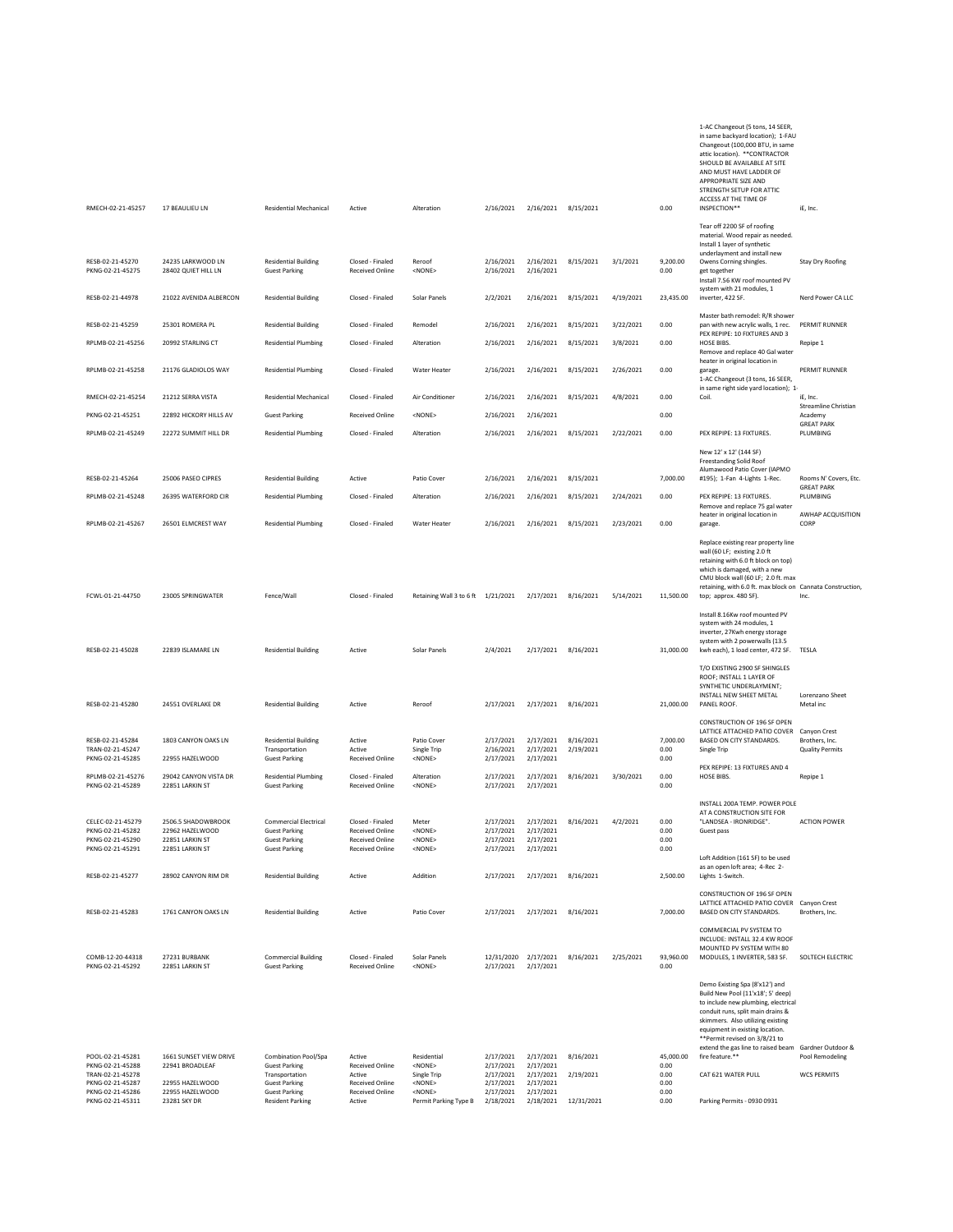| RESB-02-21-45313                                                                                                      | 22116 BROKEN BOW DR                                                                                                     | <b>Residential Building</b>                                                                                                                           | Active                                                                                                                     | Remodel                                                                                             | 2/18/2021                                                                  | 2/18/2021 8/17/2021                                                        |           |           | 10,000.00                                    | KITCHEN REMODEL TO INCLUDE:<br>REMOVE 1 NON-LOAD BEARING<br>WALL BETWEEN LITCHEN AND<br>LIVING ROOM; 1 SINK, 1 DISH W, 1<br>STOVE, EXTENSION TO WATER<br>LINE FOR REF, 2 REC. ** PERMIT<br>SUBJECT TO FIELD INSPECTION**                                                           |                                          |
|-----------------------------------------------------------------------------------------------------------------------|-------------------------------------------------------------------------------------------------------------------------|-------------------------------------------------------------------------------------------------------------------------------------------------------|----------------------------------------------------------------------------------------------------------------------------|-----------------------------------------------------------------------------------------------------|----------------------------------------------------------------------------|----------------------------------------------------------------------------|-----------|-----------|----------------------------------------------|------------------------------------------------------------------------------------------------------------------------------------------------------------------------------------------------------------------------------------------------------------------------------------|------------------------------------------|
| RMECH-02-21-45307                                                                                                     | 24996 CRYSTAL CIR                                                                                                       | <b>Residential Mechanical</b>                                                                                                                         | Closed - Finaled                                                                                                           | Alteration                                                                                          | 2/18/2021                                                                  | 2/18/2021                                                                  | 8/17/2021 | 4/26/2021 | 0.00                                         | Change out 3T AC unit in original<br>location in back yard. Change out<br>80K BTU furnace in original<br>location in garage. Coil included.                                                                                                                                        | iE, Inc.                                 |
| PKNG-02-21-45317                                                                                                      | 23201 LA VACA ST                                                                                                        | <b>Guest Parking</b>                                                                                                                                  | Received Online                                                                                                            | <none></none>                                                                                       | 2/18/2021                                                                  | 2/18/2021                                                                  |           |           | 0.00                                         | Remove and replace 40 gal water AWHAP ACQUISITION                                                                                                                                                                                                                                  |                                          |
| RPLMB-02-21-45302                                                                                                     | 1 CARILLON PL                                                                                                           | <b>Residential Plumbing</b>                                                                                                                           | Active                                                                                                                     | Water Heater                                                                                        | 2/18/2021                                                                  | 2/18/2021                                                                  | 8/17/2021 |           | 0.00                                         | heater in same location in garage. CORP<br>Change out 4T AC unit in original                                                                                                                                                                                                       |                                          |
| RMECH-02-21-45306<br>PKNG-02-21-45320<br>PKNG-02-21-45325<br>PKNG-02-21-45318<br>PKNG-02-21-45319<br>PKNG-02-21-45326 | 25702 WILLIAMSBURG CT<br>23281 SKY DR<br>22896 CEDARSPRING<br>23162 LA VACA ST<br>23162 LA VACA ST<br>22896 CEDARSPRING | <b>Residential Mechanical</b><br><b>Guest Parking</b><br><b>Guest Parking</b><br><b>Guest Parking</b><br><b>Guest Parking</b><br><b>Guest Parking</b> | Active<br>Received Online<br><b>Received Online</b><br><b>Received Online</b><br><b>Received Online</b><br>Received Online | Alteration<br><none><br/><none><br/><none><br/><none><br/><none></none></none></none></none></none> | 2/18/2021<br>2/18/2021<br>2/18/2021<br>2/18/2021<br>2/18/2021<br>2/18/2021 | 2/18/2021<br>2/18/2021<br>2/18/2021<br>2/18/2021<br>2/18/2021<br>2/18/2021 | 8/17/2021 |           | 0.00<br>0.00<br>0.00<br>0.00<br>0.00<br>0.00 | location in back yard. Change out<br>90K BTU furnace in original<br>location in garage. Coil included.<br>Remove and replace existing 2.5 T                                                                                                                                        | iE, Inc.                                 |
| RMECH-02-21-45262<br>PKNG-02-21-45323<br>PKNG-02-21-45314                                                             | 21315 BALSAM LN<br>22896 CEDARSPRING<br>25905 GREENBANK                                                                 | <b>Residential Mechanical</b><br><b>Guest Parking</b><br><b>Guest Parking</b>                                                                         | Closed - Finaled<br><b>Received Online</b><br>Received Online                                                              | Alteration<br><none><br/><none></none></none>                                                       | 2/16/2021<br>2/18/2021<br>2/18/2021                                        | 2/18/2021<br>2/18/2021<br>2/18/2021                                        | 8/17/2021 | 3/24/2021 | 0.00<br>0.00<br>0.00                         | gas package unit in original<br>location on roof.                                                                                                                                                                                                                                  | Platinum Repair, Inc.                    |
|                                                                                                                       |                                                                                                                         |                                                                                                                                                       |                                                                                                                            |                                                                                                     |                                                                            |                                                                            |           |           |                                              | RE-ROOF: T/O 2500 SF EXISTING<br>ROOF. INSTALL 1 LAYER OF<br>UNDERLAYMENY, INSTALL NEW<br>30 YR COMP. SHINGLES; INSTALLA<br>NEW 18K BTU MINI SPLIT UNIT ON<br>2'D FL CEILING WITH NEW ELECTR;<br>MAIN PANEL UPGRDAE TO 200A.<br>** PERMIT REVISED ON 3/31/21<br>TO ADD NEW 18K BTU |                                          |
| RESB-02-21-45159                                                                                                      | 22571 JERONIMO LN                                                                                                       | <b>Residential Building</b>                                                                                                                           | Active                                                                                                                     | Remodel                                                                                             | 2/10/2021                                                                  | 2/18/2021                                                                  | 8/17/2021 |           | 0.00                                         | CONDENSER IN SIDE YARD AND<br>100A SUB PANEL**<br>SCE to repair dead cable to street                                                                                                                                                                                               | Levelworks Construct<br>& Renovate, Inc. |
| ENCRH-02-21-45296<br>PKNG-02-21-45324                                                                                 | 25 34 Del Padre<br>22896 CEDARSPRING                                                                                    | Encroachment<br><b>Guest Parking</b>                                                                                                                  | Closed - Finaled<br><b>Received Online</b>                                                                                 | Construction<br><none></none>                                                                       | 2/18/2021<br>2/18/2021                                                     | 2/18/2021<br>2/18/2021                                                     | 6/30/2021 | 3/5/2021  | 0.00<br>0.00                                 | light.                                                                                                                                                                                                                                                                             | SCE - Claudene Duke                      |
|                                                                                                                       |                                                                                                                         |                                                                                                                                                       |                                                                                                                            |                                                                                                     |                                                                            |                                                                            |           |           |                                              | Permit to legalize the installation<br>of a new AC unit (114 lbs &<br>ductless) located on a 2nd floor<br>balcony of a condo unit. Includes<br>electrical for new unit. (Note: This<br>unit is exempt from HERS                                                                    |                                          |
| RMECH-02-21-45310                                                                                                     | 21951 RIMHURST DR O                                                                                                     | <b>Residential Mechanical</b>                                                                                                                         | Closed - Finaled                                                                                                           | Air Conditioner                                                                                     | 2/18/2021                                                                  | 2/18/2021 8/17/2021                                                        |           | 3/10/2021 | 0.00                                         | requirement.)<br>380 SF POOL DEMOLITION (NO<br>FUTURE STRUCTURE ON TOP/FOR<br>LANDSCAPE / HARDSCAPE USE                                                                                                                                                                            | Premier Builders &                       |
| RESB-02-21-45309                                                                                                      | 22861 CEDARSPRING<br>South side of Dimension East of                                                                    | <b>Residential Building</b>                                                                                                                           | Active                                                                                                                     | Demolition                                                                                          | 2/18/2021                                                                  | 2/18/2021                                                                  | 8/17/2021 |           | 7,500.00                                     | ONLY)<br>SCE to remove & replace broken                                                                                                                                                                                                                                            | Hardscape, Inc.                          |
| ENCRH-02-21-45297<br>PKNG-02-21-45316<br>PKNG-02-21-45329<br>PKNG-02-21-45328<br>PKNG-02-21-45327                     | Linear<br>25931 GLENHURST<br>22896 CEDARSPRING<br>22896 CEDARSPRING<br>22896 CEDARSPRING                                | Encroachment<br><b>Guest Parking</b><br><b>Guest Parking</b><br><b>Guest Parking</b><br><b>Guest Parking</b>                                          | Closed - Finaled<br><b>Received Online</b><br><b>Received Online</b><br><b>Received Online</b><br>Received Online          | Construction<br><none><br/><none><br/><none><br/><none></none></none></none></none>                 | 2/18/2021<br>2/18/2021<br>2/18/2021<br>2/18/2021<br>2/18/2021              | 2/18/2021<br>2/18/2021<br>2/18/2021<br>2/18/2021<br>2/18/2021              | 8/31/2021 | 3/1/2021  | 0.00<br>0.00<br>0.00<br>0.00<br>0.00         | hand hole in sidewalk                                                                                                                                                                                                                                                              | SCE - Claudene Duke                      |
| RESB-02-21-45294<br>PKNG-02-21-45305<br>PKNG-02-21-45330<br>PKNG-02-21-45321<br>PKNG-02-21-45322                      | 1910 Aliso Canyon Dr<br>22832 LARKIN ST<br>22896 CEDARSPRING<br>22896 CEDARSPRING<br>22896 CEDARSPRING                  | <b>Residential Building</b><br><b>Guest Parking</b><br><b>Guest Parking</b><br><b>Guest Parking</b><br><b>Guest Parking</b>                           | Closed - Finaled<br><b>Received Online</b><br><b>Received Online</b><br><b>Received Online</b><br>Received Online          | Remodel<br><none><br/><none><br/><none><br/><none></none></none></none></none>                      | 2/18/2021<br>2/18/2021<br>2/18/2021<br>2/18/2021<br>2/18/2021              | 2/18/2021<br>2/18/2021<br>2/18/2021<br>2/18/2021<br>2/18/2021              | 8/17/2021 | 3/8/2021  | 0.00<br>0.00<br>0.00<br>0.00<br>0.00         | Install 1 gas line to BBQ and firepit.<br>Install 2 rec. at BBQ area.                                                                                                                                                                                                              | S&S Dynasty, Inc.                        |
| POOL-02-21-45334                                                                                                      | 5462 HERITAGE OAK                                                                                                       | Combination Pool/Spa                                                                                                                                  | Active                                                                                                                     | Residential                                                                                         | 2/19/2021                                                                  | 2/19/2021                                                                  | 8/18/2021 |           | 70,000.00                                    | CONSTRUCTION OF 56 SF IN<br>GROUND SPA WITH EQUIPMENTS;<br>GAS/ELECT LINES TO NEW BBQ<br>AND FIRE PIT.                                                                                                                                                                             | OC Poolscapes, Inc.                      |
| RMECH-02-21-45337                                                                                                     | 19172 WILLOW BROOK LN                                                                                                   | <b>Residential Mechanical</b>                                                                                                                         | Closed - Finaled                                                                                                           | Alteration                                                                                          | 2/19/2021                                                                  | 2/19/2021                                                                  | 8/18/2021 | 4/16/2021 | 0.00                                         | Change out 4 T heat numn in<br>original location in left side yard.<br>Change out 47K BTU air handler in<br>original location in attic. Coil and<br>ductwork included.                                                                                                             | iE, Inc.                                 |
|                                                                                                                       |                                                                                                                         |                                                                                                                                                       |                                                                                                                            |                                                                                                     |                                                                            |                                                                            |           |           |                                              | Install 8.20 kw roof mounted PV<br>system with 20 modules, 1                                                                                                                                                                                                                       | Renewable Energy                         |
| RESB-02-21-45153                                                                                                      | 26961 PEMBROKE LN                                                                                                       | <b>Residential Building</b>                                                                                                                           | Closed - Finaled                                                                                                           | Solar Panels                                                                                        | 2/9/2021                                                                   | 2/19/2021                                                                  | 8/29/2021 | 3/4/2021  | 19,750.00                                    | inverter, 442 SF.<br>Change out 3 T heat pump in<br>original location in left side yard.<br>Change out 38K BTU air handler in<br>original location in garage. Coil                                                                                                                 | Partners                                 |
| RMECH-02-21-45336                                                                                                     | 22251 PARKWOOD ST                                                                                                       | <b>Residential Mechanical</b>                                                                                                                         | Closed - Finaled                                                                                                           | Alteration                                                                                          | 2/19/2021                                                                  | 2/19/2021                                                                  | 8/18/2021 | 5/3/2021  | 0.00                                         | included.                                                                                                                                                                                                                                                                          | iE, Inc.                                 |
| RPLMB-02-21-45331<br>PKNG-02-21-45343                                                                                 | 28 RODEO<br>23281 SKY DR                                                                                                | <b>Residential Plumbing</b><br><b>Guest Parking</b>                                                                                                   | Closed - Finaled<br><b>Received Online</b>                                                                                 | Alteration<br><none></none>                                                                         | 2/19/2021<br>2/19/2021                                                     | 2/19/2021<br>2/19/2021                                                     | 8/18/2021 | 3/23/2021 | 0.00<br>0.00                                 | PEX repipe with 11 fixtures.<br>Remove and replace existing<br>tankless water heater in original<br>location in garage. Install water<br>filtration system in garage.                                                                                                              | Repipe 1                                 |
|                                                                                                                       |                                                                                                                         |                                                                                                                                                       |                                                                                                                            |                                                                                                     |                                                                            |                                                                            |           |           |                                              | INSTALL 7.70 KW ROOF<br>MOUNTED PV SYSTEM WITH 22<br>MODULES, MICRO INVERTER,                                                                                                                                                                                                      |                                          |
| RESB-01-21-44519                                                                                                      | 24396 OVERLAKE DR                                                                                                       | <b>Residential Building</b>                                                                                                                           | Closed - Finaled                                                                                                           | Solar Panels                                                                                        | 1/8/2021                                                                   | 2/19/2021                                                                  | 8/18/2021 | 4/13/2021 | 22,000.00                                    | 125A COMBINER BOX, MAIN<br>PANEL UPGRADE TO 125A, 431 SF. Construction, INC<br>INSTALL A NEW 36 SF NON-<br>ILLUMINATED MONUMENT SIGN                                                                                                                                               | Lift Energy                              |
| SIGN-02-21-45333<br>PKNG-02-21-45342                                                                                  | 23101 LAKE CENTER DR<br>23281 SKY DR                                                                                    | Sign<br><b>Guest Parking</b>                                                                                                                          | Active<br><b>Received Online</b>                                                                                           | Monument<br><none></none>                                                                           | 2/19/2021<br>2/19/2021                                                     | 2/19/2021<br>2/19/2021                                                     | 8/18/2021 |           | 2,500.00<br>0.00                             | FOR "LAKE CENTER".                                                                                                                                                                                                                                                                 | <b>Lincoln Property</b><br>Company       |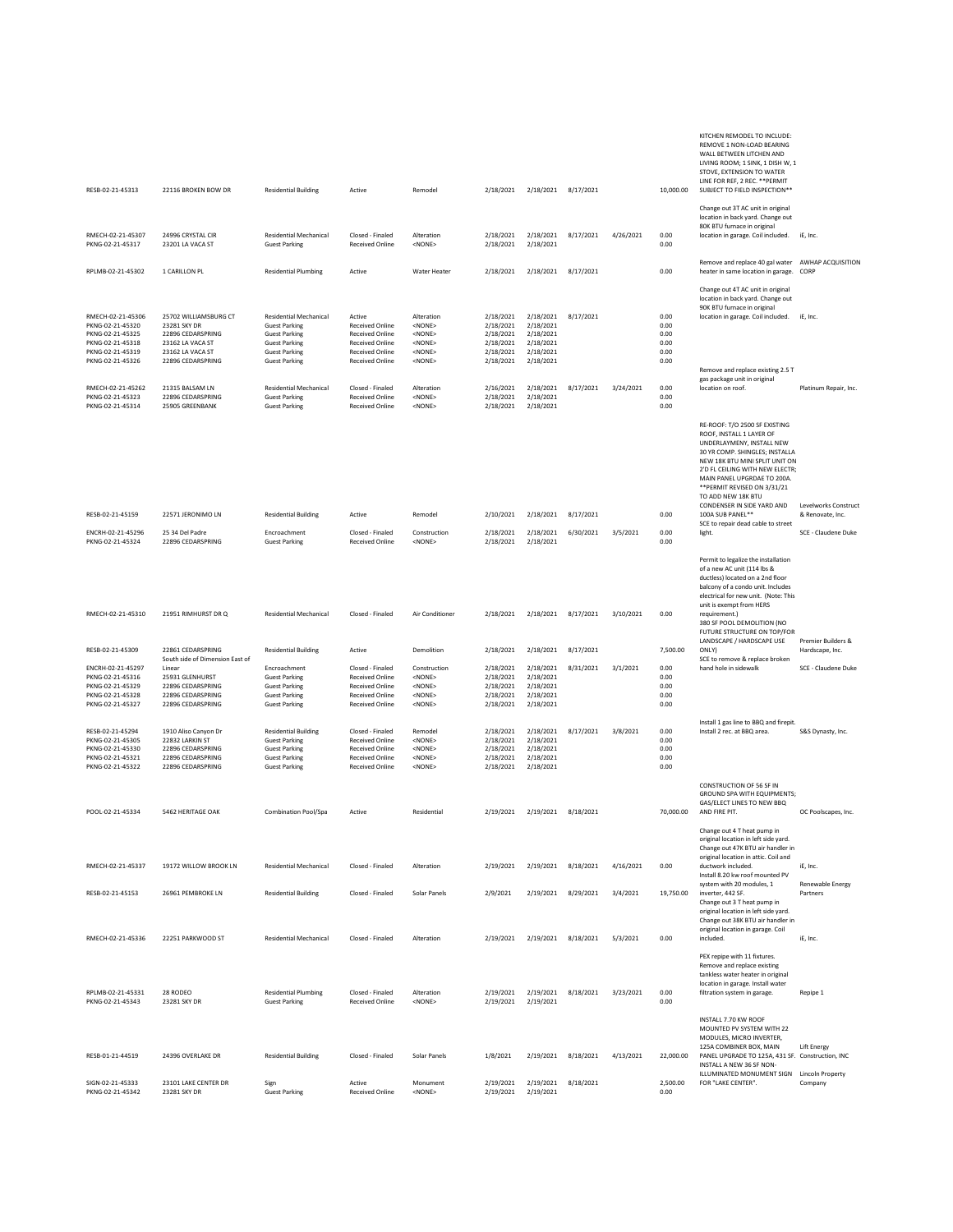| RESB-02-21-45193<br>PKNG-02-21-45344                                                                                                                                                                                     | 1732 Sonora Creek Ln<br>23275 SKY DR                                                                                                                                                                  | <b>Residential Building</b><br><b>Guest Parking</b>                                                                                                                                                                                                                            | Active<br>Received Online                                                                                                                                                                                                                | Solar Panels<br><none></none>                                                                                                                                                                           | 2/11/2021<br>2/19/2021                                                                                                                      | 2/19/2021<br>2/19/2021                                                                                                                      | 8/18/2021               |           | 38,500.00<br>0.00                                                                         | Install 12.24 kw roof mounted PV<br>system with 36 modules, 1<br>inverter, 1 load center, 40.5kwh<br>energy storage system with 3<br>powerwalls, 708 SF.                                                                                                                                                                                                                                                                                                                                                                     | TESLA                                   |
|--------------------------------------------------------------------------------------------------------------------------------------------------------------------------------------------------------------------------|-------------------------------------------------------------------------------------------------------------------------------------------------------------------------------------------------------|--------------------------------------------------------------------------------------------------------------------------------------------------------------------------------------------------------------------------------------------------------------------------------|------------------------------------------------------------------------------------------------------------------------------------------------------------------------------------------------------------------------------------------|---------------------------------------------------------------------------------------------------------------------------------------------------------------------------------------------------------|---------------------------------------------------------------------------------------------------------------------------------------------|---------------------------------------------------------------------------------------------------------------------------------------------|-------------------------|-----------|-------------------------------------------------------------------------------------------|------------------------------------------------------------------------------------------------------------------------------------------------------------------------------------------------------------------------------------------------------------------------------------------------------------------------------------------------------------------------------------------------------------------------------------------------------------------------------------------------------------------------------|-----------------------------------------|
| POOL-02-21-45315                                                                                                                                                                                                         | 5442 HERITAGE OAK DRIVE                                                                                                                                                                               | Combination Pool/Spa                                                                                                                                                                                                                                                           | Active                                                                                                                                                                                                                                   | Residential                                                                                                                                                                                             | 2/18/2021                                                                                                                                   | 2/19/2021 8/18/2021                                                                                                                         |                         |           | 89,400.00                                                                                 | New Swimming Pool (614 SF) and<br>New Spa (38 SF) with new<br>equipment; Includes 1-Gas Line<br>and Electrical for BBQ and Firepit.  OC Poolscapes, Inc.                                                                                                                                                                                                                                                                                                                                                                     |                                         |
| RESB-02-21-45217                                                                                                                                                                                                         | 21115, 21121, 21125, 21131,<br>21135, 21141 AVENIDA<br>MAGNIFICA                                                                                                                                      | <b>Residential Building</b>                                                                                                                                                                                                                                                    | Closed - Finaled                                                                                                                                                                                                                         | Reroof                                                                                                                                                                                                  | 2/12/2021                                                                                                                                   | 2/19/2021                                                                                                                                   | 8/18/2021               | 5/17/2021 | 72,500.00                                                                                 | REROOF 6-UNIT BLDG: Tear-off<br>existing concrete tiles (standard<br>weight); Replace plywood deck, as<br>needed; Install Boral TileSeal<br>underlayment (1 layer), edge<br>metal (26-gauge baked enamel),<br>head wall, hip & ridge (Boral<br>Zephyr & Wakaflex), and<br>penetration flashings (26-gauge<br>galvanized steel); Install new<br>standard weight concrete tiles<br>(Boral Barcelona 900 Prof. Tile,<br>Color=Morning Rose, ER #412,<br>approx. 9 lbs/sf); Concrete ridge<br>and rake tile to match field tile. | Fontaine<br>Weatherproofing, Inc.       |
|                                                                                                                                                                                                                          |                                                                                                                                                                                                       |                                                                                                                                                                                                                                                                                |                                                                                                                                                                                                                                          |                                                                                                                                                                                                         |                                                                                                                                             |                                                                                                                                             |                         |           |                                                                                           | Install 8.16 KW roof mounted PV<br>system with 24 modules, 1<br>inverter, 27 kwh energy storage<br>system with 2 powerwalls, 1 load                                                                                                                                                                                                                                                                                                                                                                                          |                                         |
| RFSB-02-21-45128                                                                                                                                                                                                         | 19252 HIGHLAND VIEW LN                                                                                                                                                                                | <b>Residential Building</b>                                                                                                                                                                                                                                                    | Void                                                                                                                                                                                                                                     | Solar Panels                                                                                                                                                                                            | 2/8/2021                                                                                                                                    | 2/19/2021                                                                                                                                   | 8/18/2021               | 3/1/2021  | 31,000.00                                                                                 | center, 472 SF.                                                                                                                                                                                                                                                                                                                                                                                                                                                                                                              | TESLA                                   |
| PKNG-02-21-45338                                                                                                                                                                                                         | 22801 AVALON ST                                                                                                                                                                                       | <b>Resident Parking</b>                                                                                                                                                                                                                                                        | Active                                                                                                                                                                                                                                   | Permit Parking Type A                                                                                                                                                                                   | 2/19/2021                                                                                                                                   | 2/19/2021                                                                                                                                   | 12/31/2021              |           | 0.00                                                                                      | 0924 0925<br>Install 8.16 KW roof mounted PV                                                                                                                                                                                                                                                                                                                                                                                                                                                                                 |                                         |
| RESB-02-21-45225<br>PKNG-02-21-45335<br>PKNG-02-21-45340<br>PKNG-02-21-45345<br>PKNG-02-21-45348<br>PKNG-02-21-45346<br>PKNG-02-21-45350<br>PKNG-02-21-45349<br>PKNG-02-21-45351<br>PKNG-02-21-45352<br>PKNG-02-21-45347 | 47 HELIOTROPE<br>22892 BROADLEAF<br>22955 HAZELWOOD<br>23275 SKY DR<br>23201 LA VACA ST<br>25931 GLENHURST<br>22875 BROADLEAF<br>23201 LA VACA ST<br>23201 STELLA CT<br>23026 ASHWOOD<br>23272 SKY DR | <b>Residential Building</b><br><b>Guest Parking</b><br><b>Resident Parking</b><br><b>Guest Parking</b><br><b>Guest Parking</b><br><b>Guest Parking</b><br><b>Guest Parking</b><br><b>Guest Parking</b><br><b>Guest Parking</b><br><b>Guest Parking</b><br><b>Guest Parking</b> | Closed - Finaled<br><b>Received Online</b><br>Active<br><b>Received Online</b><br>Received Online<br>Received Online<br>Received Online<br><b>Received Online</b><br><b>Received Online</b><br><b>Received Online</b><br>Received Online | Solar Panels<br><none><br/>Permit Parking Type B<br/><none><br/><none><br/><none><br/><none><br/><none><br/><none><br/><none><br/><none></none></none></none></none></none></none></none></none></none> | 2/12/2021<br>2/19/2021<br>2/19/2021<br>2/19/2021<br>2/20/2021<br>2/20/2021<br>2/20/2021<br>2/20/2021<br>2/20/2021<br>2/20/2021<br>2/20/2021 | 2/19/2021<br>2/19/2021<br>2/19/2021<br>2/19/2021<br>2/20/2021<br>2/20/2021<br>2/20/2021<br>2/20/2021<br>2/20/2021<br>2/20/2021<br>2/20/2021 | 8/18/2021<br>12/31/2021 | 3/9/2021  | 16,000.00<br>0.00<br>0.00<br>0.00<br>0.00<br>0.00<br>0.00<br>0.00<br>0.00<br>0.00<br>0.00 | system with 24 modules, 1<br>inverter, 472 SF.<br>Parking Permits - 926*927                                                                                                                                                                                                                                                                                                                                                                                                                                                  | TESLA                                   |
| PKNG-02-21-45357                                                                                                                                                                                                         | 22792 AVALON ST                                                                                                                                                                                       | <b>Resident Parking</b>                                                                                                                                                                                                                                                        | Active                                                                                                                                                                                                                                   | Permit Parking Type A                                                                                                                                                                                   | 2/21/2021                                                                                                                                   | 2/21/2021                                                                                                                                   | 12/31/2021              |           | 0.00                                                                                      | Parking Permits - 968                                                                                                                                                                                                                                                                                                                                                                                                                                                                                                        | Streamline Christian                    |
| PKNG-02-21-45355<br>PKNG-02-21-45353<br>PKNG-02-21-45359                                                                                                                                                                 | 22892 HICKORY HILLS AV<br>23272 SKY DR<br>19422 JASPER HILL RD                                                                                                                                        | <b>Guest Parking</b><br><b>Guest Parking</b><br><b>Guest Parking</b>                                                                                                                                                                                                           | Received Online<br><b>Received Online</b><br><b>Received Online</b>                                                                                                                                                                      | <none><br/><none><br/><none></none></none></none>                                                                                                                                                       | 2/21/2021<br>2/21/2021<br>2/21/2021                                                                                                         | 2/21/2021<br>2/21/2021<br>2/21/2021                                                                                                         |                         |           | 0.00<br>0.00<br>0.00                                                                      | Drywall work                                                                                                                                                                                                                                                                                                                                                                                                                                                                                                                 | Academy                                 |
| PKNG-02-21-45354                                                                                                                                                                                                         | 22936 BRIARCROFT                                                                                                                                                                                      | <b>Resident Parking</b>                                                                                                                                                                                                                                                        | Active                                                                                                                                                                                                                                   | Permit Parking Type A                                                                                                                                                                                   | 2/21/2021                                                                                                                                   | 2/21/2021                                                                                                                                   | 12/31/2021              |           | 0.00                                                                                      | Parking Permits - 969*970                                                                                                                                                                                                                                                                                                                                                                                                                                                                                                    | Streamline Christian                    |
| PKNG-02-21-45356<br>PKNG-02-21-45358                                                                                                                                                                                     | 22892 HICKORY HILLS AV<br>22941 BROADLEAF                                                                                                                                                             | <b>Guest Parking</b><br><b>Guest Parking</b>                                                                                                                                                                                                                                   | Received Online<br>Received Online                                                                                                                                                                                                       | <none><br/><none></none></none>                                                                                                                                                                         | 2/21/2021<br>2/21/2021                                                                                                                      | 2/21/2021<br>2/21/2021                                                                                                                      |                         |           | 0.00<br>0.00                                                                              |                                                                                                                                                                                                                                                                                                                                                                                                                                                                                                                              | Academy                                 |
| POOL-02-21-45380                                                                                                                                                                                                         | 17 GOLDENROD                                                                                                                                                                                          | Combination Pool/Spa                                                                                                                                                                                                                                                           | Active                                                                                                                                                                                                                                   | Residential                                                                                                                                                                                             | 2/22/2021                                                                                                                                   | 2/22/2021                                                                                                                                   | 8/21/2021               |           | 40,000.00                                                                                 | Construction of 198 SF pool with<br>equipments; new gas line to future<br>fire pit and fireplace.                                                                                                                                                                                                                                                                                                                                                                                                                            | Crystal Pools<br>INTEGRITY REPIPE,      |
| RPLMB-02-21-45367                                                                                                                                                                                                        | 24421 PEACOCK ST                                                                                                                                                                                      | <b>Residential Plumbing</b>                                                                                                                                                                                                                                                    | Closed - Finaled                                                                                                                                                                                                                         | Alteration                                                                                                                                                                                              | 2/22/2021                                                                                                                                   | 2/22/2021                                                                                                                                   | 8/21/2021               | 2/26/2021 | 0.00                                                                                      | PEX repipe with 12 fixtures.                                                                                                                                                                                                                                                                                                                                                                                                                                                                                                 | INC.                                    |
| PKNG-02-21-45374                                                                                                                                                                                                         | 22892 HICKORY HILLS AV                                                                                                                                                                                | <b>Resident Parking</b>                                                                                                                                                                                                                                                        | Active                                                                                                                                                                                                                                   | Permit Parking Type A                                                                                                                                                                                   | 2/22/2021                                                                                                                                   | 2/22/2021                                                                                                                                   | 12/31/2021              |           | 0.00                                                                                      | Parking Permits - 932*933<br><b>CONSTRUCTION OF 295 SF</b><br>STANDARD POOL AND 42 SF SPA                                                                                                                                                                                                                                                                                                                                                                                                                                    | Splash Pools &                          |
| POOL-02-21-45295                                                                                                                                                                                                         | 67 BERNA                                                                                                                                                                                              | Combination Pool/Spa                                                                                                                                                                                                                                                           | Active                                                                                                                                                                                                                                   | <b>Residential</b>                                                                                                                                                                                      | 2/18/2021                                                                                                                                   | 2/22/2021                                                                                                                                   | 8/21/2021               |           | 60,000.00                                                                                 | WITH EQUIPMENTS.                                                                                                                                                                                                                                                                                                                                                                                                                                                                                                             | Construction, Inc.<br><b>GREAT PARK</b> |
| RPLMB-02-21-45362<br>PKNG-02-21-45364                                                                                                                                                                                    | 22244 SUMMIT HILL DR<br>25021 GREENBAY DR                                                                                                                                                             | <b>Residential Plumbing</b><br><b>Guest Parking</b>                                                                                                                                                                                                                            | Closed - Finaled<br><b>Received Online</b>                                                                                                                                                                                               | Alteration<br><none></none>                                                                                                                                                                             | 2/22/2021<br>2/22/2021                                                                                                                      | 2/22/2021<br>2/22/2021                                                                                                                      | 8/21/2021               | 3/4/2021  | 0.00<br>0.00                                                                              | PEX Repipe (13 fixtures)                                                                                                                                                                                                                                                                                                                                                                                                                                                                                                     | PLUMBING                                |
| PKNG-02-21-45382                                                                                                                                                                                                         | 25471 2ND ST                                                                                                                                                                                          | <b>Resident Parking</b>                                                                                                                                                                                                                                                        | <b>Received Online</b>                                                                                                                                                                                                                   | Permit Parking Type A                                                                                                                                                                                   | 2/22/2021                                                                                                                                   |                                                                                                                                             | 2/22/2021 12/31/2021    |           | 0.00                                                                                      | Parking Permits -                                                                                                                                                                                                                                                                                                                                                                                                                                                                                                            | PACIFIC COAST                           |
| RPLMB-02-21-45371                                                                                                                                                                                                        | 21906 SIOUX DR                                                                                                                                                                                        | <b>Residential Plumbing</b>                                                                                                                                                                                                                                                    | Closed - Finaled                                                                                                                                                                                                                         | Alteration                                                                                                                                                                                              | 2/22/2021                                                                                                                                   | 2/22/2021                                                                                                                                   | 8/21/2021               | 3/11/2021 | 0.00                                                                                      | PEX repipe with 12 fixtures.<br>Install Gas Service (1) 30"x 48"                                                                                                                                                                                                                                                                                                                                                                                                                                                             | COPPER REPIPE, INC.                     |
| ENCRH-02-21-44949                                                                                                                                                                                                        | 25392 Commercentre Dr.                                                                                                                                                                                | Encroachment                                                                                                                                                                                                                                                                   | Active                                                                                                                                                                                                                                   | Construction                                                                                                                                                                                            | 2/1/2021                                                                                                                                    | 2/22/2021                                                                                                                                   | 5/22/2021               |           | 0.00                                                                                      | Asphalt Cut                                                                                                                                                                                                                                                                                                                                                                                                                                                                                                                  | So Cal Gas<br><b>GREAT PARK</b>         |
| RPLMB-02-21-45360                                                                                                                                                                                                        | 26371 WATERFORD CIR                                                                                                                                                                                   | <b>Residential Plumbing</b>                                                                                                                                                                                                                                                    | Closed - Finaled                                                                                                                                                                                                                         | Alteration                                                                                                                                                                                              | 2/22/2021                                                                                                                                   | 2/22/2021                                                                                                                                   | 8/21/2021               | 3/4/2021  | 0.00                                                                                      | PEX Repipe (13 fixtures)                                                                                                                                                                                                                                                                                                                                                                                                                                                                                                     | PLUMBING                                |
| PKNG-02-21-45363                                                                                                                                                                                                         | 25592 LOGANBERRY LN                                                                                                                                                                                   | <b>Resident Parking</b>                                                                                                                                                                                                                                                        | Active                                                                                                                                                                                                                                   | Permit Parking Type A                                                                                                                                                                                   | 2/22/2021                                                                                                                                   | 2/22/2021                                                                                                                                   | 12/31/2021              |           | 0.00                                                                                      | Parking Permits - 967                                                                                                                                                                                                                                                                                                                                                                                                                                                                                                        | Morales Olive & Palm                    |
| TRAN-02-21-45040<br>PKNG-02-21-45381                                                                                                                                                                                     | Various Destinations<br>19422 JASPER HILL RD                                                                                                                                                          | Transportation<br><b>Guest Parking</b>                                                                                                                                                                                                                                         | Active<br>Received Online                                                                                                                                                                                                                | Annual<br><none></none>                                                                                                                                                                                 | 2/4/2021<br>2/22/2021                                                                                                                       | 2/22/2021<br>2/22/2021                                                                                                                      | 2/22/2022               |           | 0.00<br>0.00                                                                              | Annual<br>Drywall repair                                                                                                                                                                                                                                                                                                                                                                                                                                                                                                     | Trees                                   |
| RPLMB-02-21-45376                                                                                                                                                                                                        | 26651 HEATHER BROOK                                                                                                                                                                                   | <b>Residential Plumbing</b>                                                                                                                                                                                                                                                    | Closed - Finaled                                                                                                                                                                                                                         | Alteration                                                                                                                                                                                              | 2/22/2021                                                                                                                                   | 2/22/2021                                                                                                                                   | 8/21/2021               | 2/26/2021 | 0.00                                                                                      | PEX repipe with 11 fixtures; install<br>new whole house water filtration<br>system in garage.                                                                                                                                                                                                                                                                                                                                                                                                                                | iE, Inc.<br>THOMAS R MORRIS             |
| RESB-02-21-45375<br>PKNG-02-21-45365                                                                                                                                                                                     | 1 CORONADO<br>23026 ASHWOOD                                                                                                                                                                           | <b>Residential Building</b><br><b>Guest Parking</b>                                                                                                                                                                                                                            | Active<br><b>Received Online</b>                                                                                                                                                                                                         | Remodel<br><none></none>                                                                                                                                                                                | 2/22/2021<br>2/22/2021                                                                                                                      | 2/22/2021<br>2/22/2021                                                                                                                      | 8/21/2021               |           | 0.00<br>0.00                                                                              | GAS AND ELECT. LINE TO FUTURE GENERAL<br>BBQ.                                                                                                                                                                                                                                                                                                                                                                                                                                                                                | CONTRACTOR                              |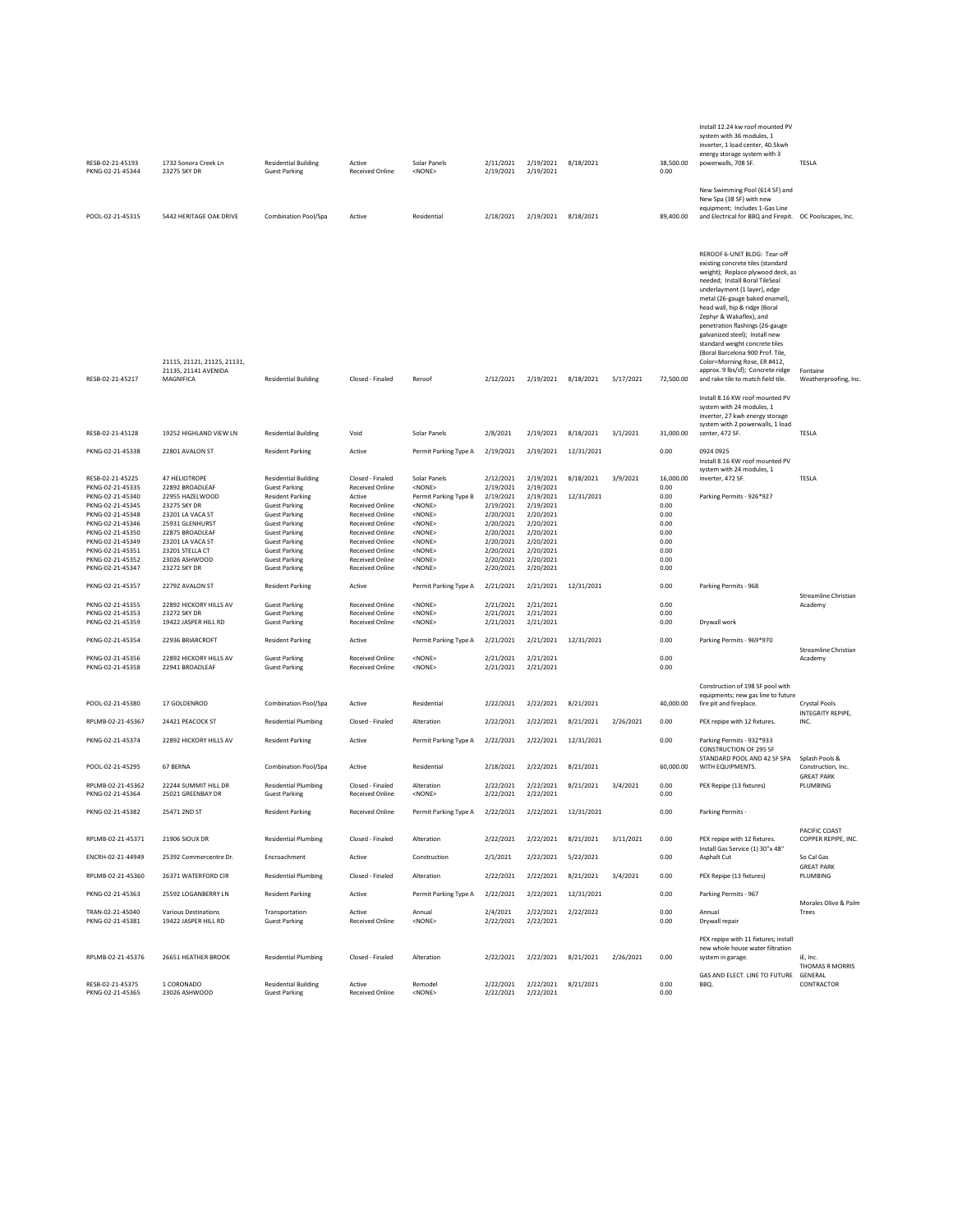| COMB-08-20-41796<br>RPLMB-02-21-45377                     | 22391 EL TORO RD<br>15 MARSEILLE WAY                                       | <b>Commercial Building</b><br><b>Residential Plumbing</b>    | Active<br>Closed - Finaled                                 | Tenant Improvement<br>Alteration                | 8/28/2020<br>2/22/2021              | 2/22/2021<br>2/22/2021              | 8/23/2021<br>8/21/2021 | 3/1/2021  | 250,000.00<br>0.00    | (ROLL PLANS) Landlord New<br>Construction with Interior T.I.<br>(1,753 SF) with Accessibility<br>Compliance: Demo existing auto<br>service & cashier/sales area within<br>existing building;<br>Renovate/Remodel to convert to<br>"Ralphs" Convenience Store with<br>sales area, cashier area, office, and<br>added restroom (for total of 2<br>restrooms) - New walls, ceiling,<br>finishes, millwork; Minor site<br>improvements for accessibility<br>upgrades (Note: Gas Station<br>currently existing). 1-Backflow<br>Prev. 5-Floor Sinks 1-Lav 1-Roof<br>Drain 3-Sinks 1-Toilet 1-Water<br>Heater; 30-Rec 20-Lights 10-<br>Switches 3-Fixed Appl. (1-WH, 1-<br>Heater, 1-AC) 1-400 amp main<br>panel 4-Subpanels; 3-Air Hand.<br>Units 1-Mech Alt (Ductwork) 1-<br>Vent. System 2-Vent Fans.<br>PEX repipe with 11 fixtures;<br>remove and replace 50 gal water<br>heater in original location in<br>garage. | <b>KDC Construction</b><br>iE, Inc.<br><b>GREAT PARK</b> |
|-----------------------------------------------------------|----------------------------------------------------------------------------|--------------------------------------------------------------|------------------------------------------------------------|-------------------------------------------------|-------------------------------------|-------------------------------------|------------------------|-----------|-----------------------|-------------------------------------------------------------------------------------------------------------------------------------------------------------------------------------------------------------------------------------------------------------------------------------------------------------------------------------------------------------------------------------------------------------------------------------------------------------------------------------------------------------------------------------------------------------------------------------------------------------------------------------------------------------------------------------------------------------------------------------------------------------------------------------------------------------------------------------------------------------------------------------------------------------------|----------------------------------------------------------|
| RPLMB-02-21-45361                                         | 26378 MOUNTAIN GROVE CIR                                                   | <b>Residential Plumbing</b>                                  | Closed - Finaled                                           | Alteration                                      | 2/22/2021                           | 2/22/2021                           | 8/21/2021              | 3/3/2021  | 0.00                  | PEX Repipe (13 fixtures)                                                                                                                                                                                                                                                                                                                                                                                                                                                                                                                                                                                                                                                                                                                                                                                                                                                                                          | PLUMBING                                                 |
| RESB-02-21-45031                                          | 7 MALLORCA                                                                 | <b>Residential Building</b>                                  | Closed - Finaled                                           | Solar Panels                                    | 2/4/2021                            | 2/22/2021                           | 8/21/2021              | 4/9/2021  | 31,000.00             | Install 8.16 KW roof mounted PV<br>system with 24 modules, 1<br>inverter, 27Kwh Energy Storage<br>System with 2 powerwalls, 1 load<br>center, 472 SF.<br>POOL REMODEL TO INCLUDE:<br>MODIFY EXISTING POOL SHAPE BY<br>REDICING 42 SF (364 SF<br>PROPOSED POOL); COVERT A<br>PORTION OF EXISTING POOL TO A<br>NEW SPA WITH 70 SF; NEW GAS<br>LINE TO PORTABLE BBQ; NEW<br>ELECT LINE TO MAX 5'H WATER                                                                                                                                                                                                                                                                                                                                                                                                                                                                                                              | TESLA                                                    |
| POOL-02-21-45373                                          | 21542 CALLE OTONO                                                          | Combination Pool/Spa                                         | Active                                                     | Residential                                     | 2/22/2021                           | 2/22/2021                           | 8/21/2021              |           | 22,000.00             | FEATURE; NEW COPING, TILES,<br>PLASTER.                                                                                                                                                                                                                                                                                                                                                                                                                                                                                                                                                                                                                                                                                                                                                                                                                                                                           | <b>INFINITY POOL</b>                                     |
| TRAN-02-21-45041                                          | Various Destinations                                                       | Transportation                                               | Active                                                     | Annual                                          | 2/4/2021                            | 2/22/2021                           | 2/22/2022              |           | 0.00                  | Annual<br>POOL REMODEL TO INCLUDE:<br>ADDISTION OF 217 SF TO<br>EXISTING 473 SF POO (690 SF<br>PROPOSED POOL); NEW TILES,<br>COPING, PLASTER; NEW GAS LINE                                                                                                                                                                                                                                                                                                                                                                                                                                                                                                                                                                                                                                                                                                                                                        | Morales Olive & Palm<br>Trees                            |
| POOL-02-21-45372<br>PKNG-02-21-45378                      | 27 HOLLYHOCK<br>22942 BROADLEAF                                            | Combination Pool/Spa<br><b>Guest Parking</b>                 | Active<br>Received Online                                  | Residential<br><none></none>                    | 2/22/2021<br>2/22/2021              | 2/22/2021<br>2/22/2021              | 8/21/2021              |           | 20,000.00<br>0.00     | TO FIRE PIT.                                                                                                                                                                                                                                                                                                                                                                                                                                                                                                                                                                                                                                                                                                                                                                                                                                                                                                      | Swan Pools<br>1989                                       |
| PKNG-02-21-45379                                          | 22871 HAZELWOOD                                                            | <b>Resident Parking</b>                                      | Active                                                     | Permit Parking Type B                           | 2/22/2021                           | 2/22/2021                           | 12/31/2021             |           | 0.00                  | 0934 0935                                                                                                                                                                                                                                                                                                                                                                                                                                                                                                                                                                                                                                                                                                                                                                                                                                                                                                         |                                                          |
| PKNG-02-21-45394<br>PKNG-02-21-45383                      | 25321 ROMERA PL<br>25931 GLENHURST                                         | <b>Resident Parking</b><br><b>Guest Parking</b>              | Active<br><b>Received Online</b>                           | Permit Parking Type A<br><none></none>          | 2/23/2021<br>2/23/2021              | 2/23/2021<br>2/23/2021              | 12/31/2021             |           | 0.00<br>0.00          | Parking Permit - 938<br>Install 4.34 KW roof mounted PV                                                                                                                                                                                                                                                                                                                                                                                                                                                                                                                                                                                                                                                                                                                                                                                                                                                           |                                                          |
| RESB-01-21-44897                                          | 23826 CANDOR LN                                                            | <b>Residential Building</b>                                  | Closed - Finaled                                           | Solar Panels                                    | 1/29/2021                           | 2/23/2021                           | 8/22/2021              | 3/4/2021  | 8,680.00              | system with 14 modules, 1<br>inverter, 254 SF.<br>Open Trench to place (2) 2" PVC                                                                                                                                                                                                                                                                                                                                                                                                                                                                                                                                                                                                                                                                                                                                                                                                                                 | <b>Bright Planet Solar</b>                               |
| ENCRH-01-21-44733<br>PKNG-02-21-45384<br>PKNG-02-21-45385 | 25671 Commercentre Dr<br>25931 GLENHURST<br>25931 GLENHURST                | Encroachment<br><b>Guest Parking</b><br><b>Guest Parking</b> | Active<br><b>Received Online</b><br><b>Received Online</b> | Construction<br><none><br/><none></none></none> | 1/21/2021<br>2/23/2021<br>2/23/2021 | 2/23/2021<br>2/23/2021<br>2/23/2021 | 5/23/2021              |           | 0.00<br>0.00<br>0.00  | conduit for fiber optic cable<br>installation<br>PUTZMEISTER/MACK 3 AXLE                                                                                                                                                                                                                                                                                                                                                                                                                                                                                                                                                                                                                                                                                                                                                                                                                                          | <b>Inland Engineering</b><br>FLEMING AND SONS            |
| TRAN-02-21-45395<br>PKNG-02-21-45387                      | 22811 HICKORY HILLS AV                                                     | Transportation<br><b>Guest Parking</b>                       | Active<br>Received Online                                  | Annual<br><none></none>                         | 2/23/2021<br>2/23/2021              | 2/23/2021<br>2/23/2021              | 2/23/2022              |           | 0.00<br>0.00          | CONCRETE PUMP- UNIT 732 VIN<br>1M2AX04C7HM034232                                                                                                                                                                                                                                                                                                                                                                                                                                                                                                                                                                                                                                                                                                                                                                                                                                                                  | CONCRETE PUMPING<br>INC.                                 |
| COMB-02-21-44987<br>SIGN-02-21-45388                      | 1 SADDLEBACK CHURCH RD<br>22611 LAKE FOREST C1                             | <b>Commercial Building</b><br>Sign                           | Active<br>Closed - Finaled                                 | Demolition<br>Channel Letter                    | 2/2/2021<br>2/23/2021               | 2/23/2021 8/22/2021<br>2/23/2021    | 8/23/2021              | 5/11/2021 | 30,000.00<br>2,000.00 | DEMOLITION OF (2) 80'X32'<br>CURTAIN WALLS AT THE NORTH<br>AND SOUTH SIDES OF<br>SADDLEBACK WORSHIP CENTER;<br>DEMOLITION OF (2) FREE<br>STANDING RISERS IN THE WEST<br>SIDE OF WORSHIP CENTER.<br><b>INSTALLATION OF 57.4 SF</b><br>ILLUMINATED CHANNEL LETTER<br>WALL SIGN FOR "M CAFE & GRILL<br>RESTAURANT".                                                                                                                                                                                                                                                                                                                                                                                                                                                                                                                                                                                                  | <b>REEVE - KNIGHT</b><br>CONSTRUCTION<br>Sign Max        |
| PKNG-02-21-45386                                          | 25931 GLENHURST                                                            | <b>Guest Parking</b>                                         | Received Online                                            | $<$ NONE>                                       | 2/23/2021                           | 2/23/2021                           |                        |           | 0.00                  |                                                                                                                                                                                                                                                                                                                                                                                                                                                                                                                                                                                                                                                                                                                                                                                                                                                                                                                   |                                                          |
| RESB-02-21-45391                                          | 25442, 25444, 25446, 25448,<br>25452.25454.25456.25458<br>SEQUOIA WOOD WAY | <b>Residential Building</b>                                  | Closed - Finaled                                           | Reroof                                          | 2/23/2021                           | 2/23/2021                           | 8/22/2021              | 4/16/2021 | 26,000.00             | Reroof 8-Unit Building at "Serrano<br>Highlands" - Remove old roofing;<br>No new sheathing or<br>underlayment; Install new GAF<br>Timberline asphalt shingles (ICC<br>ESR #1475).<br>Reroof 4-Unit Building at "Serrano                                                                                                                                                                                                                                                                                                                                                                                                                                                                                                                                                                                                                                                                                           | MIDWEST ROOFING<br>CO., INC.                             |
| RESB-02-21-45390                                          | 25482, 25484, 25486, 25488<br>MOSSWOOD WAY                                 | <b>Residential Building</b>                                  | Closed - Finaled                                           | Reroof                                          | 2/23/2021                           | 2/23/2021                           | 8/22/2021              | 4/23/2021 | 13,000.00             | Highlands" - Remove old roofing;<br>No new sheathing or<br>underlayment; Install new GAF<br>Timberline asphalt shingles (ICC<br>ESR #1475).                                                                                                                                                                                                                                                                                                                                                                                                                                                                                                                                                                                                                                                                                                                                                                       | MIDWEST ROOFING<br>CO., INC.                             |
| PKNG-02-21-45398                                          | 21382 MIDCREST DR                                                          | <b>Resident Parking</b>                                      | Active                                                     | Permit Parking Type A                           | 2/23/2021                           | 2/23/2021                           | 12/31/2021             |           | 0.00                  | 0939 0940 0941                                                                                                                                                                                                                                                                                                                                                                                                                                                                                                                                                                                                                                                                                                                                                                                                                                                                                                    |                                                          |
| PKNG-02-21-45393                                          | 23062 STEARN CIR                                                           | <b>Resident Parking</b>                                      | Active                                                     | Permit Parking Type A                           | 2/23/2021                           | 2/23/2021                           | 12/31/2021             |           | 0.00                  | 0936 0937                                                                                                                                                                                                                                                                                                                                                                                                                                                                                                                                                                                                                                                                                                                                                                                                                                                                                                         |                                                          |
| RESB-02-21-45389                                          | 24211 TWIG ST                                                              | <b>Residential Building</b>                                  | Closed - Finaled                                           | Reroof                                          | 2/23/2021                           | 2/24/2021 8/23/2021                 |                        | 3/12/2021 | 9,685.00              | Tear off 2100 SF of roofing<br>material on sloped roof, install 1<br>layer of synthetic underlayment<br>and install new GAF HDZ reflector<br>shingles; T/O 600 sf flat roof and<br>install CertainTeed modified<br>bitumen. (2700 sf total roof)                                                                                                                                                                                                                                                                                                                                                                                                                                                                                                                                                                                                                                                                  | <b>Blue Shoe Roofing</b>                                 |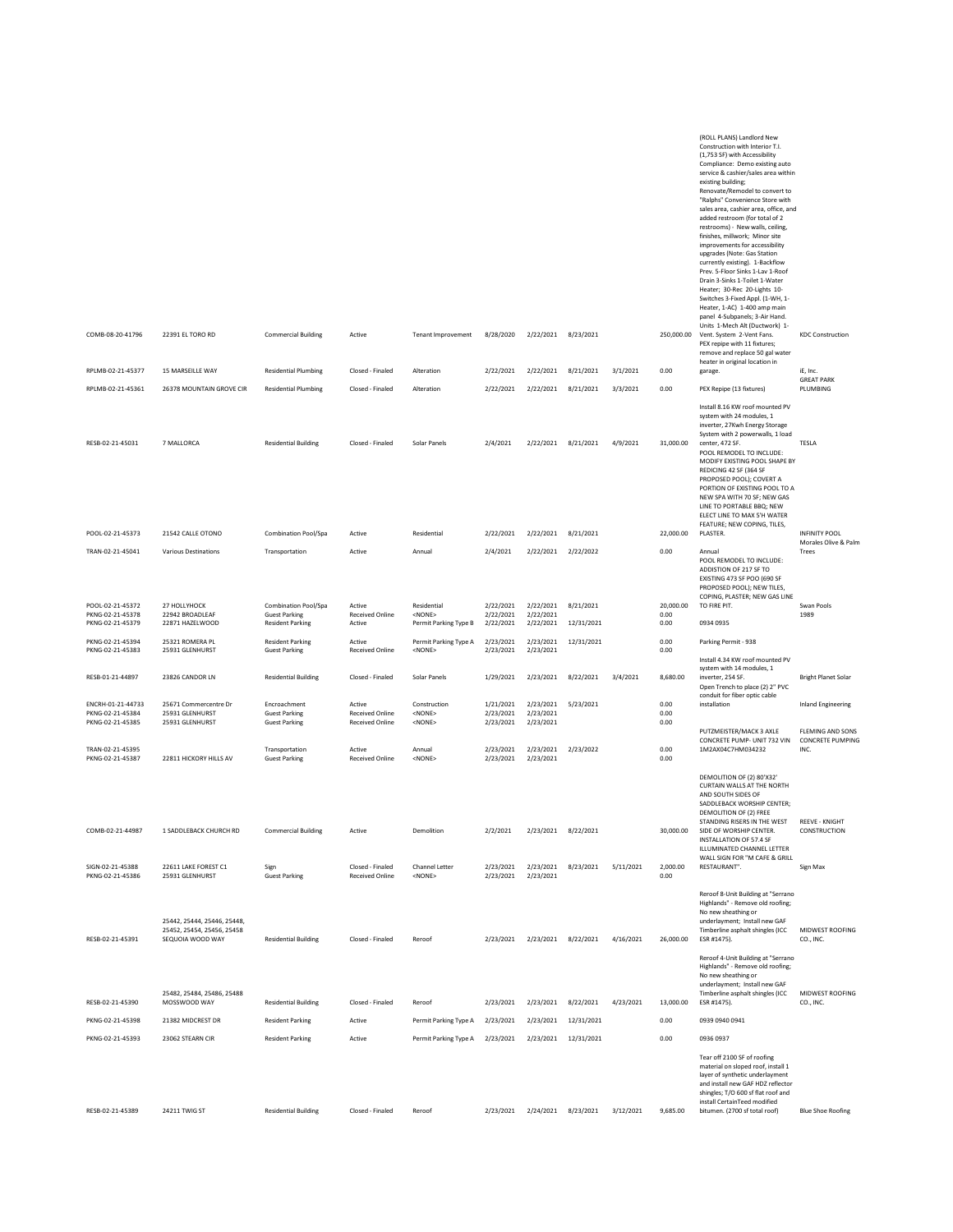| RESB-02-21-45399<br>RPLMB-02-21-45402  | 22784 ISLAMARE LN<br>26931 PEMBROKE LN                         | <b>Residential Building</b><br><b>Residential Plumbing</b>   | Closed - Finaled<br>Closed - Finaled       | Reroof<br>Alteration                  | 2/24/2021<br>2/24/2021 | 2/24/2021<br>2/24/2021           | 8/23/2021<br>8/23/2021   | 3/18/2021<br>3/1/2021 | 14,000.00<br>0.00 | Tear-off existing cap sheet roofing<br>on flat roof; Install new Title 24<br>TPO roof system on flat roof<br>(house & garage).<br>PEX repipe with 17 fixtures.                                                                                                                                                                                                                                                                                                                                                                                                                                                                                                                                                                                                                                                                                                        | Edge Roofing, Inc.<br>PIPEASE, INC.                       |
|----------------------------------------|----------------------------------------------------------------|--------------------------------------------------------------|--------------------------------------------|---------------------------------------|------------------------|----------------------------------|--------------------------|-----------------------|-------------------|-----------------------------------------------------------------------------------------------------------------------------------------------------------------------------------------------------------------------------------------------------------------------------------------------------------------------------------------------------------------------------------------------------------------------------------------------------------------------------------------------------------------------------------------------------------------------------------------------------------------------------------------------------------------------------------------------------------------------------------------------------------------------------------------------------------------------------------------------------------------------|-----------------------------------------------------------|
| RELEC-02-21-45408<br>PKNG-02-21-45400  | 24221 GRAYSTON DR<br>25695 FERNBANK                            | <b>Residential Electrical</b><br><b>Guest Parking</b>        | Closed - Finaled<br>Received Online        | Alteration<br><none></none>           | 2/24/2021<br>2/24/2021 | 2/24/2021<br>2/24/2021           | 8/23/2021                | 3/10/2021             | 0.00<br>0.00      | REMOVE/RE-INSTALL EXISTING<br>ROOF TOP PV SYSTEM TO<br>ACCOMMODATE A RE-ROOF JOB.                                                                                                                                                                                                                                                                                                                                                                                                                                                                                                                                                                                                                                                                                                                                                                                     | MORE ELECTRIC                                             |
| RPLMB-02-21-45403                      | 25032 TRAILVIEW TERRACE                                        | <b>Residential Plumbing</b>                                  | Void                                       | Alteration                            | 2/24/2021              | 2/24/2021                        | 8/23/2021                | 2/24/2021             | 0.00              | PEX repipe with 17 fixtures.                                                                                                                                                                                                                                                                                                                                                                                                                                                                                                                                                                                                                                                                                                                                                                                                                                          | PIPEASE, INC.                                             |
| RESB-02-21-45366                       | 24931 AVENIDA BANCAL                                           | <b>Residential Building</b>                                  | Active                                     | Reroof                                | 2/22/2021              | 2/24/2021                        | 8/23/2021                |                       | 6,000.00          | 2700 SF roof tile relay to include:<br>remove and store existing tiles;<br>wood repair as needed; install 2<br>layers of #30 underlayment; re-<br>install existing tiles.                                                                                                                                                                                                                                                                                                                                                                                                                                                                                                                                                                                                                                                                                             | Alas And Bravo                                            |
| PKNG-02-21-45417                       | 25936 GLENHURST                                                | <b>Guest Parking</b>                                         | Received Online                            | <none></none>                         | 2/24/2021              | 2/24/2021                        |                          |                       | 0.00              | Install 4.08 KW roof mounted PV                                                                                                                                                                                                                                                                                                                                                                                                                                                                                                                                                                                                                                                                                                                                                                                                                                       |                                                           |
| RESB-02-21-45222<br>RFI FC-02-21-45406 | 24341 BLUERIDGE RD<br>25551 GLENACRES                          | <b>Residential Building</b><br><b>Residential Electrical</b> | Closed - Finaled<br>Active                 | Solar Panels<br>Alteration            | 2/12/2021<br>2/24/2021 | 2/24/2021<br>2/24/2021           | 8/23/2021<br>8/23/2021   | 4/1/2021<br>4/9/2021  | 16,000.00<br>0.00 | system with 12 modules, 1<br>inverter, 236 SF<br>1-Panel Upgrade to 200 amps                                                                                                                                                                                                                                                                                                                                                                                                                                                                                                                                                                                                                                                                                                                                                                                          | TESLA                                                     |
| RESB-01-21-44867<br>PKNG-02-21-45405   | 447,449,451,453,455,457<br>PALERMO UNITS 63-68<br>23245 SKY DR | <b>Residential Building</b><br><b>Resident Parking</b>       | Active<br>Active                           | New<br>Permit Parking Type B          | 1/28/2021<br>2/24/2021 | 2/24/2021<br>2/24/2021           | 8/23/2021<br>12/31/2021  |                       | 0<br>0.00         | A New MFD 6-Plex Townhome<br>Building "Covera @ Serrano<br>Summit" 10,492 SF/ACC / Garage<br>1,400,000.0 2,737 SF / Deck 340 SF / Patio 80<br>SF / 31 SF Utility / Building #13<br>Parking Permits - 942*943                                                                                                                                                                                                                                                                                                                                                                                                                                                                                                                                                                                                                                                          | LENNAR HOMES OF<br>CALIFORNIA, INC.                       |
| RESB-02-21-45407                       | 1557 Viejo Ridge Dr S.                                         | <b>Residential Building</b>                                  | Active                                     | Remodel                               | 2/24/2021              | 2/24/2021                        | 8/23/2021                |                       | 0.00              | New gas line to BBQ, fire pit and 2<br>max 3 ft high torch pilasters. New<br>electric line with 4 outlets.                                                                                                                                                                                                                                                                                                                                                                                                                                                                                                                                                                                                                                                                                                                                                            | Max RPM<br>Construction                                   |
|                                        | 459.461.463.465.467.469                                        |                                                              |                                            |                                       |                        |                                  |                          |                       |                   | A New MFD 6-Plex Townhome<br>Building "Covera @ Serrano<br>Summit" /10,492 SF/ Garage 2,729<br>1,400,000.0 SF / Deck 340 SF / Patio 80 SF / 31 LENNAR HOMES OF                                                                                                                                                                                                                                                                                                                                                                                                                                                                                                                                                                                                                                                                                                        |                                                           |
| RESB-01-21-44884<br>TRAN-02-21-45401   | PALERMO UNITS 57-62                                            | <b>Residential Building</b>                                  | Active<br>Active                           | New<br>Annual                         | 1/28/2021<br>2/24/2021 | 2/24/2021<br>2/24/2021           | 8/23/2021<br>2/24/2022   |                       | 0<br>0.00         | SF Utility / Building #12<br>AN EXTRALEGAL LOAD AS<br>DEFINED IN SECTION 320.5 OF<br>THE CVC                                                                                                                                                                                                                                                                                                                                                                                                                                                                                                                                                                                                                                                                                                                                                                          | CALIFORNIA, INC.                                          |
|                                        |                                                                | Transportation                                               |                                            |                                       |                        |                                  |                          |                       |                   | Addition to an existing (22<br>modules) roof mounted PV<br>system: Install 3.15 KW roof<br>mounted PV system with 10<br>modules, microinverters, 1                                                                                                                                                                                                                                                                                                                                                                                                                                                                                                                                                                                                                                                                                                                    | The Permit Company                                        |
| RESB-02-21-45189<br>PKNG-02-21-45426   | 19445 HIGHRIDGE WAY<br>135 BIG BEND WAY                        | <b>Residential Building</b><br><b>Resident Parking</b>       | Closed - Finaled<br>Void                   | Solar Panels<br>Permit Parking Type B | 2/11/2021<br>2/24/2021 | 2/24/2021<br>2/24/2021           | 10/11/2021<br>12/31/2021 | 4/14/2021<br>3/1/2021 | 11,000.00<br>0.00 | combiner box, 180 SF.                                                                                                                                                                                                                                                                                                                                                                                                                                                                                                                                                                                                                                                                                                                                                                                                                                                 | Sunrun                                                    |
| RPLMB-02-21-45421<br>PKNG-02-21-45440  | 26404 WATERFORD CIR<br>22762 JUBILO PL                         | <b>Residential Plumbing</b><br><b>Guest Parking</b>          | Closed - Finaled<br><b>Received Online</b> | Alteration<br><none></none>           | 2/24/2021<br>2/25/2021 | 2/25/2021<br>2/25/2021           | 8/24/2021                | 3/10/2021             | 0.00<br>0.00      | PEX Repipe (13 fixtures)                                                                                                                                                                                                                                                                                                                                                                                                                                                                                                                                                                                                                                                                                                                                                                                                                                              | <b>GREAT PARK</b><br>PLUMBING                             |
| RESB-02-21-45429                       | 25204 TANOAK LN                                                | <b>Residential Building</b>                                  | Closed - Finaled                           | Deck                                  | 2/25/2021              | 2/25/2021                        | 8/24/2021                | 4/29/2021             | 1,500.00          | (FOLDED PLANS) 2nd Floor Deck<br>Restoration: Restore existing<br>balcony deck members with new<br>members (due to dry rot & termite<br>damage).                                                                                                                                                                                                                                                                                                                                                                                                                                                                                                                                                                                                                                                                                                                      | <b>Rhino Construction</b>                                 |
| PKNG-02-21-45446                       | 25452 MINA CT                                                  | <b>Guest Parking</b>                                         | <b>Received Online</b>                     | <none></none>                         | 2/25/2021              | 2/25/2021                        |                          |                       | 0.00              | PEX repipe with 9 fixtures and 2                                                                                                                                                                                                                                                                                                                                                                                                                                                                                                                                                                                                                                                                                                                                                                                                                                      | SEVERSON                                                  |
| RPLMB-02-21-45396<br>PKNG-02-21-45448  | 26195 HILLSFORD PL<br>22946 SPRINGWATER                        | <b>Residential Plumbing</b><br><b>Guest Parking</b>          | Closed - Finaled<br>Received Online        | Alteration<br><none></none>           | 2/23/2021<br>2/25/2021 | 2/25/2021<br>2/25/2021           | 8/24/2021                | 3/25/2021             | 0.00<br>0.00      | hose bibs.<br>Remove and replace 50 gal water                                                                                                                                                                                                                                                                                                                                                                                                                                                                                                                                                                                                                                                                                                                                                                                                                         | PLUMBING, INC.<br>Payless Water Heaters                   |
| RPLMB-02-21-45436                      | 21852 BELLCROFT DR                                             | <b>Residential Plumbing</b>                                  | Closed - Finaled                           | Water Heater                          | 2/25/2021              | 2/25/2021                        | 8/24/2021                | 3/3/2021              | 0.00              | heater in same location in garage.<br>PEX repipe with 9 fixtures and 2                                                                                                                                                                                                                                                                                                                                                                                                                                                                                                                                                                                                                                                                                                                                                                                                | & Plumbing, Inc.<br>SEVERSON                              |
| RPLMB-02-21-45415                      | 26227 HILLSFORD PL                                             | <b>Residential Plumbing</b>                                  | Active                                     | Alteration                            | 2/24/2021              | 2/25/2021                        | 8/24/2021                |                       | 0.00              | hose bibs.                                                                                                                                                                                                                                                                                                                                                                                                                                                                                                                                                                                                                                                                                                                                                                                                                                                            | PLUMBING, INC.                                            |
| BAN-02-21-45370                        | 21721 LAKE FOREST DR                                           | Banner                                                       | Active                                     | <none></none>                         | 2/22/2021              | 2/25/2021                        | 6/25/2021                |                       |                   |                                                                                                                                                                                                                                                                                                                                                                                                                                                                                                                                                                                                                                                                                                                                                                                                                                                                       | 27 sf Banner- lake forest auto spot Lake Forest Auto Spot |
|                                        |                                                                |                                                              |                                            |                                       |                        |                                  |                          |                       | 0.00              | and brake station<br>(ROLL PLANS) Install a new<br>commercial hood in existing<br>"Kabab Express" restaurant: 1-                                                                                                                                                                                                                                                                                                                                                                                                                                                                                                                                                                                                                                                                                                                                                      | and Brake Station                                         |
| COMB-01-21-44561                       | 23624 EL TORO RD A                                             | <b>Commercial Building</b>                                   | Closed - Finaled                           | <b>Tenant Improvement</b>             | 1/11/2021              | 2/25/2021                        | 8/24/2021                | 3/16/2021             | 39,000.00         | New Commercial Hood (9' x 4')<br>with MUA Exhaust (3600 CFM).                                                                                                                                                                                                                                                                                                                                                                                                                                                                                                                                                                                                                                                                                                                                                                                                         | <b>Custom Metal</b><br>Installations                      |
| RPLMB-02-21-45412                      | 26191 HILLSFORD PL                                             | <b>Residential Plumbing</b>                                  | Closed - Finaled                           | Alteration                            | 2/24/2021              | 2/25/2021                        | 8/24/2021                | 3/26/2021             | 0.00              | PEX repipe with 9 fixtures and 2<br>hose bibs.<br>PEX repipe with 9 fixtures and 2                                                                                                                                                                                                                                                                                                                                                                                                                                                                                                                                                                                                                                                                                                                                                                                    | SEVERSON<br>PLUMBING, INC.<br>SEVERSON                    |
| RPLMB-02-21-45413<br>RESB-02-21-45115  | 26194 HILLSFORD PL<br>24135 JERONIMO LN                        | <b>Residential Plumbing</b><br><b>Residential Building</b>   | Active<br>Active                           | Alteration<br>Addition                | 2/24/2021<br>2/8/2021  | 2/25/2021 8/24/2021<br>2/25/2021 | 8/24/2021                |                       | 0.00<br>50,000.00 | hose bibs.<br>process control into<br>RESTORATION/ADDITION JOB TO<br>INCLUDE: 45 SF ADDITION TO<br>EXPAND M. BEDROOM; DEMO.<br>EXISTING AND CONSTRUCTION OF<br>A NEW 445 SF 2CAR GARAGE;<br>1356 SF REMODEL TO INCLUDE:<br>M. BEDROOM ROOF FRAMING<br>REPLACEMENT; NEW<br>DRYWALLS/INSULATION; REMOVE<br>A LOAD BEARING WALL BETWEEN<br>KITCHEN AND FAMILY ROOM AND<br>INSTALL NEW BEAM; R/R<br>DAMAGED WINDOWS; 2<br>BATHROOM REMODEL: WHOLE<br>HOUSE RE-ROOF TO INSTALL NEW<br>ROOF SHEATHING, #15 FELT.<br>EAGLELITE MALIBU CONCRETE<br>TILES (5.5 PSF PER IAPMO ER-<br>1900; STUCCO REPAIR; WHOLE<br>HOUSE RE-WIRE; 1 DISH.W, 1<br>WASHER/DRYER, 1 DISPOSAL, 2<br>FANS, 1 HOOD, 1 RANGE, 1 TUB, 1<br>SHOWER, 3 SINKS, 2 TOILETS, 3T<br>AC IN SIDEYARD, RE-LOCATE 90K<br>BTU FAU TO ATTIC, NEW DUCTS,<br>NEW COIL/ELECT. DISCONNECT;<br>INSTALL NEW TANKLESS WH IN | PLUMBING, INC.<br>WESTCLIFF<br><b>CONSTRUCTION LLC</b>    |
| PKNG-02-21-45438<br>RPLMB-02-21-45437  | 25892 GREENBANK<br>22062 MIDCREST DR                           | <b>Guest Parking</b><br><b>Residential Plumbing</b>          | <b>Received Online</b><br>Closed - Finaled | <none><br/>Alteration</none>          | 2/25/2021<br>2/25/2021 | 2/25/2021<br>2/25/2021           | 8/24/2021                | 3/12/2021             | 0.00<br>0.00      | PEX Repipe (13 fixtures plus 3 hose Ultimate Builders, Inc.<br>bibbs).                                                                                                                                                                                                                                                                                                                                                                                                                                                                                                                                                                                                                                                                                                                                                                                                | (Repipe 1)                                                |